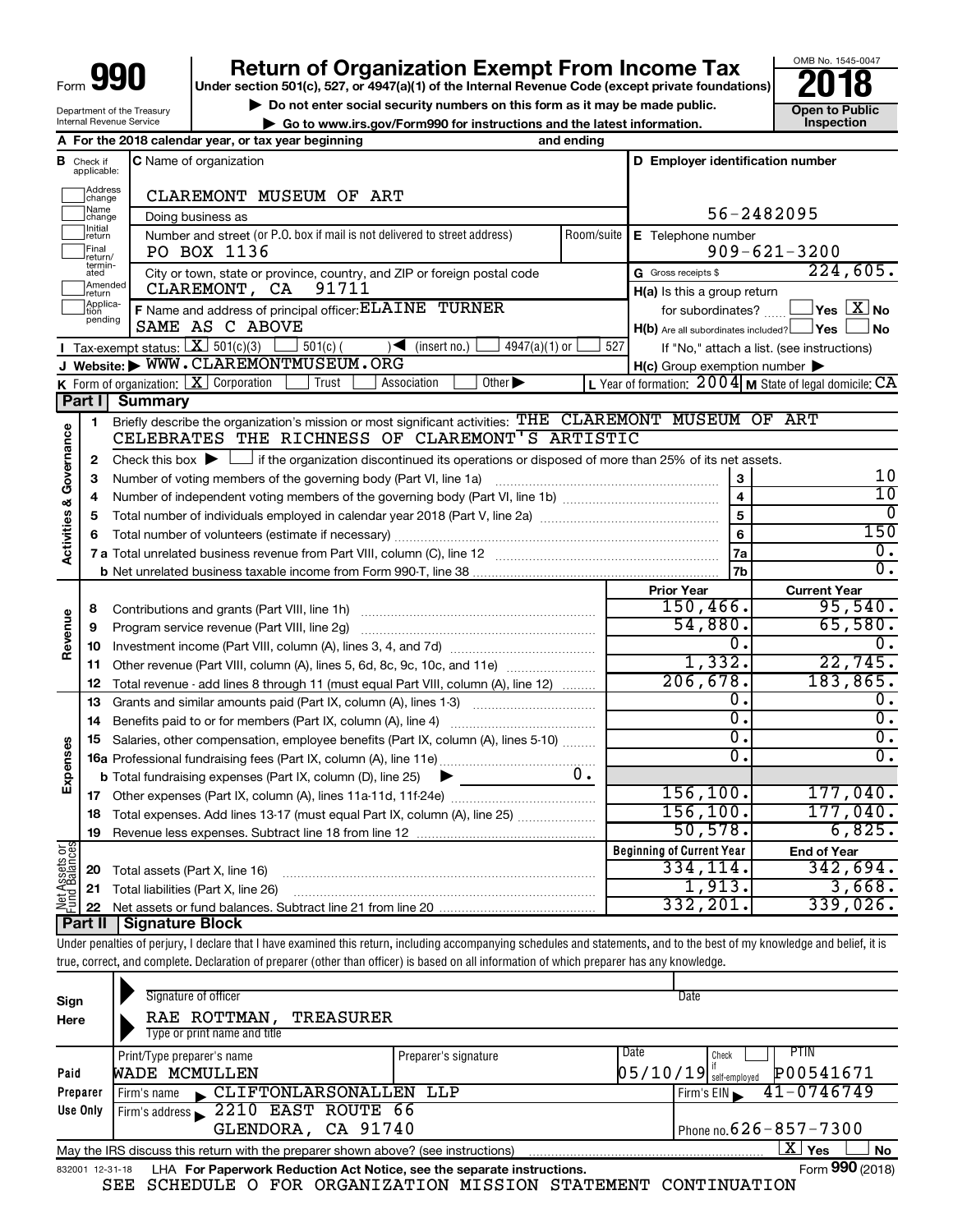|              | 56-2482095<br>CLAREMONT MUSEUM OF ART<br>Page 2<br>Form 990 (2018)                                                                                                             |
|--------------|--------------------------------------------------------------------------------------------------------------------------------------------------------------------------------|
| Part III     | <b>Statement of Program Service Accomplishments</b>                                                                                                                            |
|              | Check if Schedule O contains a response or note to any line in this Part III                                                                                                   |
| 1            | Briefly describe the organization's mission:                                                                                                                                   |
|              | THE CLAREMONT MUSEUM OF ART CELEBRATES THE RICHNESS OF CLAREMONT'S                                                                                                             |
|              | ARTISTIC LEGACY AND SUPPORTS THE CULTURAL VITALITY OF THE REGION. WE                                                                                                           |
|              | SEEK TO INSPIRE, STIMULATE AND ENHANCE THE COMMUNITY THROUGH OUR<br>COLLECTION, EDUCATION PROGRAMS AND EXHIBITIONS.                                                            |
|              |                                                                                                                                                                                |
| $\mathbf{2}$ | Did the organization undertake any significant program services during the year which were not listed on the<br>$\vert$ Yes $\boxed{\text{X}}$ No<br>prior Form 990 or 990-EZ? |
|              | If "Yes," describe these new services on Schedule O.                                                                                                                           |
| 3            | $\overline{\ }$ Yes $\overline{\phantom{a}X}$ No<br>Did the organization cease conducting, or make significant changes in how it conducts, any program services?               |
|              | If "Yes," describe these changes on Schedule O.                                                                                                                                |
| 4            | Describe the organization's program service accomplishments for each of its three largest program services, as measured by expenses.                                           |
|              | Section 501(c)(3) and 501(c)(4) organizations are required to report the amount of grants and allocations to others, the total expenses, and                                   |
|              | revenue, if any, for each program service reported.                                                                                                                            |
| 4a           | 35,737.<br>61,337.<br>including grants of \$<br>) (Revenue \$<br>(Expenses \$<br>(Code:                                                                                        |
|              | MUSEUM SPACE AND EXHIBITIONS:<br>THE CLAREMONT MUSEUM OF ART HAS ADAPTED                                                                                                       |
|              | THE HISTORIC TRAIN DEPOT IN DOWNTOWN CLAREMONT AS AN ART EXHIBITION                                                                                                            |
|              | SPACE, MOUNTING THREE TO FOUR EXHIBITIONS A YEAR FOCUSED ON REGIONAL                                                                                                           |
|              | ARTISTS THAT HAVE CONTRIBUTED TO AND INFLUENCED THE RICH ARTISTIC                                                                                                              |
|              | HERITAGE OF THE CLAREMONT COMMUNITY. THE MUSEUM IS OPEN FRIDAY,                                                                                                                |
|              | SATURDAY AND SUNDAY FROM 12:00 PM TO 4:00 PM.                                                                                                                                  |
|              |                                                                                                                                                                                |
|              |                                                                                                                                                                                |
|              |                                                                                                                                                                                |
|              |                                                                                                                                                                                |
|              |                                                                                                                                                                                |
|              | $60, 465$ $\cdot$ including grants of \$<br>$0 \cdot$ ) (Revenue \$                                                                                                            |
| 4b           | (Code:<br>(Expenses \$<br>ARTS EDUCATION PROGRAMS: ARTSTART EDUCATION PROJECT: PROJECT ARTSTART                                                                                |
|              | TRAINS HIGH SCHOOL AND COLLEGE STUDENTS TO PROVIDE EXHIBIT-BASED ART                                                                                                           |
|              | LESSONS FOR ELEMENTARY SCHOOL STUDENTS. BY BRINGING HIGH-QUALITY, ART                                                                                                          |
|              | APPRECIATION CLASSES AND ACTIVITIES TO THE CLAREMONT SCHOOL SYSTEM,<br>WE                                                                                                      |
|              | INSPIRE, PROMOTE THE UNDERSTANDING OF ART AND HIGHLIGHT CLAREMONT'S                                                                                                            |
|              | RICH ARTISTIC HISTORY. FAMILY ART: THE FAMILY ART PROGRAM, PRESENTS                                                                                                            |
|              | CREATIVE ART ACTIVITIES FOR CHILDREN AT CITY FESTIVALS. LOCAL ART                                                                                                              |
|              | EDUCATORS AND VOLUNTEERS PLAN, PREPARE AND GUIDE YOUNG VISITORS IN                                                                                                             |
|              | HANDS-ON ART PROJECTS.                                                                                                                                                         |
|              |                                                                                                                                                                                |
|              |                                                                                                                                                                                |
|              |                                                                                                                                                                                |
| 4c           | $\overline{29,843}$ .<br>20,277.<br>$0 \cdot$ ) (Revenue \$<br>including grants of \$<br>) (Expenses \$<br>(Code:                                                              |
|              | PADUA HILLS FIESTA: REVIVING A FESTIVAL HELD ANNUALLY IN CLAREMONT IN                                                                                                          |
|              | THE 1950'S.<br>THE FESTIVAL CLEBRATES THE ARTISTIC HERITAGE OF CLAREMONT.                                                                                                      |
|              | ACTIVITIES INCLUDE SALES BY LOCAL ARTISTS, DEMONSTRATIONS OF DIFFERENT                                                                                                         |
|              | ART MAKING TECHNIQUES, AND MUSIC BY LOCAL MUSICIANS.                                                                                                                           |
|              |                                                                                                                                                                                |
|              |                                                                                                                                                                                |
|              |                                                                                                                                                                                |
|              |                                                                                                                                                                                |
|              |                                                                                                                                                                                |
|              |                                                                                                                                                                                |
|              |                                                                                                                                                                                |
|              |                                                                                                                                                                                |
|              |                                                                                                                                                                                |
|              | 4d Other program services (Describe in Schedule O.)                                                                                                                            |
|              | (Expenses \$<br>(Revenue \$<br>including grants of \$                                                                                                                          |
|              | 142,079.<br>4e Total program service expenses                                                                                                                                  |
|              | Form 990 (2018)<br>832002 12-31-18                                                                                                                                             |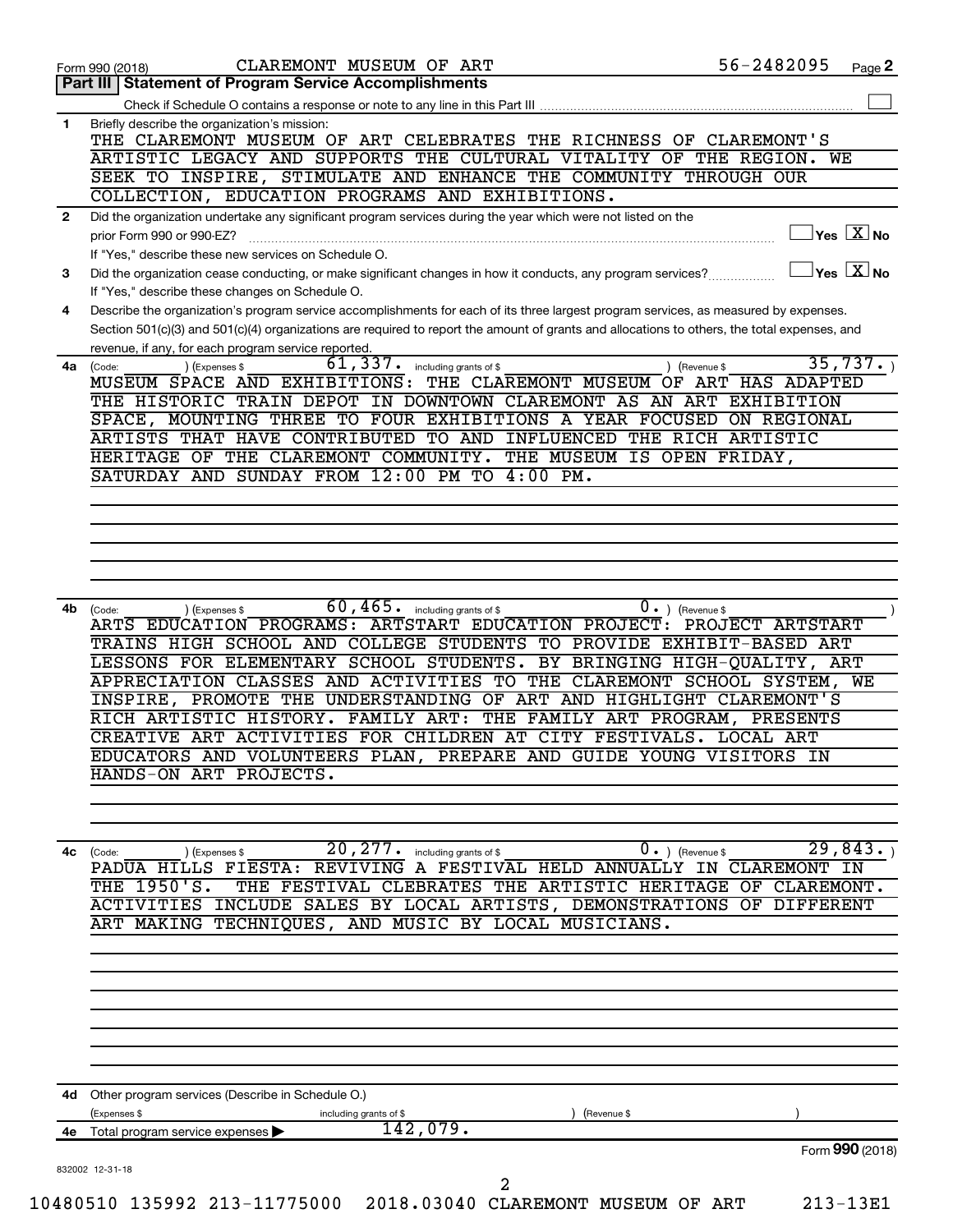| Form 990 (2018) |  |  |
|-----------------|--|--|

**Part IV Checklist of Required Schedules**

Form 990 (2018)  $CLAREMONT$   $MUSEUM$  OF  $ART$   $56-2482095$   $Page$ 

|     |                                                                                                                                                                                                                                             |                       | Yes                     | No                      |
|-----|---------------------------------------------------------------------------------------------------------------------------------------------------------------------------------------------------------------------------------------------|-----------------------|-------------------------|-------------------------|
| 1   | Is the organization described in section 501(c)(3) or 4947(a)(1) (other than a private foundation)?                                                                                                                                         |                       |                         |                         |
|     |                                                                                                                                                                                                                                             | 1                     | х                       |                         |
| 2   |                                                                                                                                                                                                                                             | $\mathbf{2}$          | $\overline{\mathbf{X}}$ |                         |
| З   | Did the organization engage in direct or indirect political campaign activities on behalf of or in opposition to candidates for                                                                                                             | 3                     |                         | x                       |
| 4   | Section 501(c)(3) organizations. Did the organization engage in lobbying activities, or have a section 501(h) election in effect                                                                                                            |                       |                         |                         |
|     |                                                                                                                                                                                                                                             | 4                     |                         | X                       |
| 5   | Is the organization a section 501(c)(4), 501(c)(5), or 501(c)(6) organization that receives membership dues, assessments, or                                                                                                                |                       |                         |                         |
|     |                                                                                                                                                                                                                                             | 5                     |                         | X                       |
| 6   | Did the organization maintain any donor advised funds or any similar funds or accounts for which donors have the right to                                                                                                                   |                       |                         |                         |
|     | provide advice on the distribution or investment of amounts in such funds or accounts? If "Yes," complete Schedule D, Part I                                                                                                                | 6                     |                         | х                       |
| 7   | Did the organization receive or hold a conservation easement, including easements to preserve open space,                                                                                                                                   |                       |                         |                         |
|     |                                                                                                                                                                                                                                             | $\overline{7}$        |                         | х                       |
| 8   | Did the organization maintain collections of works of art, historical treasures, or other similar assets? If "Yes," complete                                                                                                                |                       |                         |                         |
|     |                                                                                                                                                                                                                                             | 8                     | х                       |                         |
| 9   | Did the organization report an amount in Part X, line 21, for escrow or custodial account liability, serve as a custodian for                                                                                                               |                       |                         |                         |
|     | amounts not listed in Part X; or provide credit counseling, debt management, credit repair, or debt negotiation services?                                                                                                                   |                       |                         |                         |
|     |                                                                                                                                                                                                                                             | 9                     |                         | х                       |
| 10  | Did the organization, directly or through a related organization, hold assets in temporarily restricted endowments, permanent                                                                                                               |                       |                         |                         |
|     |                                                                                                                                                                                                                                             | 10                    |                         | х                       |
| 11  | If the organization's answer to any of the following questions is "Yes," then complete Schedule D, Parts VI, VII, VIII, IX, or X                                                                                                            |                       |                         |                         |
|     | as applicable.<br>a Did the organization report an amount for land, buildings, and equipment in Part X, line 10? If "Yes," complete Schedule D,                                                                                             |                       |                         |                         |
|     |                                                                                                                                                                                                                                             | 11a                   | X                       |                         |
|     | <b>b</b> Did the organization report an amount for investments - other securities in Part X, line 12 that is 5% or more of its total                                                                                                        |                       |                         |                         |
|     |                                                                                                                                                                                                                                             | 11b                   |                         | х                       |
|     | c Did the organization report an amount for investments - program related in Part X, line 13 that is 5% or more of its total                                                                                                                |                       |                         |                         |
|     |                                                                                                                                                                                                                                             | 11c                   |                         | х                       |
|     | d Did the organization report an amount for other assets in Part X, line 15 that is 5% or more of its total assets reported in                                                                                                              |                       |                         |                         |
|     |                                                                                                                                                                                                                                             | 11d                   |                         | х                       |
|     |                                                                                                                                                                                                                                             | 11e                   |                         | X                       |
|     | f Did the organization's separate or consolidated financial statements for the tax year include a footnote that addresses                                                                                                                   |                       |                         |                         |
|     | the organization's liability for uncertain tax positions under FIN 48 (ASC 740)? If "Yes," complete Schedule D, Part X                                                                                                                      | 11f                   | X                       |                         |
|     | 12a Did the organization obtain separate, independent audited financial statements for the tax year? If "Yes," complete                                                                                                                     |                       | X                       |                         |
|     | Schedule D, Parts XI and XII                                                                                                                                                                                                                | 12a                   |                         |                         |
|     | <b>b</b> Was the organization included in consolidated, independent audited financial statements for the tax year?<br>If "Yes," and if the organization answered "No" to line 12a, then completing Schedule D, Parts XI and XII is optional |                       |                         | х                       |
| 13  |                                                                                                                                                                                                                                             | 12 <sub>b</sub><br>13 |                         | $\overline{\mathbf{X}}$ |
| 14a |                                                                                                                                                                                                                                             | 14a                   |                         | x                       |
|     | <b>b</b> Did the organization have aggregate revenues or expenses of more than \$10,000 from grantmaking, fundraising, business,                                                                                                            |                       |                         |                         |
|     | investment, and program service activities outside the United States, or aggregate foreign investments valued at \$100,000                                                                                                                  |                       |                         |                         |
|     |                                                                                                                                                                                                                                             | 14b                   |                         | х                       |
| 15  | Did the organization report on Part IX, column (A), line 3, more than \$5,000 of grants or other assistance to or for any                                                                                                                   |                       |                         |                         |
|     |                                                                                                                                                                                                                                             | 15                    |                         | х                       |
| 16  | Did the organization report on Part IX, column (A), line 3, more than \$5,000 of aggregate grants or other assistance to                                                                                                                    |                       |                         |                         |
|     |                                                                                                                                                                                                                                             | 16                    |                         | х                       |
| 17  | Did the organization report a total of more than \$15,000 of expenses for professional fundraising services on Part IX,                                                                                                                     |                       |                         |                         |
|     |                                                                                                                                                                                                                                             | 17                    |                         | x                       |
| 18  | Did the organization report more than \$15,000 total of fundraising event gross income and contributions on Part VIII, lines                                                                                                                | 18                    | х                       |                         |
| 19  | Did the organization report more than \$15,000 of gross income from gaming activities on Part VIII, line 9a? If "Yes,"                                                                                                                      |                       |                         | х                       |
|     | 20a Did the organization operate one or more hospital facilities? If "Yes," complete Schedule H                                                                                                                                             | 19<br>20a             |                         | х                       |
| b   |                                                                                                                                                                                                                                             | 20b                   |                         |                         |
| 21  | Did the organization report more than \$5,000 of grants or other assistance to any domestic organization or                                                                                                                                 |                       |                         |                         |
|     |                                                                                                                                                                                                                                             | 21                    |                         | х                       |
|     | 832003 12-31-18                                                                                                                                                                                                                             |                       |                         | Form 990 (2018)         |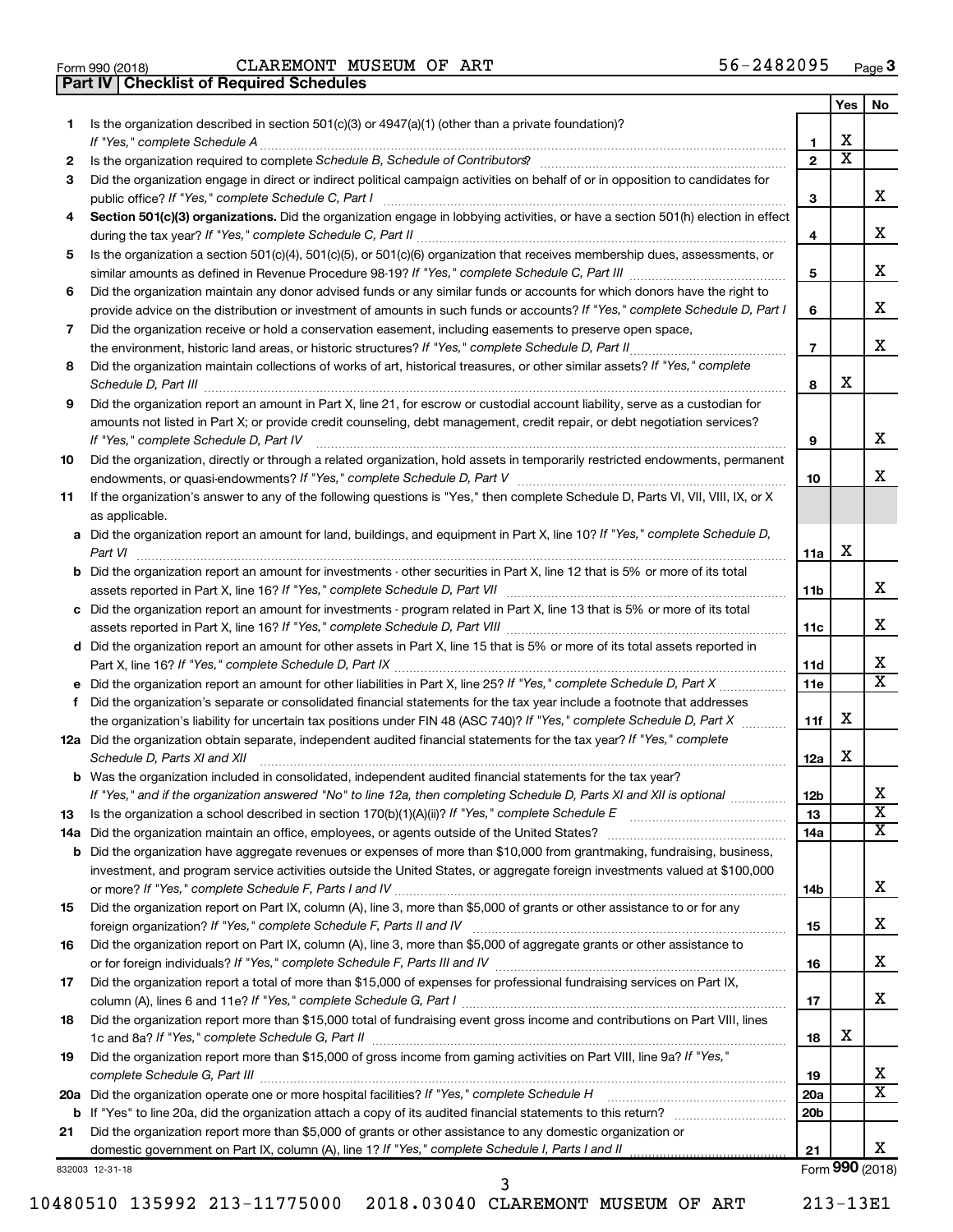|  | Form 990 (2018) |
|--|-----------------|
|  |                 |

*(continued)* **Part IV Checklist of Required Schedules**

|               |                                                                                                                                                                                                                                     |                 | <b>Yes</b> | No                           |
|---------------|-------------------------------------------------------------------------------------------------------------------------------------------------------------------------------------------------------------------------------------|-----------------|------------|------------------------------|
| 22            | Did the organization report more than \$5,000 of grants or other assistance to or for domestic individuals on                                                                                                                       |                 |            |                              |
|               |                                                                                                                                                                                                                                     | 22              |            | X                            |
| 23            | Did the organization answer "Yes" to Part VII, Section A, line 3, 4, or 5 about compensation of the organization's current                                                                                                          |                 |            |                              |
|               | and former officers, directors, trustees, key employees, and highest compensated employees? If "Yes," complete                                                                                                                      |                 |            |                              |
|               | Schedule J <b>Execute Schedule J Execute Schedule J Execute Schedule J Execute Schedule J</b>                                                                                                                                       | 23              |            | x                            |
|               | 24a Did the organization have a tax-exempt bond issue with an outstanding principal amount of more than \$100,000 as of the                                                                                                         |                 |            |                              |
|               | last day of the year, that was issued after December 31, 2002? If "Yes," answer lines 24b through 24d and complete                                                                                                                  |                 |            |                              |
|               |                                                                                                                                                                                                                                     | 24a             |            | x                            |
|               |                                                                                                                                                                                                                                     | 24b             |            |                              |
|               | c Did the organization maintain an escrow account other than a refunding escrow at any time during the year to defease                                                                                                              |                 |            |                              |
|               |                                                                                                                                                                                                                                     | 24c             |            |                              |
|               |                                                                                                                                                                                                                                     | 24d             |            |                              |
|               | 25a Section 501(c)(3), 501(c)(4), and 501(c)(29) organizations. Did the organization engage in an excess benefit                                                                                                                    |                 |            |                              |
|               |                                                                                                                                                                                                                                     | 25a             |            | x                            |
|               | <b>b</b> Is the organization aware that it engaged in an excess benefit transaction with a disqualified person in a prior year, and                                                                                                 |                 |            |                              |
|               | that the transaction has not been reported on any of the organization's prior Forms 990 or 990-EZ? If "Yes," complete                                                                                                               |                 |            |                              |
|               | Schedule L, Part I                                                                                                                                                                                                                  | 25b             |            | x                            |
| 26            | Did the organization report any amount on Part X, line 5, 6, or 22 for receivables from or payables to any current or                                                                                                               |                 |            |                              |
|               | former officers, directors, trustees, key employees, highest compensated employees, or disqualified persons? If "Yes,"                                                                                                              |                 |            | x                            |
|               |                                                                                                                                                                                                                                     | 26              |            |                              |
| 27            | Did the organization provide a grant or other assistance to an officer, director, trustee, key employee, substantial                                                                                                                |                 |            |                              |
|               | contributor or employee thereof, a grant selection committee member, or to a 35% controlled entity or family member                                                                                                                 | 27              |            | x                            |
| 28            | Was the organization a party to a business transaction with one of the following parties (see Schedule L, Part IV                                                                                                                   |                 |            |                              |
|               | instructions for applicable filing thresholds, conditions, and exceptions):                                                                                                                                                         |                 |            |                              |
|               | a A current or former officer, director, trustee, or key employee? If "Yes," complete Schedule L, Part IV                                                                                                                           | 28a             |            | x                            |
| b             | A family member of a current or former officer, director, trustee, or key employee? If "Yes," complete Schedule L, Part IV                                                                                                          | 28b             |            | $\overline{\mathtt{x}}$      |
|               | c An entity of which a current or former officer, director, trustee, or key employee (or a family member thereof) was an officer,                                                                                                   |                 |            |                              |
|               |                                                                                                                                                                                                                                     | 28 <sub>c</sub> |            | х                            |
| 29            |                                                                                                                                                                                                                                     | 29              |            | $\overline{\mathbf{x}}$      |
| 30            | Did the organization receive contributions of art, historical treasures, or other similar assets, or qualified conservation                                                                                                         |                 |            |                              |
|               |                                                                                                                                                                                                                                     | 30              |            | x                            |
| 31            | Did the organization liquidate, terminate, or dissolve and cease operations?                                                                                                                                                        |                 |            |                              |
|               |                                                                                                                                                                                                                                     | 31              |            | x                            |
| 32            | Did the organization sell, exchange, dispose of, or transfer more than 25% of its net assets? If "Yes," complete                                                                                                                    |                 |            |                              |
|               | Schedule N, Part II <b>Marting Construction Construction Construction</b> Construction Construction Construction Construction Construction Construction Construction Construction Construction Construction Construction Constructi | 32              |            | x                            |
| 33            | Did the organization own 100% of an entity disregarded as separate from the organization under Regulations                                                                                                                          |                 |            |                              |
|               |                                                                                                                                                                                                                                     | 33              |            | X                            |
| 34            | Was the organization related to any tax-exempt or taxable entity? If "Yes," complete Schedule R, Part II, III, or IV, and                                                                                                           |                 |            |                              |
|               | Part V, line 1                                                                                                                                                                                                                      | 34              |            | х<br>$\overline{\mathtt{x}}$ |
|               | 35a Did the organization have a controlled entity within the meaning of section 512(b)(13)?                                                                                                                                         | <b>35a</b>      |            |                              |
|               | b If "Yes" to line 35a, did the organization receive any payment from or engage in any transaction with a controlled entity                                                                                                         |                 |            |                              |
| 36            | Section 501(c)(3) organizations. Did the organization make any transfers to an exempt non-charitable related organization?                                                                                                          | 35b             |            |                              |
|               |                                                                                                                                                                                                                                     | 36              |            | X                            |
| 37            | Did the organization conduct more than 5% of its activities through an entity that is not a related organization                                                                                                                    |                 |            |                              |
|               |                                                                                                                                                                                                                                     | 37              |            | X                            |
| 38            | Did the organization complete Schedule O and provide explanations in Schedule O for Part VI, lines 11b and 19?                                                                                                                      |                 |            |                              |
|               |                                                                                                                                                                                                                                     | 38              | х          |                              |
| <b>Part V</b> |                                                                                                                                                                                                                                     |                 |            |                              |
|               | Check if Schedule O contains a response or note to any line in this Part V                                                                                                                                                          |                 |            |                              |
|               |                                                                                                                                                                                                                                     |                 | <b>Yes</b> | No                           |
|               | 26<br>1a                                                                                                                                                                                                                            |                 |            |                              |
|               | b Enter the number of Forms W-2G included in line 1a. Enter -0- if not applicable<br>1b                                                                                                                                             |                 |            |                              |
|               | c Did the organization comply with backup withholding rules for reportable payments to vendors and reportable gaming                                                                                                                |                 |            |                              |
|               |                                                                                                                                                                                                                                     | 1c              | х          |                              |
|               | 832004 12-31-18                                                                                                                                                                                                                     |                 |            | Form 990 (2018)              |
|               | 4                                                                                                                                                                                                                                   |                 |            |                              |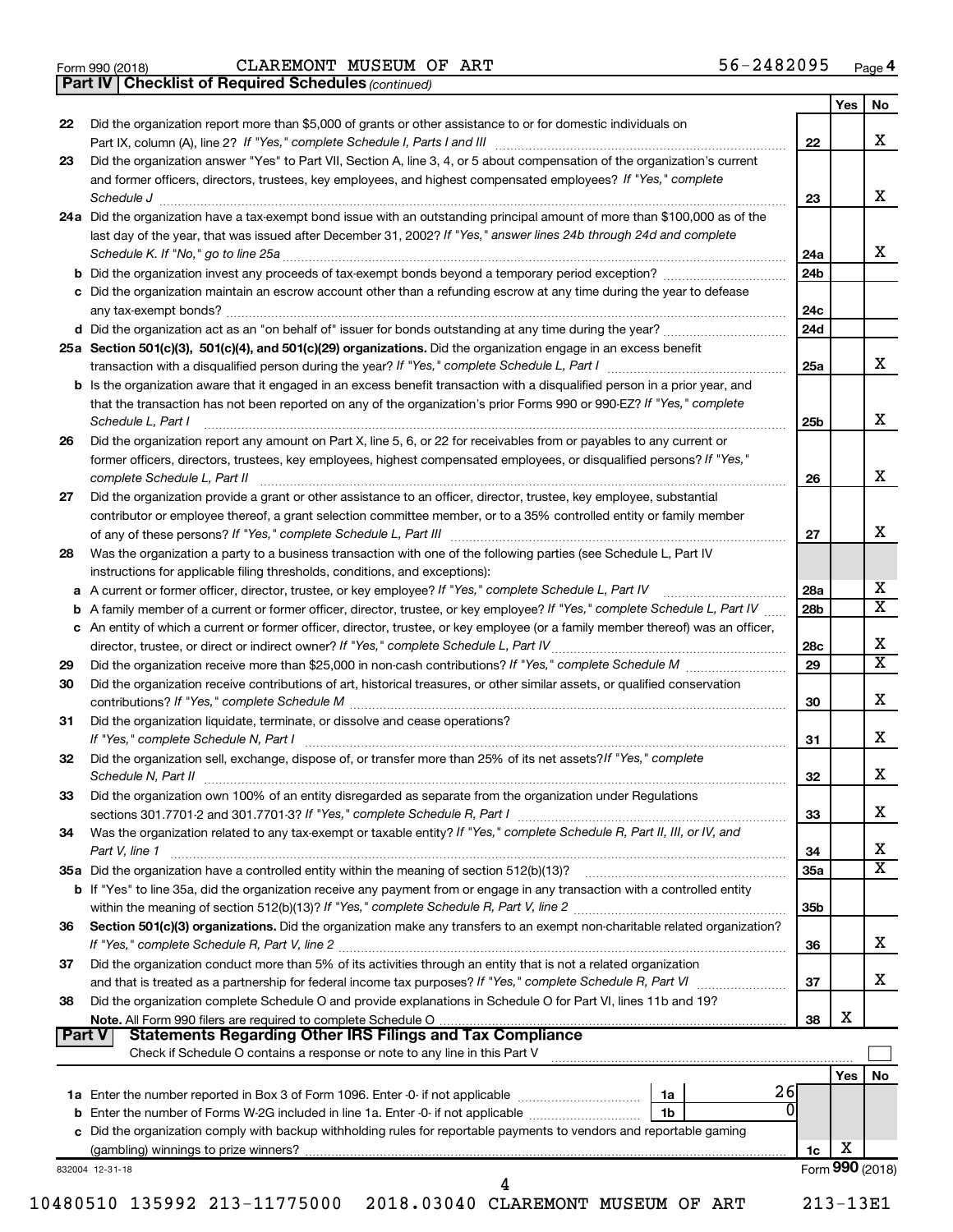|  | Form 990 (2018) |  |
|--|-----------------|--|
|  |                 |  |

### **Part V** Statements Regarding Other IRS Filings and Tax Compliance (continued) Form 990 (2018)  $CLAREMONT$   $MUSEUM$  OF  $ART$   $56-2482095$   $Page$

|         |                                                                                                                                                 |                      | <b>Yes</b> | No                      |
|---------|-------------------------------------------------------------------------------------------------------------------------------------------------|----------------------|------------|-------------------------|
|         | 2a Enter the number of employees reported on Form W-3, Transmittal of Wage and Tax Statements,                                                  |                      |            |                         |
|         | 0 <br>filed for the calendar year ending with or within the year covered by this return<br>2a                                                   |                      |            |                         |
|         |                                                                                                                                                 | 2b                   |            |                         |
|         |                                                                                                                                                 |                      |            |                         |
|         | 3a Did the organization have unrelated business gross income of \$1,000 or more during the year?                                                | За                   |            | X.                      |
|         | <b>b</b> If "Yes," has it filed a Form 990-T for this year? If "No" to line 3b, provide an explanation in Schedule O manumum                    | 3b                   |            |                         |
|         | 4a At any time during the calendar year, did the organization have an interest in, or a signature or other authority over, a                    |                      |            |                         |
|         | financial account in a foreign country (such as a bank account, securities account, or other financial account)?                                | 4a                   |            | x                       |
|         | <b>b</b> If "Yes," enter the name of the foreign country:                                                                                       |                      |            |                         |
|         | See instructions for filing requirements for FinCEN Form 114, Report of Foreign Bank and Financial Accounts (FBAR).                             |                      |            | х                       |
|         |                                                                                                                                                 | 5a                   |            | $\overline{\mathbf{X}}$ |
| b       |                                                                                                                                                 | 5b<br>5 <sub>c</sub> |            |                         |
|         | 6a Does the organization have annual gross receipts that are normally greater than \$100,000, and did the organization solicit                  |                      |            |                         |
|         | any contributions that were not tax deductible as charitable contributions?                                                                     | 6a                   |            | x                       |
|         | b If "Yes," did the organization include with every solicitation an express statement that such contributions or gifts                          |                      |            |                         |
|         | were not tax deductible?                                                                                                                        | 6b                   |            |                         |
| 7       | Organizations that may receive deductible contributions under section 170(c).                                                                   |                      |            |                         |
| a       | Did the organization receive a payment in excess of \$75 made partly as a contribution and partly for goods and services provided to the payor? | 7a                   |            | X.                      |
| b       |                                                                                                                                                 | 7b                   |            |                         |
| c       | Did the organization sell, exchange, or otherwise dispose of tangible personal property for which it was required                               |                      |            |                         |
|         | to file Form 8282?                                                                                                                              | 7c                   |            | x                       |
| d       | 7d                                                                                                                                              |                      |            |                         |
|         |                                                                                                                                                 | 7e                   |            | x                       |
|         |                                                                                                                                                 | 7f                   |            | $\mathbf x$             |
| g       | If the organization received a contribution of qualified intellectual property, did the organization file Form 8899 as required?                | 7g                   |            |                         |
| h.      | If the organization received a contribution of cars, boats, airplanes, or other vehicles, did the organization file a Form 1098-C?              | 7h                   |            |                         |
| 8       | Sponsoring organizations maintaining donor advised funds. Did a donor advised fund maintained by the                                            |                      |            |                         |
|         | sponsoring organization have excess business holdings at any time during the year?                                                              | 8                    |            |                         |
| 9       | Sponsoring organizations maintaining donor advised funds.                                                                                       |                      |            |                         |
| a       | Did the sponsoring organization make any taxable distributions under section 4966?                                                              | 9а                   |            |                         |
| b       | Did the sponsoring organization make a distribution to a donor, donor advisor, or related person?                                               | 9b                   |            |                         |
| 10      | Section 501(c)(7) organizations. Enter:                                                                                                         |                      |            |                         |
| а       | 10a<br>10 <sub>b</sub>                                                                                                                          |                      |            |                         |
| b<br>11 | Gross receipts, included on Form 990, Part VIII, line 12, for public use of club facilities<br>Section 501(c)(12) organizations. Enter:         |                      |            |                         |
|         | 11a                                                                                                                                             |                      |            |                         |
|         | b Gross income from other sources (Do not net amounts due or paid to other sources against                                                      |                      |            |                         |
|         | amounts due or received from them.)<br>11b                                                                                                      |                      |            |                         |
|         | 12a Section 4947(a)(1) non-exempt charitable trusts. Is the organization filing Form 990 in lieu of Form 1041?                                  | 12a                  |            |                         |
|         | <b>b</b> If "Yes," enter the amount of tax-exempt interest received or accrued during the year<br>12b                                           |                      |            |                         |
| 13      | Section 501(c)(29) qualified nonprofit health insurance issuers.                                                                                |                      |            |                         |
|         | a Is the organization licensed to issue qualified health plans in more than one state?                                                          | 1За                  |            |                         |
|         | Note. See the instructions for additional information the organization must report on Schedule O.                                               |                      |            |                         |
|         | <b>b</b> Enter the amount of reserves the organization is required to maintain by the states in which the                                       |                      |            |                         |
|         | 13 <sub>b</sub>                                                                                                                                 |                      |            |                         |
| c       | 13c                                                                                                                                             |                      |            |                         |
|         | 14a Did the organization receive any payments for indoor tanning services during the tax year?                                                  | 14a                  |            | x                       |
|         |                                                                                                                                                 | 14b                  |            |                         |
| 15      | Is the organization subject to the section 4960 tax on payment(s) of more than \$1,000,000 in remuneration or                                   |                      |            |                         |
|         | excess parachute payment(s) during the year?                                                                                                    | 15                   |            | x                       |
|         | If "Yes," see instructions and file Form 4720, Schedule N.                                                                                      |                      |            |                         |
| 16      | Is the organization an educational institution subject to the section 4968 excise tax on net investment income?                                 | 16                   |            | х                       |
|         | If "Yes," complete Form 4720, Schedule O.                                                                                                       |                      |            |                         |

Form (2018) **990**

832005 12-31-18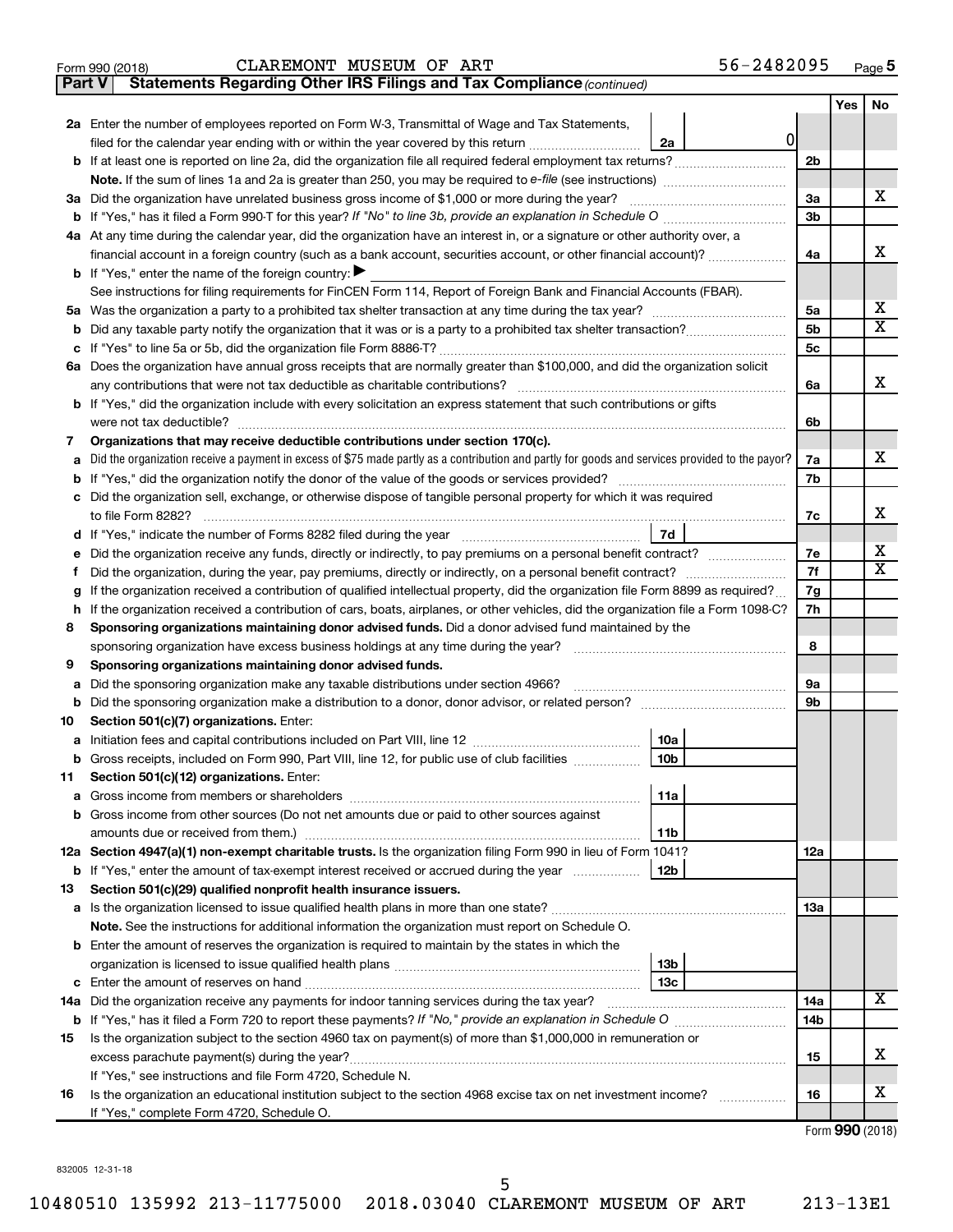| Form 990 (2018) |  |
|-----------------|--|
|-----------------|--|

### Form 990 (2018)  $CLAREMONT$   $MUSEUM$  OF  $ART$   $56-2482095$   $Page$

56-2482095 Page 6

| Part VI   Governance, Management, and Disclosure For each "Yes" response to lines 2 through 7b below, and for a "No" response |  |
|-------------------------------------------------------------------------------------------------------------------------------|--|
| to line 8a, 8b, or 10b below, describe the circumstances, processes, or changes in Schedule O. See instructions.              |  |

|    |                                                                                                                                                 |    |    |                 |                 | $\mathbf{X}$ |
|----|-------------------------------------------------------------------------------------------------------------------------------------------------|----|----|-----------------|-----------------|--------------|
|    | <b>Section A. Governing Body and Management</b>                                                                                                 |    |    |                 |                 |              |
|    |                                                                                                                                                 |    | 10 |                 | Yes             | No           |
|    | 1a Enter the number of voting members of the governing body at the end of the tax year                                                          | 1a |    |                 |                 |              |
|    | If there are material differences in voting rights among members of the governing body, or if the governing                                     |    |    |                 |                 |              |
|    | body delegated broad authority to an executive committee or similar committee, explain in Schedule O.                                           |    | 10 |                 |                 |              |
|    | <b>b</b> Enter the number of voting members included in line 1a, above, who are independent <i>manumum</i>                                      | 1b |    |                 |                 |              |
| 2  | Did any officer, director, trustee, or key employee have a family relationship or a business relationship with any other                        |    |    |                 |                 |              |
|    |                                                                                                                                                 |    |    | $\mathbf{2}$    |                 |              |
| 3  | Did the organization delegate control over management duties customarily performed by or under the direct supervision                           |    |    |                 |                 |              |
|    |                                                                                                                                                 |    |    | 3               |                 |              |
| 4  | Did the organization make any significant changes to its governing documents since the prior Form 990 was filed?                                |    |    | 4               |                 |              |
| 5  |                                                                                                                                                 |    |    | 5               |                 |              |
| 6  |                                                                                                                                                 |    |    | 6               |                 |              |
| 7a | Did the organization have members, stockholders, or other persons who had the power to elect or appoint one or                                  |    |    |                 |                 |              |
|    |                                                                                                                                                 |    |    | 7a              |                 |              |
|    | <b>b</b> Are any governance decisions of the organization reserved to (or subject to approval by) members, stockholders, or                     |    |    |                 |                 |              |
|    |                                                                                                                                                 |    |    | 7b              |                 |              |
| 8  | Did the organization contemporaneously document the meetings held or written actions undertaken during the year by the following:               |    |    |                 |                 |              |
|    |                                                                                                                                                 |    |    | 8а              | х               |              |
|    |                                                                                                                                                 |    |    | 8b              |                 |              |
| 9  | Is there any officer, director, trustee, or key employee listed in Part VII, Section A, who cannot be reached at the                            |    |    |                 |                 |              |
|    |                                                                                                                                                 |    |    | 9               |                 |              |
|    | <b>Section B. Policies</b> (This Section B requests information about policies not required by the Internal Revenue Code.)                      |    |    |                 |                 |              |
|    |                                                                                                                                                 |    |    |                 | Yes             |              |
|    |                                                                                                                                                 |    |    | 10a             |                 |              |
|    | b If "Yes," did the organization have written policies and procedures governing the activities of such chapters, affiliates,                    |    |    |                 |                 |              |
|    |                                                                                                                                                 |    |    | 10 <sub>b</sub> |                 |              |
|    | 11a Has the organization provided a complete copy of this Form 990 to all members of its governing body before filing the form?                 |    |    | 11a             |                 |              |
|    | <b>b</b> Describe in Schedule O the process, if any, used by the organization to review this Form 990.                                          |    |    |                 |                 |              |
|    | 12a Did the organization have a written conflict of interest policy? If "No," go to line 13                                                     |    |    | 12a             |                 |              |
|    | <b>b</b> Were officers, directors, or trustees, and key employees required to disclose annually interests that could give rise to conflicts?    |    |    | 12 <sub>b</sub> |                 |              |
|    | c Did the organization regularly and consistently monitor and enforce compliance with the policy? If "Yes," describe                            |    |    |                 |                 |              |
|    | in Schedule O how this was done <i>manufacture contract to the set of the set of the set of the set of the set of t</i>                         |    |    | 12c             |                 |              |
| 13 |                                                                                                                                                 |    |    | 13              |                 |              |
| 14 |                                                                                                                                                 |    |    | 14              |                 |              |
| 15 | Did the process for determining compensation of the following persons include a review and approval by independent                              |    |    |                 |                 |              |
|    | persons, comparability data, and contemporaneous substantiation of the deliberation and decision?                                               |    |    |                 |                 |              |
|    |                                                                                                                                                 |    |    | <b>15a</b>      |                 |              |
|    |                                                                                                                                                 |    |    | 15 <sub>b</sub> |                 |              |
|    | If "Yes" to line 15a or 15b, describe the process in Schedule O (see instructions).                                                             |    |    |                 |                 |              |
|    | 16a Did the organization invest in, contribute assets to, or participate in a joint venture or similar arrangement with a                       |    |    |                 |                 |              |
|    | taxable entity during the year?                                                                                                                 |    |    | <b>16a</b>      |                 |              |
|    | b If "Yes," did the organization follow a written policy or procedure requiring the organization to evaluate its participation                  |    |    |                 |                 |              |
|    | in joint venture arrangements under applicable federal tax law, and take steps to safeguard the organization's                                  |    |    |                 |                 |              |
|    | exempt status with respect to such arrangements?                                                                                                |    |    | 16b             |                 |              |
|    | <b>Section C. Disclosure</b>                                                                                                                    |    |    |                 |                 |              |
| 17 | List the states with which a copy of this Form 990 is required to be filed $\blacktriangleright$ CA                                             |    |    |                 |                 |              |
| 18 | Section 6104 requires an organization to make its Forms 1023 (1024 or 1024 A if applicable), 990, and 990 T (Section 501(c)(3)s only) available |    |    |                 |                 |              |
|    | for public inspection. Indicate how you made these available. Check all that apply.                                                             |    |    |                 |                 |              |
|    | $\lfloor x \rfloor$ Upon request<br>$ \mathbf{X} $ Own website<br>Another's website<br>Other (explain in Schedule O)                            |    |    |                 |                 |              |
| 19 | Describe in Schedule O whether (and if so, how) the organization made its governing documents, conflict of interest policy, and financial       |    |    |                 |                 |              |
|    | statements available to the public during the tax year.                                                                                         |    |    |                 |                 |              |
| 20 | State the name, address, and telephone number of the person who possesses the organization's books and records                                  |    |    |                 |                 |              |
|    | RAE ROTTMAN - 909-621-3200                                                                                                                      |    |    |                 |                 |              |
|    | 91711<br>P.O. BOX 1136, CLAREMONT, CA                                                                                                           |    |    |                 |                 |              |
|    | 832006 12-31-18                                                                                                                                 |    |    |                 | Form 990 (2018) |              |
|    | 6                                                                                                                                               |    |    |                 |                 |              |
|    | 10480510 135992 213-11775000 2018.03040 CLAREMONT MUSEUM OF ART                                                                                 |    |    |                 | $213 - 13E1$    |              |
|    |                                                                                                                                                 |    |    |                 |                 |              |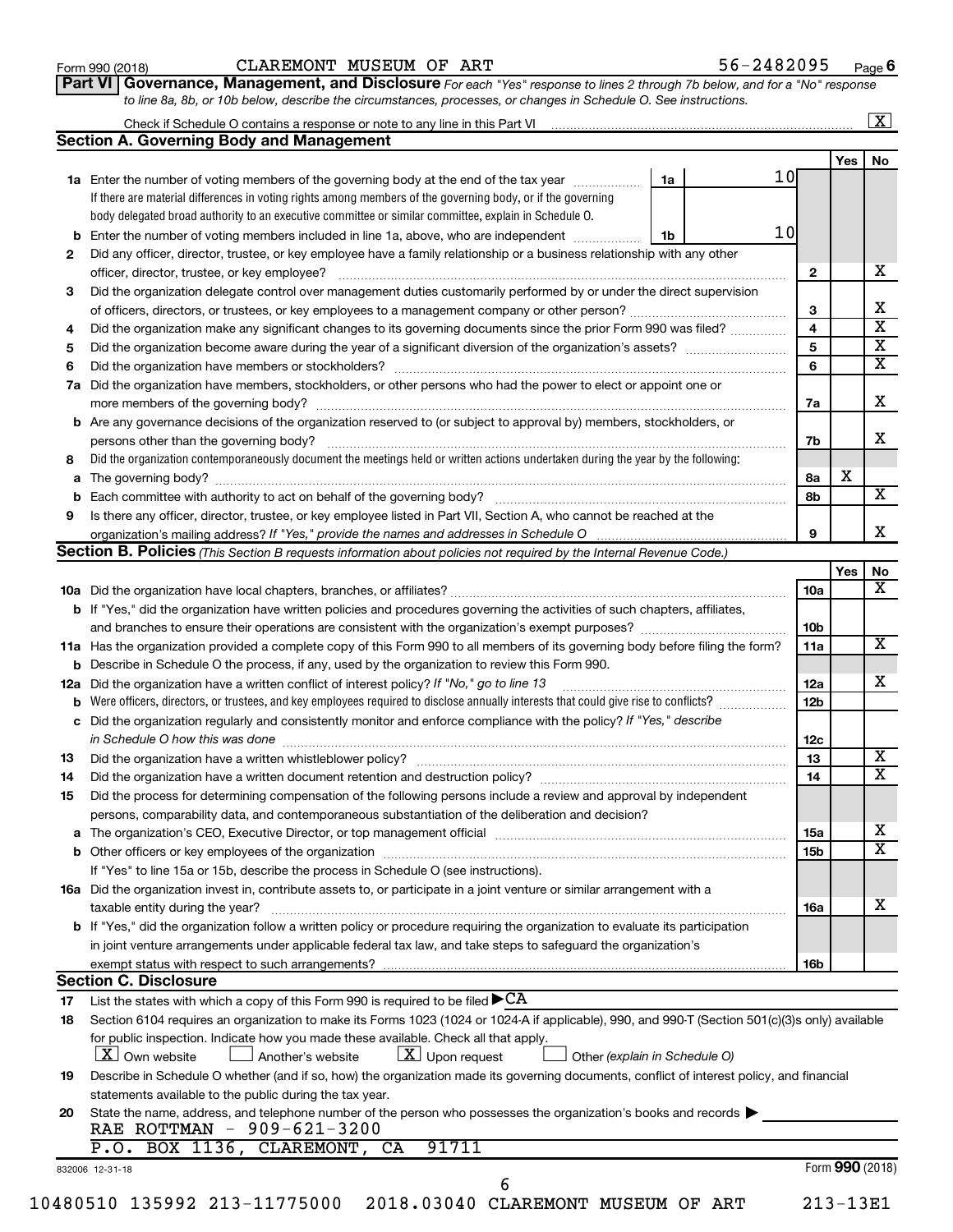$\Box$ 

| Part VII Compensation of Officers, Directors, Trustees, Key Employees, Highest Compensated |  |  |
|--------------------------------------------------------------------------------------------|--|--|
| <b>Employees, and Independent Contractors</b>                                              |  |  |

Check if Schedule O contains a response or note to any line in this Part VII

**Section A. Officers, Directors, Trustees, Key Employees, and Highest Compensated Employees**

**1a**  Complete this table for all persons required to be listed. Report compensation for the calendar year ending with or within the organization's tax year.

**•** List all of the organization's current officers, directors, trustees (whether individuals or organizations), regardless of amount of compensation.

**•** List all of the organization's **current** key employees, if any. See instructions for definition of "key employee." Enter -0- in columns  $(D)$ ,  $(E)$ , and  $(F)$  if no compensation was paid.

**•** List the organization's five current highest compensated employees (other than an officer, director, trustee, or key employee) who received reportable compensation (Box 5 of Form W-2 and/or Box 7 of Form 1099-MISC) of more than \$100,000 from the organization and any related organizations.

**•** List all of the organization's former officers, key employees, and highest compensated employees who received more than \$100,000 of reportable compensation from the organization and any related organizations.

**•** List all of the organization's former directors or trustees that received, in the capacity as a former director or trustee of the organization, more than \$10,000 of reportable compensation from the organization and any related organizations.

List persons in the following order: individual trustees or directors; institutional trustees; officers; key employees; highest compensated employees; and former such persons.

 $\boxed{\textbf{X}}$  Check this box if neither the organization nor any related organization compensated any current officer, director, or trustee.

| (A)                         | (B)           |                                |                                 |             | (C)          |                                 |        | (D)             | (E)             | (F)                         |
|-----------------------------|---------------|--------------------------------|---------------------------------|-------------|--------------|---------------------------------|--------|-----------------|-----------------|-----------------------------|
| Name and Title              | Average       |                                | (do not check more than one     |             | Position     |                                 |        | Reportable      | Reportable      | Estimated                   |
|                             | hours per     |                                | box, unless person is both an   |             |              |                                 |        | compensation    | compensation    | amount of                   |
|                             | week          |                                | officer and a director/trustee) |             |              |                                 |        | from            | from related    | other                       |
|                             | (list any     |                                |                                 |             |              |                                 |        | the             | organizations   | compensation                |
|                             | hours for     |                                |                                 |             |              |                                 |        | organization    | (W-2/1099-MISC) | from the                    |
|                             | related       |                                |                                 |             |              |                                 |        | (W-2/1099-MISC) |                 | organization                |
|                             | organizations |                                |                                 |             |              |                                 |        |                 |                 | and related                 |
|                             | below         | Individual trustee or director | Institutional trustee           |             | Key employee |                                 |        |                 |                 | organizations               |
|                             | line)         |                                |                                 | Officer     |              | Highest compensated<br>employee | Former |                 |                 |                             |
| SANDRA BALDONADO<br>(1)     | 1.00          |                                |                                 |             |              |                                 |        |                 |                 |                             |
| <b>DIRECTOR</b>             |               | X                              |                                 |             |              |                                 |        | $\mathbf 0$ .   | $\mathbf 0$ .   | $\mathbf 0$ .               |
| <b>MARILYN RAY</b><br>(2)   | 20.00         |                                |                                 |             |              |                                 |        |                 |                 |                             |
| VICE-PRESIDENT              |               | $\mathbf X$                    |                                 | $\mathbf X$ |              |                                 |        | $\mathbf 0$ .   | $\mathbf 0$ .   | $\mathbf 0$ .               |
| RAE ROTTMAN<br>(3)          | 19.00         |                                |                                 |             |              |                                 |        |                 |                 |                             |
| <b>TREASURER</b>            |               | X                              |                                 | $\mathbf X$ |              |                                 |        | 0.              | 0.              | $0$ .                       |
| CATHERINE MCINTOSH<br>(4)   | 21.00         |                                |                                 |             |              |                                 |        |                 |                 |                             |
| <b>DIRECTOR</b>             |               | $\mathbf X$                    |                                 |             |              |                                 |        | $0$ .           | 0.              | $\mathbf 0$ .               |
| (5)<br><b>BARBARA BROWN</b> | 1.00          |                                |                                 |             |              |                                 |        |                 |                 |                             |
| <b>DIRECTOR</b>             |               | $\mathbf X$                    |                                 |             |              |                                 |        | 0.              | 0.              | $\mathbf 0$ .               |
| (6)<br><b>JANET MYHRE</b>   | 2.00          |                                |                                 |             |              |                                 |        |                 |                 |                             |
| <b>DIRECTOR</b>             |               | $\mathbf x$                    |                                 |             |              |                                 |        | 0.              | 0.              | $\mathbf 0$ .               |
| (7)<br><b>ELAINE TURNER</b> | 25.00         |                                |                                 |             |              |                                 |        |                 |                 |                             |
| PRESIDENT                   |               | $\mathbf X$                    |                                 | $\mathbf X$ |              |                                 |        | $\mathbf 0$ .   | $\mathbf 0$ .   | $\mathbf 0$ .               |
| MARY WEIS<br>(8)            | 15.00         |                                |                                 |             |              |                                 |        |                 |                 |                             |
| SECRETARY                   |               | X                              |                                 | $\mathbf X$ |              |                                 |        | $\mathbf 0$ .   | 0.              | $\mathbf 0$ .               |
| (9)<br>RYAN ZIMMERMAN       | 2.00          |                                |                                 |             |              |                                 |        |                 |                 |                             |
| <b>DIRECTOR</b>             |               | $\mathbf x$                    |                                 |             |              |                                 |        | $\mathbf 0$ .   | 0.              | $0$ .                       |
| (10) SUSAN GUNTNER          | 13.00         |                                |                                 |             |              |                                 |        |                 |                 |                             |
| <b>DIRECTOR</b>             |               | $\mathbf X$                    |                                 |             |              |                                 |        | $\mathbf 0$ .   | 0.              | $\mathbf 0$ .               |
|                             |               |                                |                                 |             |              |                                 |        |                 |                 |                             |
|                             |               |                                |                                 |             |              |                                 |        |                 |                 |                             |
|                             |               |                                |                                 |             |              |                                 |        |                 |                 |                             |
|                             |               |                                |                                 |             |              |                                 |        |                 |                 |                             |
|                             |               |                                |                                 |             |              |                                 |        |                 |                 |                             |
|                             |               |                                |                                 |             |              |                                 |        |                 |                 |                             |
|                             |               |                                |                                 |             |              |                                 |        |                 |                 |                             |
|                             |               |                                |                                 |             |              |                                 |        |                 |                 |                             |
|                             |               |                                |                                 |             |              |                                 |        |                 |                 |                             |
|                             |               |                                |                                 |             |              |                                 |        |                 |                 |                             |
|                             |               |                                |                                 |             |              |                                 |        |                 |                 |                             |
|                             |               |                                |                                 |             |              |                                 |        |                 |                 |                             |
|                             |               |                                |                                 |             |              |                                 |        |                 |                 |                             |
| 020007, 10, 21, 10          |               |                                |                                 |             |              |                                 |        |                 |                 | $F_{\text{orm}}$ 990 (2018) |

7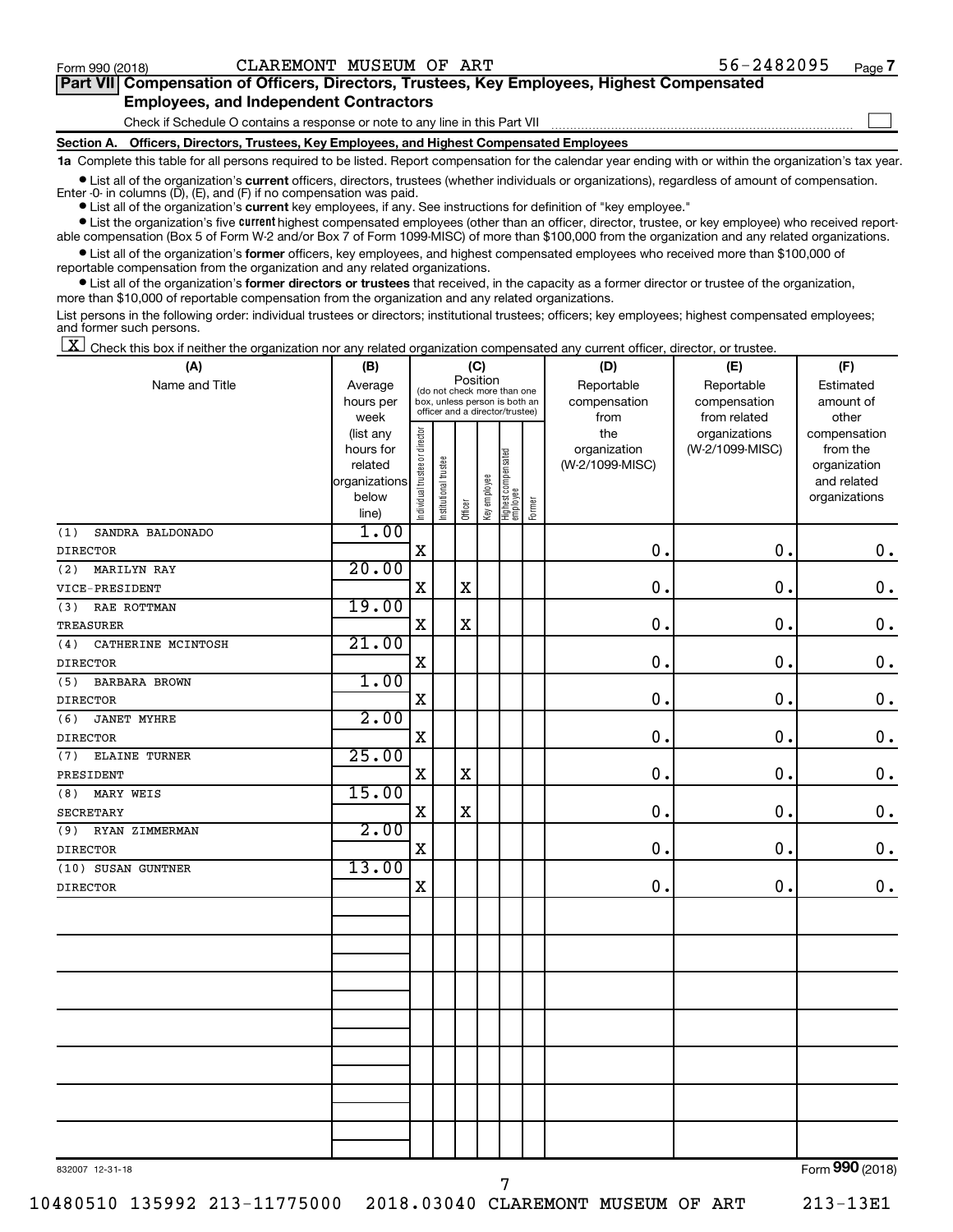|    | CLAREMONT MUSEUM OF ART<br>Form 990 (2018)                                                                                                                                                                                                             |                                                                      |                                |                       |                 |              |                                                                                                 |        |                                           | 56-2482095                                        |                                                                          |                 |                                        | Page 8                               |
|----|--------------------------------------------------------------------------------------------------------------------------------------------------------------------------------------------------------------------------------------------------------|----------------------------------------------------------------------|--------------------------------|-----------------------|-----------------|--------------|-------------------------------------------------------------------------------------------------|--------|-------------------------------------------|---------------------------------------------------|--------------------------------------------------------------------------|-----------------|----------------------------------------|--------------------------------------|
|    | <b>Part VII</b><br>Section A. Officers, Directors, Trustees, Key Employees, and Highest Compensated Employees (continued)                                                                                                                              |                                                                      |                                |                       |                 |              |                                                                                                 |        |                                           |                                                   |                                                                          |                 |                                        |                                      |
|    | (A)<br>Name and title                                                                                                                                                                                                                                  | (B)<br>Average<br>hours per<br>week                                  |                                |                       | (C)<br>Position |              | (do not check more than one<br>box, unless person is both an<br>officer and a director/trustee) |        | (D)<br>Reportable<br>compensation<br>from | (E)<br>Reportable<br>compensation<br>from related |                                                                          |                 | (F)<br>Estimated<br>amount of<br>other |                                      |
|    |                                                                                                                                                                                                                                                        | (list any<br>hours for<br>related<br>organizations<br>below<br>line) | Individual trustee or director | Institutional trustee | Officer         | Key employee | Highest compensated<br>  employee                                                               | Former | the<br>organization<br>(W-2/1099-MISC)    | organizations<br>(W-2/1099-MISC)                  | compensation<br>from the<br>organization<br>and related<br>organizations |                 |                                        |                                      |
|    |                                                                                                                                                                                                                                                        |                                                                      |                                |                       |                 |              |                                                                                                 |        |                                           |                                                   |                                                                          |                 |                                        |                                      |
|    |                                                                                                                                                                                                                                                        |                                                                      |                                |                       |                 |              |                                                                                                 |        |                                           |                                                   |                                                                          |                 |                                        |                                      |
|    |                                                                                                                                                                                                                                                        |                                                                      |                                |                       |                 |              |                                                                                                 |        |                                           |                                                   |                                                                          |                 |                                        |                                      |
|    |                                                                                                                                                                                                                                                        |                                                                      |                                |                       |                 |              |                                                                                                 |        |                                           |                                                   |                                                                          |                 |                                        |                                      |
|    |                                                                                                                                                                                                                                                        |                                                                      |                                |                       |                 |              |                                                                                                 |        |                                           |                                                   |                                                                          |                 |                                        |                                      |
|    |                                                                                                                                                                                                                                                        |                                                                      |                                |                       |                 |              |                                                                                                 |        |                                           |                                                   |                                                                          |                 |                                        |                                      |
|    |                                                                                                                                                                                                                                                        |                                                                      |                                |                       |                 |              |                                                                                                 |        |                                           |                                                   |                                                                          |                 |                                        |                                      |
|    | 1b Sub-total<br>c Total from continuation sheets to Part VII, Section A manufactured by                                                                                                                                                                |                                                                      |                                |                       |                 |              |                                                                                                 |        | $\mathbf{0}$ .<br>$\overline{0}$ .        |                                                   | 0.<br>σ.                                                                 |                 |                                        | $\overline{0}$ .<br>$\overline{0}$ . |
|    |                                                                                                                                                                                                                                                        |                                                                      |                                |                       |                 |              |                                                                                                 |        | $\overline{0}$ .                          |                                                   | О.                                                                       |                 |                                        | $\overline{0}$ .                     |
| 2  | Total number of individuals (including but not limited to those listed above) who received more than \$100,000 of reportable                                                                                                                           |                                                                      |                                |                       |                 |              |                                                                                                 |        |                                           |                                                   |                                                                          |                 |                                        |                                      |
|    | compensation from the organization $\blacktriangleright$                                                                                                                                                                                               |                                                                      |                                |                       |                 |              |                                                                                                 |        |                                           |                                                   |                                                                          |                 | Yes                                    | 0<br>No                              |
| 3  | Did the organization list any former officer, director, or trustee, key employee, or highest compensated employee on<br>line 1a? If "Yes," complete Schedule J for such individual manufactured content to the set of the set of the s                 |                                                                      |                                |                       |                 |              |                                                                                                 |        |                                           |                                                   |                                                                          | 3               |                                        | х                                    |
|    | For any individual listed on line 1a, is the sum of reportable compensation and other compensation from the organization<br>and related organizations greater than \$150,000? If "Yes," complete Schedule J for such individual                        |                                                                      |                                |                       |                 |              |                                                                                                 |        |                                           |                                                   |                                                                          | 4               |                                        | х                                    |
| 5  | Did any person listed on line 1a receive or accrue compensation from any unrelated organization or individual for services                                                                                                                             |                                                                      |                                |                       |                 |              |                                                                                                 |        |                                           |                                                   |                                                                          |                 |                                        | х                                    |
|    | <b>Section B. Independent Contractors</b>                                                                                                                                                                                                              |                                                                      |                                |                       |                 |              |                                                                                                 |        |                                           |                                                   |                                                                          | 5               |                                        |                                      |
| 1. | Complete this table for your five highest compensated independent contractors that received more than \$100,000 of compensation from<br>the organization. Report compensation for the calendar year ending with or within the organization's tax year. |                                                                      |                                |                       |                 |              |                                                                                                 |        |                                           |                                                   |                                                                          |                 |                                        |                                      |
|    | (A)                                                                                                                                                                                                                                                    |                                                                      |                                |                       |                 |              |                                                                                                 |        | (B)                                       |                                                   |                                                                          | (C)             |                                        |                                      |
|    | Name and business address                                                                                                                                                                                                                              |                                                                      |                                | <b>NONE</b>           |                 |              |                                                                                                 |        | Description of services                   |                                                   |                                                                          | Compensation    |                                        |                                      |
|    |                                                                                                                                                                                                                                                        |                                                                      |                                |                       |                 |              |                                                                                                 |        |                                           |                                                   |                                                                          |                 |                                        |                                      |
|    |                                                                                                                                                                                                                                                        |                                                                      |                                |                       |                 |              |                                                                                                 |        |                                           |                                                   |                                                                          |                 |                                        |                                      |
|    |                                                                                                                                                                                                                                                        |                                                                      |                                |                       |                 |              |                                                                                                 |        |                                           |                                                   |                                                                          |                 |                                        |                                      |
| 2  | Total number of independent contractors (including but not limited to those listed above) who received more than                                                                                                                                       |                                                                      |                                |                       |                 |              |                                                                                                 |        |                                           |                                                   |                                                                          |                 |                                        |                                      |
|    | \$100,000 of compensation from the organization                                                                                                                                                                                                        |                                                                      |                                |                       |                 |              | 0                                                                                               |        |                                           |                                                   |                                                                          | Form 990 (2018) |                                        |                                      |

832008 12-31-18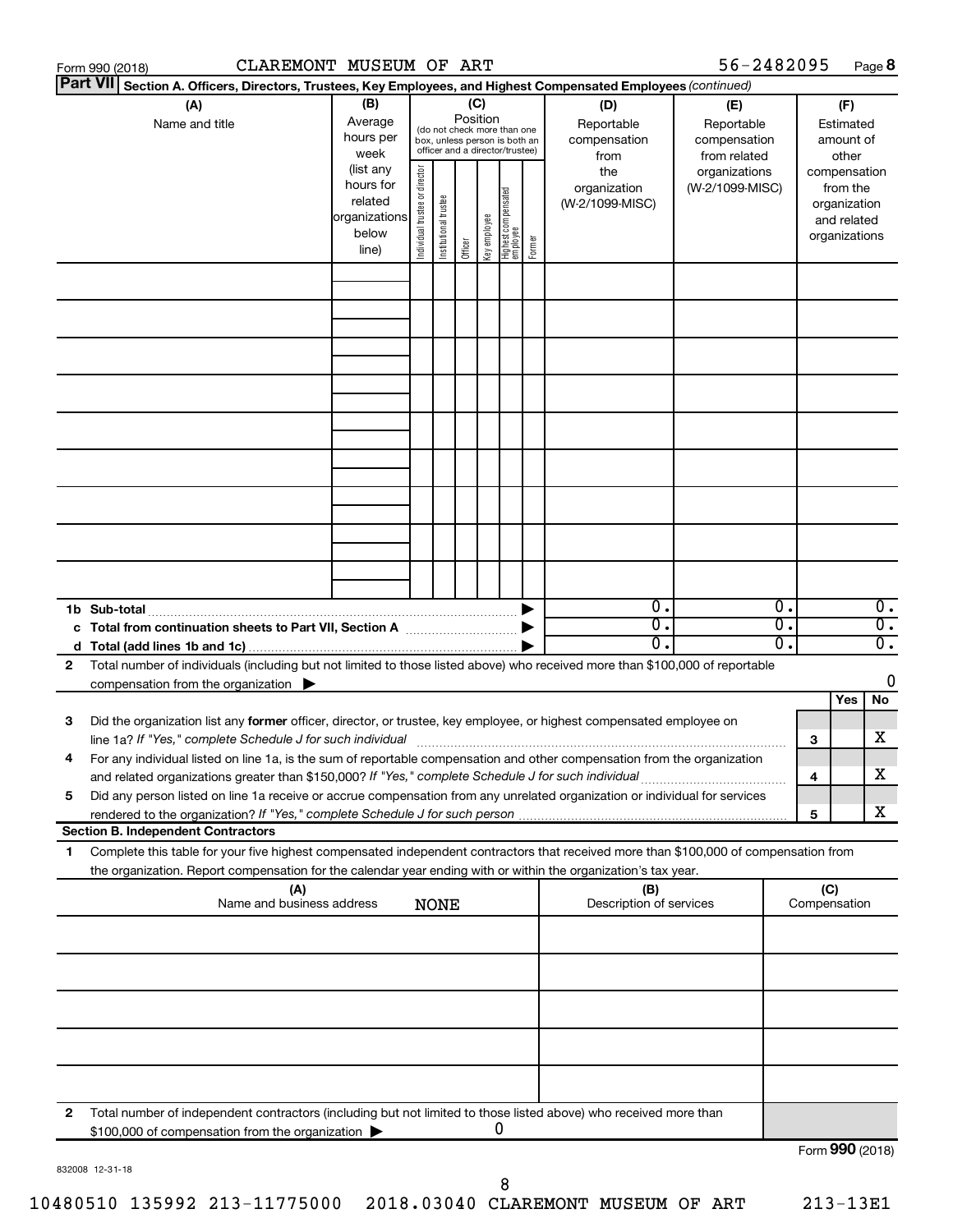|                                                           |                  |   | Form 990 (2018)                                                                                                        |                | CLAREMONT MUSEUM OF ART |               |                                          | 56-2482095                       | Page 9                                                      |
|-----------------------------------------------------------|------------------|---|------------------------------------------------------------------------------------------------------------------------|----------------|-------------------------|---------------|------------------------------------------|----------------------------------|-------------------------------------------------------------|
|                                                           | <b>Part VIII</b> |   | <b>Statement of Revenue</b>                                                                                            |                |                         |               |                                          |                                  |                                                             |
|                                                           |                  |   |                                                                                                                        |                |                         |               |                                          |                                  |                                                             |
|                                                           |                  |   |                                                                                                                        |                |                         | Total revenue | Related or<br>exempt function<br>revenue | Unrelated<br>business<br>revenue | Revenue excluded<br>trom tax under<br>sections<br>512 - 514 |
|                                                           |                  |   | 1 a Federated campaigns                                                                                                | 1a             |                         |               |                                          |                                  |                                                             |
| Contributions, Gifts, Grants<br>and Other Similar Amounts |                  |   |                                                                                                                        | 1 <sub>b</sub> | 37,400.                 |               |                                          |                                  |                                                             |
|                                                           |                  |   | c Fundraising events                                                                                                   | 1 <sub>c</sub> | 33,307.                 |               |                                          |                                  |                                                             |
|                                                           |                  |   | d Related organizations                                                                                                | 1 <sub>d</sub> |                         |               |                                          |                                  |                                                             |
|                                                           |                  |   | e Government grants (contributions)                                                                                    | 1e             | 3,100.                  |               |                                          |                                  |                                                             |
|                                                           |                  |   | f All other contributions, gifts, grants, and                                                                          |                |                         |               |                                          |                                  |                                                             |
|                                                           |                  |   | similar amounts not included above                                                                                     | 1f             | $\frac{21,733}{9,207}$  |               |                                          |                                  |                                                             |
|                                                           |                  |   | g Noncash contributions included in lines 1a-1f: \$                                                                    |                |                         |               |                                          |                                  |                                                             |
|                                                           |                  |   |                                                                                                                        |                |                         | 95,540.       |                                          |                                  |                                                             |
|                                                           |                  |   |                                                                                                                        |                | <b>Business Code</b>    |               |                                          |                                  |                                                             |
|                                                           |                  |   | 2 a ADMISSIONS                                                                                                         |                | 712100                  | 35,737.       | 35,737.                                  |                                  |                                                             |
| Program Service<br>Revenue                                |                  |   | PADUA HILLS FIESTA                                                                                                     |                | 712100                  | 29,843.       | 29,843.                                  |                                  |                                                             |
|                                                           |                  | с | the control of the control of the control of the control of the control of                                             |                |                         |               |                                          |                                  |                                                             |
|                                                           |                  | d | <u> 1989 - Johann Stein, marwolaethau a bhann an t-Albann an t-Albann an t-Albann an t-Albann an t-Albann an t-Alb</u> |                |                         |               |                                          |                                  |                                                             |
|                                                           |                  | е |                                                                                                                        |                |                         |               |                                          |                                  |                                                             |
|                                                           |                  |   | All other program service revenue                                                                                      |                |                         |               |                                          |                                  |                                                             |
|                                                           |                  |   |                                                                                                                        |                |                         | 65,580.       |                                          |                                  |                                                             |
|                                                           | 3                |   | Investment income (including dividends, interest, and                                                                  |                |                         |               |                                          |                                  |                                                             |
|                                                           |                  |   |                                                                                                                        |                | ▶                       |               |                                          |                                  |                                                             |
|                                                           | 4                |   | Income from investment of tax-exempt bond proceeds                                                                     |                |                         |               |                                          |                                  |                                                             |
|                                                           | 5                |   |                                                                                                                        |                |                         |               |                                          |                                  |                                                             |
|                                                           |                  |   |                                                                                                                        | (i) Real       | (ii) Personal           |               |                                          |                                  |                                                             |
|                                                           |                  |   | 6 a Gross rents                                                                                                        |                |                         |               |                                          |                                  |                                                             |
|                                                           |                  |   | <b>b</b> Less: rental expenses                                                                                         |                |                         |               |                                          |                                  |                                                             |
|                                                           |                  |   | c Rental income or (loss)                                                                                              |                |                         |               |                                          |                                  |                                                             |
|                                                           |                  |   | <b>7 a</b> Gross amount from sales of                                                                                  | (i) Securities | (ii) Other              |               |                                          |                                  |                                                             |
|                                                           |                  |   | assets other than inventory                                                                                            |                |                         |               |                                          |                                  |                                                             |
|                                                           |                  |   | <b>b</b> Less: cost or other basis                                                                                     |                |                         |               |                                          |                                  |                                                             |
|                                                           |                  |   | and sales expenses                                                                                                     |                |                         |               |                                          |                                  |                                                             |
|                                                           |                  |   |                                                                                                                        |                |                         |               |                                          |                                  |                                                             |
|                                                           |                  |   |                                                                                                                        |                |                         |               |                                          |                                  |                                                             |
|                                                           |                  |   | 8 a Gross income from fundraising events (not<br>$33$ , $307$ . of                                                     |                |                         |               |                                          |                                  |                                                             |
| <b>Other Revenue</b>                                      |                  |   | including \$<br>contributions reported on line 1c). See                                                                |                |                         |               |                                          |                                  |                                                             |
|                                                           |                  |   |                                                                                                                        |                |                         |               |                                          |                                  |                                                             |
|                                                           |                  |   |                                                                                                                        | b              | 40,740.                 |               |                                          |                                  |                                                             |
|                                                           |                  |   | c Net income or (loss) from fundraising events                                                                         |                | ▶                       | 21,020.       |                                          |                                  | 21,020.                                                     |
|                                                           |                  |   | 9 a Gross income from gaming activities. See                                                                           |                |                         |               |                                          |                                  |                                                             |
|                                                           |                  |   |                                                                                                                        |                |                         |               |                                          |                                  |                                                             |
|                                                           |                  |   |                                                                                                                        | $\mathbf b$    |                         |               |                                          |                                  |                                                             |
|                                                           |                  |   | c Net income or (loss) from gaming activities                                                                          |                | ▶                       |               |                                          |                                  |                                                             |
|                                                           |                  |   | 10 a Gross sales of inventory, less returns                                                                            |                |                         |               |                                          |                                  |                                                             |
|                                                           |                  |   |                                                                                                                        |                |                         |               |                                          |                                  |                                                             |
|                                                           |                  |   |                                                                                                                        | $\mathbf b$    |                         |               |                                          |                                  |                                                             |
|                                                           |                  |   | c Net income or (loss) from sales of inventory                                                                         |                |                         |               |                                          |                                  |                                                             |
|                                                           |                  |   | Miscellaneous Revenue                                                                                                  |                | <b>Business Code</b>    |               |                                          |                                  |                                                             |
|                                                           |                  |   | 11 a OTHER REVENUE                                                                                                     |                | 712100                  | 1,725.        | 1,725.                                   |                                  |                                                             |
|                                                           |                  | b |                                                                                                                        |                |                         |               |                                          |                                  |                                                             |
|                                                           |                  | с |                                                                                                                        |                |                         |               |                                          |                                  |                                                             |
|                                                           |                  | d |                                                                                                                        |                |                         |               |                                          |                                  |                                                             |
|                                                           |                  |   |                                                                                                                        |                | ▶                       | 1,725.        |                                          |                                  |                                                             |
|                                                           | 12               |   |                                                                                                                        |                |                         | 183,865.      | 67, 305.                                 | $\overline{0}$ .                 | 21,020.                                                     |
| 832009 12-31-18                                           |                  |   |                                                                                                                        |                |                         |               |                                          |                                  | Form 990 (2018)                                             |

9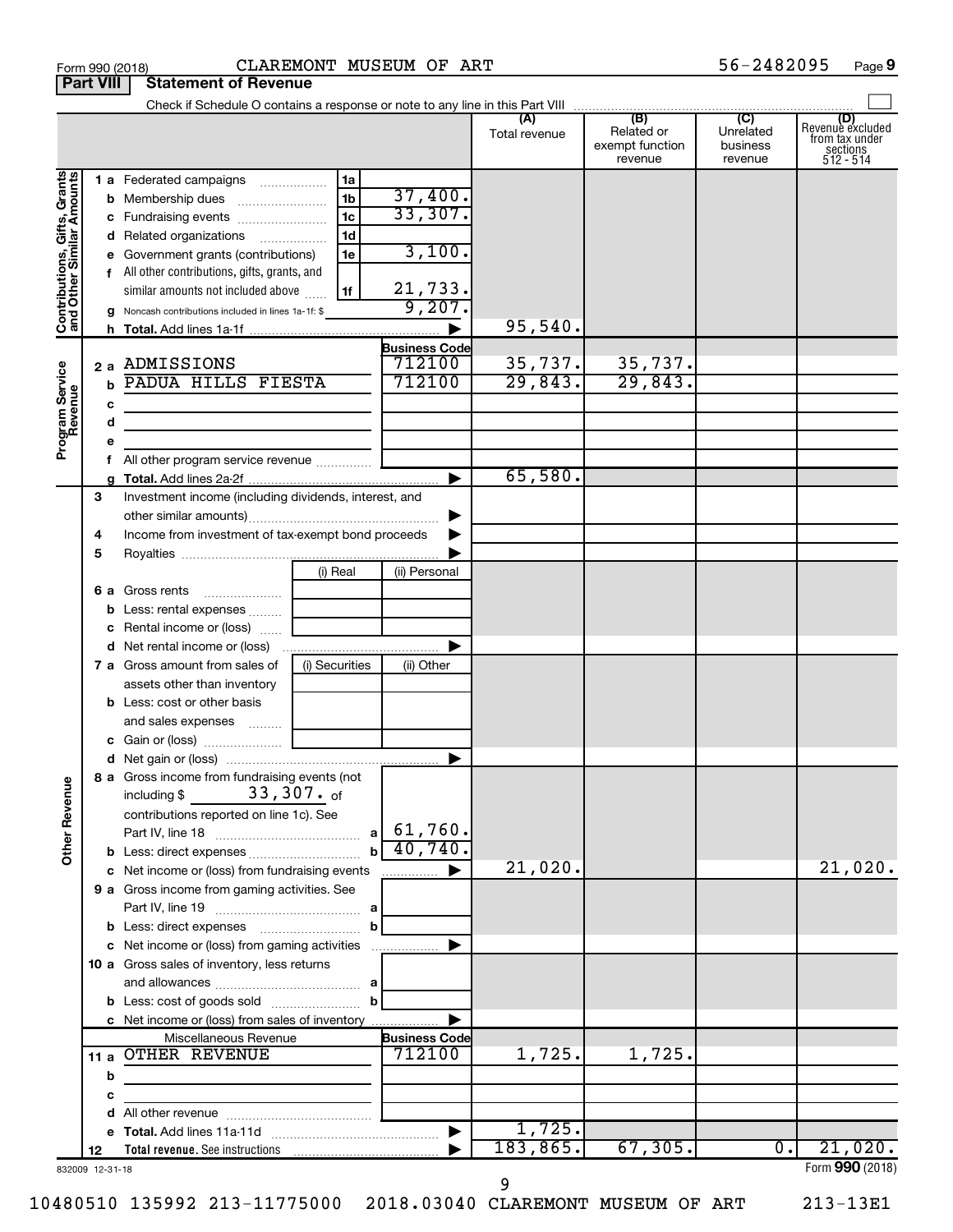| Form 990 (2018 |  |  |
|----------------|--|--|
|----------------|--|--|

**Part IX | Statement of Functional Expenses** 

*Section 501(c)(3) and 501(c)(4) organizations must complete all columns. All other organizations must complete column (A).*

|              |                                                                                                                                                           |                       |                                    |                                           | $\mathbf{X}$                   |
|--------------|-----------------------------------------------------------------------------------------------------------------------------------------------------------|-----------------------|------------------------------------|-------------------------------------------|--------------------------------|
|              | Do not include amounts reported on lines 6b,<br>7b, 8b, 9b, and 10b of Part VIII.                                                                         | (A)<br>Total expenses | (B)<br>Program service<br>expenses | (C)<br>Management and<br>general expenses | (D)<br>Fundraising<br>expenses |
| 1            | Grants and other assistance to domestic organizations                                                                                                     |                       |                                    |                                           |                                |
|              | and domestic governments. See Part IV, line 21                                                                                                            |                       |                                    |                                           |                                |
| $\mathbf{2}$ | Grants and other assistance to domestic                                                                                                                   |                       |                                    |                                           |                                |
|              | individuals. See Part IV, line 22                                                                                                                         |                       |                                    |                                           |                                |
| 3            | Grants and other assistance to foreign                                                                                                                    |                       |                                    |                                           |                                |
|              | organizations, foreign governments, and foreign                                                                                                           |                       |                                    |                                           |                                |
|              | individuals. See Part IV, lines 15 and 16                                                                                                                 |                       |                                    |                                           |                                |
| 4            | Benefits paid to or for members                                                                                                                           |                       |                                    |                                           |                                |
| 5            | Compensation of current officers, directors,                                                                                                              |                       |                                    |                                           |                                |
|              | trustees, and key employees                                                                                                                               |                       |                                    |                                           |                                |
| 6            | Compensation not included above, to disqualified                                                                                                          |                       |                                    |                                           |                                |
|              | persons (as defined under section $4958(f)(1)$ ) and                                                                                                      |                       |                                    |                                           |                                |
|              | persons described in section 4958(c)(3)(B)                                                                                                                |                       |                                    |                                           |                                |
| 7            |                                                                                                                                                           |                       |                                    |                                           |                                |
| 8            | Pension plan accruals and contributions (include                                                                                                          |                       |                                    |                                           |                                |
|              | section 401(k) and 403(b) employer contributions)                                                                                                         |                       |                                    |                                           |                                |
| 9            |                                                                                                                                                           |                       |                                    |                                           |                                |
| 10           |                                                                                                                                                           |                       |                                    |                                           |                                |
| 11           | Fees for services (non-employees):                                                                                                                        |                       |                                    |                                           |                                |
| a            |                                                                                                                                                           |                       |                                    |                                           |                                |
| b            |                                                                                                                                                           |                       |                                    |                                           |                                |
| c            |                                                                                                                                                           |                       |                                    |                                           |                                |
| d            |                                                                                                                                                           |                       |                                    |                                           |                                |
| e            | Professional fundraising services. See Part IV, line 17                                                                                                   |                       |                                    |                                           |                                |
| f            | Investment management fees                                                                                                                                |                       |                                    |                                           |                                |
| g            | Other. (If line 11g amount exceeds 10% of line 25,                                                                                                        |                       |                                    |                                           |                                |
|              | column (A) amount, list line 11g expenses on Sch O.)                                                                                                      | 73,380.               | 55,496.                            | 17,884.                                   |                                |
| 12           |                                                                                                                                                           | 11,778.               | 8,146.                             | 3,632.                                    |                                |
| 13           |                                                                                                                                                           | 7,649.                | 1,552.                             | 6,097.                                    |                                |
| 14           |                                                                                                                                                           |                       |                                    |                                           |                                |
| 15           |                                                                                                                                                           |                       |                                    |                                           |                                |
| 16           |                                                                                                                                                           | 8,474.                | 8,474.                             |                                           |                                |
| 17           | Travel                                                                                                                                                    |                       |                                    |                                           |                                |
| 18           | Payments of travel or entertainment expenses                                                                                                              |                       |                                    |                                           |                                |
|              | for any federal, state, or local public officials                                                                                                         |                       |                                    |                                           |                                |
| 19           | Conferences, conventions, and meetings                                                                                                                    |                       |                                    |                                           |                                |
| 20           | Interest                                                                                                                                                  |                       |                                    |                                           |                                |
| 21           |                                                                                                                                                           |                       |                                    |                                           |                                |
| 22           | Depreciation, depletion, and amortization                                                                                                                 | 19,061.<br>3,726.     | 19,061.                            | 3,726.                                    |                                |
| 23           | Insurance                                                                                                                                                 |                       |                                    |                                           |                                |
| 24           | Other expenses. Itemize expenses not covered<br>above. (List miscellaneous expenses in line 24e. If line<br>24e amount exceeds 10% of line 25, column (A) |                       |                                    |                                           |                                |
|              | amount, list line 24e expenses on Schedule O.)                                                                                                            |                       |                                    |                                           |                                |
| a            | PROGRAM AND EXHIBITS                                                                                                                                      | 48,696.               | 48,696.                            |                                           |                                |
| $\mathbf b$  | OTHER EXPENSES                                                                                                                                            | 4,276.                | 654.                               | 3,622.                                    |                                |
| c            |                                                                                                                                                           |                       |                                    |                                           |                                |
| d            |                                                                                                                                                           |                       |                                    |                                           |                                |
| е            | All other expenses                                                                                                                                        |                       |                                    |                                           |                                |
| 25           | Total functional expenses. Add lines 1 through 24e                                                                                                        | 177,040.              | 142,079.                           | 34,961.                                   | $\overline{0}$ .               |
| 26           | Joint costs. Complete this line only if the organization                                                                                                  |                       |                                    |                                           |                                |
|              | reported in column (B) joint costs from a combined                                                                                                        |                       |                                    |                                           |                                |
|              | educational campaign and fundraising solicitation.                                                                                                        |                       |                                    |                                           |                                |
|              | Check here       if following SOP 98-2 (ASC 958-720)                                                                                                      |                       |                                    |                                           |                                |

832010 12-31-18

Form (2018) **990**

10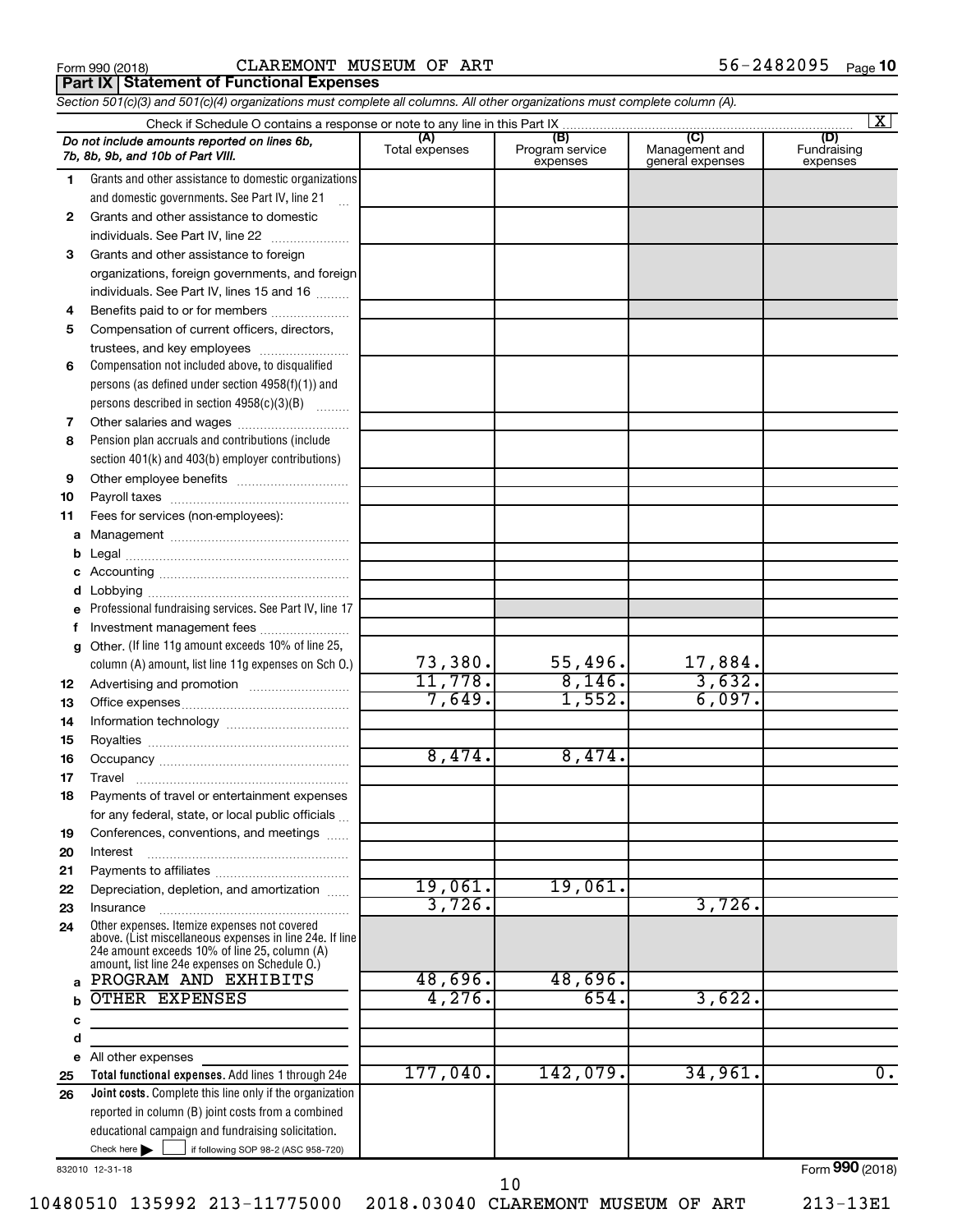|                             |    |                                                                                                                                                                                                                                | (A)<br>Beginning of year |                | (B)<br>End of year |
|-----------------------------|----|--------------------------------------------------------------------------------------------------------------------------------------------------------------------------------------------------------------------------------|--------------------------|----------------|--------------------|
|                             | 1  |                                                                                                                                                                                                                                | 164,786.                 | 1              | 198, 727.          |
|                             | 2  |                                                                                                                                                                                                                                |                          | 2              |                    |
|                             | з  |                                                                                                                                                                                                                                | 17,600.                  | 3              | 11,300.            |
|                             | 4  |                                                                                                                                                                                                                                |                          | 4              |                    |
|                             | 5  | Loans and other receivables from current and former officers, directors,                                                                                                                                                       |                          |                |                    |
|                             |    | trustees, key employees, and highest compensated employees. Complete                                                                                                                                                           |                          |                |                    |
|                             |    | Part II of Schedule L                                                                                                                                                                                                          |                          | 5              |                    |
|                             | 6  | Loans and other receivables from other disqualified persons (as defined under                                                                                                                                                  |                          |                |                    |
|                             |    | section 4958(f)(1)), persons described in section 4958(c)(3)(B), and contributing                                                                                                                                              |                          |                |                    |
|                             |    | employers and sponsoring organizations of section 501(c)(9) voluntary                                                                                                                                                          |                          |                |                    |
|                             |    | employees' beneficiary organizations (see instr). Complete Part II of Sch L                                                                                                                                                    |                          | 6              |                    |
| Assets                      | 7  |                                                                                                                                                                                                                                |                          | $\overline{7}$ |                    |
|                             | 8  |                                                                                                                                                                                                                                |                          | 8              |                    |
|                             | 9  | Prepaid expenses and deferred charges [11] [11] prepaid expenses and deferred charges [11] [11] minimum and the Prepaid expenses and deferred charges [11] minimum and the Prepaid experiment of Prepaid experiment and the Pr |                          | 9              |                    |
|                             |    | <b>10a</b> Land, buildings, and equipment: cost or other                                                                                                                                                                       |                          |                |                    |
|                             |    | $\frac{170,551}{37,884}$<br>basis. Complete Part VI of Schedule D  10a                                                                                                                                                         |                          |                |                    |
|                             |    | 10 <sub>b</sub>                                                                                                                                                                                                                | 151,728.                 | 10c            | 132,667.           |
|                             | 11 |                                                                                                                                                                                                                                |                          | 11             |                    |
|                             | 12 |                                                                                                                                                                                                                                |                          | 12             |                    |
|                             | 13 |                                                                                                                                                                                                                                |                          | 13             |                    |
|                             | 14 |                                                                                                                                                                                                                                |                          | 14             |                    |
|                             | 15 |                                                                                                                                                                                                                                |                          | 15             |                    |
|                             | 16 |                                                                                                                                                                                                                                | 334, 114.                | 16             | 342,694.           |
|                             | 17 |                                                                                                                                                                                                                                | 1,913.                   | 17             | 3,668.             |
|                             | 18 |                                                                                                                                                                                                                                |                          | 18             |                    |
|                             | 19 |                                                                                                                                                                                                                                |                          | 19             |                    |
|                             | 20 |                                                                                                                                                                                                                                |                          | 20             |                    |
|                             | 21 | Escrow or custodial account liability. Complete Part IV of Schedule D                                                                                                                                                          |                          | 21             |                    |
|                             | 22 | Loans and other payables to current and former officers, directors, trustees,                                                                                                                                                  |                          |                |                    |
|                             |    | key employees, highest compensated employees, and disqualified persons.                                                                                                                                                        |                          |                |                    |
| Liabilities                 |    |                                                                                                                                                                                                                                |                          | 22             |                    |
|                             | 23 | Secured mortgages and notes payable to unrelated third parties                                                                                                                                                                 |                          | 23             |                    |
|                             | 24 | Unsecured notes and loans payable to unrelated third parties                                                                                                                                                                   |                          | 24             |                    |
|                             | 25 | Other liabilities (including federal income tax, payables to related third                                                                                                                                                     |                          |                |                    |
|                             |    | parties, and other liabilities not included on lines 17-24). Complete Part X of                                                                                                                                                |                          |                |                    |
|                             |    | Schedule D                                                                                                                                                                                                                     |                          | 25             |                    |
|                             | 26 | Total liabilities. Add lines 17 through 25                                                                                                                                                                                     | 1,913.                   | 26             | 3,668.             |
|                             |    | Organizations that follow SFAS 117 (ASC 958), check here $\blacktriangleright \begin{array}{c} \boxed{X} \end{array}$ and                                                                                                      |                          |                |                    |
|                             |    | complete lines 27 through 29, and lines 33 and 34.                                                                                                                                                                             |                          |                |                    |
|                             | 27 |                                                                                                                                                                                                                                | 314,601.                 | 27             | 327,726.           |
|                             | 28 |                                                                                                                                                                                                                                | 17,600.                  | 28             | 11,300.            |
|                             | 29 | Permanently restricted net assets                                                                                                                                                                                              |                          | 29             |                    |
| Net Assets or Fund Balances |    | Organizations that do not follow SFAS 117 (ASC 958), check here ▶                                                                                                                                                              |                          |                |                    |
|                             |    | and complete lines 30 through 34.                                                                                                                                                                                              |                          |                |                    |
|                             | 30 |                                                                                                                                                                                                                                |                          | 30             |                    |
|                             | 31 | Paid-in or capital surplus, or land, building, or equipment fund                                                                                                                                                               |                          | 31             |                    |
|                             | 32 | Retained earnings, endowment, accumulated income, or other funds                                                                                                                                                               |                          | 32             |                    |
|                             | 33 |                                                                                                                                                                                                                                | 332, 201.                | 33             | 339,026.           |
|                             | 34 |                                                                                                                                                                                                                                | 334,114.                 | 34             | 342,694.           |

Form (2018) **990**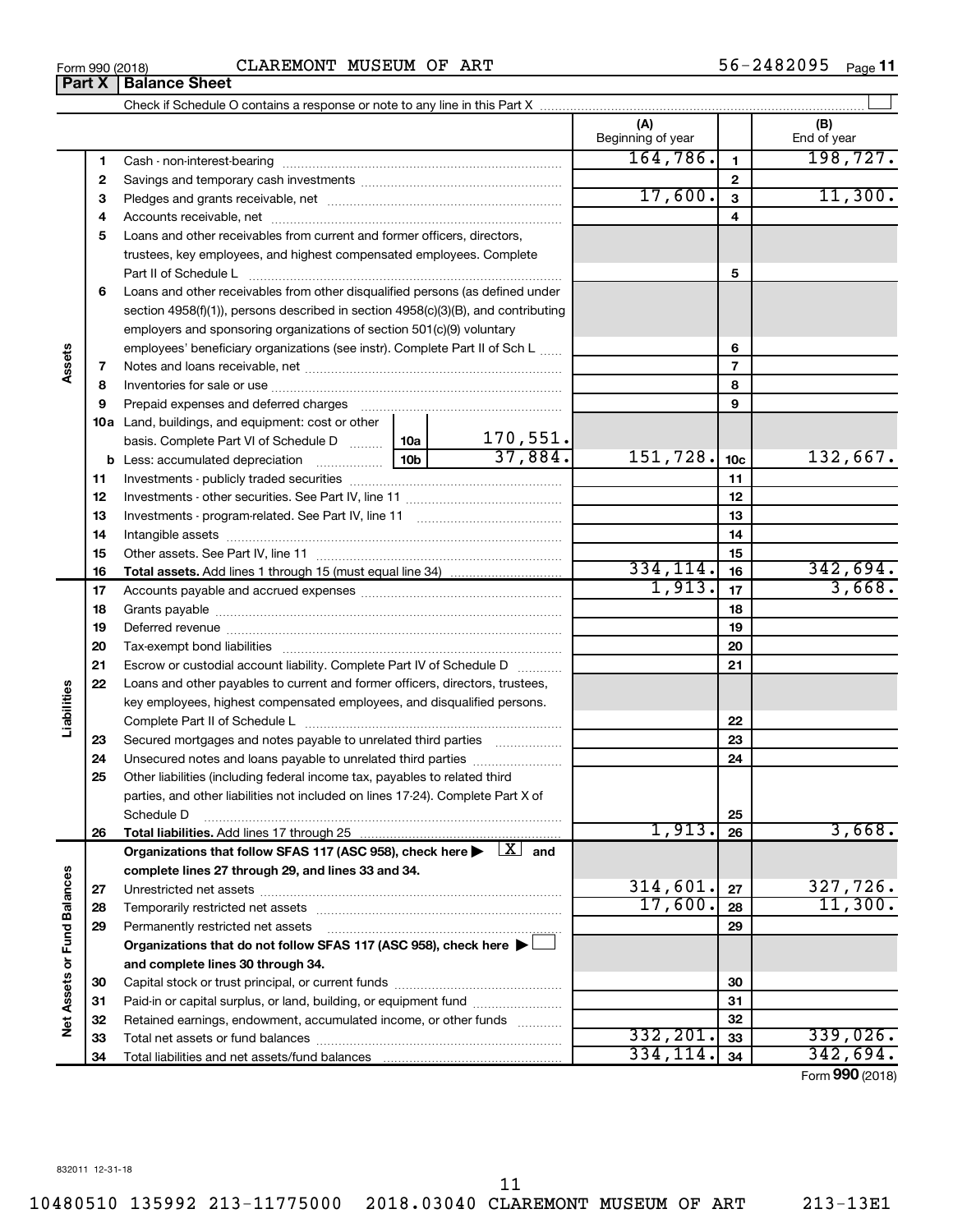|    | CLAREMONT MUSEUM OF ART<br>Form 990 (2018)                                                                                                                                                                                                                                                                                                                                                                                                                               |                         | 56-2482095     |           | Page 12          |
|----|--------------------------------------------------------------------------------------------------------------------------------------------------------------------------------------------------------------------------------------------------------------------------------------------------------------------------------------------------------------------------------------------------------------------------------------------------------------------------|-------------------------|----------------|-----------|------------------|
|    | Part XI   Reconciliation of Net Assets                                                                                                                                                                                                                                                                                                                                                                                                                                   |                         |                |           |                  |
|    |                                                                                                                                                                                                                                                                                                                                                                                                                                                                          |                         |                |           |                  |
|    |                                                                                                                                                                                                                                                                                                                                                                                                                                                                          |                         |                |           |                  |
| 1  |                                                                                                                                                                                                                                                                                                                                                                                                                                                                          | 1                       |                |           | 183,865.         |
| 2  |                                                                                                                                                                                                                                                                                                                                                                                                                                                                          | $\overline{2}$          |                |           | 177,040.         |
| З  | Revenue less expenses. Subtract line 2 from line 1                                                                                                                                                                                                                                                                                                                                                                                                                       | 3                       |                |           | 6,825.           |
| 4  |                                                                                                                                                                                                                                                                                                                                                                                                                                                                          | $\overline{\mathbf{4}}$ |                |           | 332, 201.        |
| 5  | Net unrealized gains (losses) on investments [11] matter than the control of the state of the state of the state of the state of the state of the state of the state of the state of the state of the state of the state of th                                                                                                                                                                                                                                           | 5                       |                |           |                  |
| 6  | Donated services and use of facilities                                                                                                                                                                                                                                                                                                                                                                                                                                   | 6                       |                |           |                  |
| 7  | Investment expenses                                                                                                                                                                                                                                                                                                                                                                                                                                                      | $\overline{7}$          |                |           |                  |
| 8  | Prior period adjustments<br>$\begin{minipage}{0.5\textwidth} \begin{tabular}{ l l l } \hline \multicolumn{1}{ l l l } \hline \multicolumn{1}{ l l } \hline \multicolumn{1}{ l } \multicolumn{1}{ l } \hline \multicolumn{1}{ l } \multicolumn{1}{ l } \multicolumn{1}{ l } \multicolumn{1}{ l } \hline \multicolumn{1}{ l } \multicolumn{1}{ l } \multicolumn{1}{ l } \multicolumn{1}{ l } \hline \multicolumn{1}{ l } \multicolumn{1}{ l } \multicolumn{1}{ l } \hline$ | 8                       |                |           |                  |
| 9  |                                                                                                                                                                                                                                                                                                                                                                                                                                                                          | 9                       |                |           | $\overline{0}$ . |
| 10 | Net assets or fund balances at end of year. Combine lines 3 through 9 (must equal Part X, line 33,                                                                                                                                                                                                                                                                                                                                                                       |                         |                |           |                  |
|    | column (B))                                                                                                                                                                                                                                                                                                                                                                                                                                                              | 10                      |                |           | 339,026.         |
|    | Part XII Financial Statements and Reporting                                                                                                                                                                                                                                                                                                                                                                                                                              |                         |                |           |                  |
|    |                                                                                                                                                                                                                                                                                                                                                                                                                                                                          |                         |                |           |                  |
|    |                                                                                                                                                                                                                                                                                                                                                                                                                                                                          |                         |                | Yes       | No               |
| 1  | Accounting method used to prepare the Form 990: $\Box$ Cash $X$ Accrual<br>$\Box$ Other                                                                                                                                                                                                                                                                                                                                                                                  |                         |                |           |                  |
|    | If the organization changed its method of accounting from a prior year or checked "Other," explain in Schedule O.                                                                                                                                                                                                                                                                                                                                                        |                         |                |           |                  |
|    |                                                                                                                                                                                                                                                                                                                                                                                                                                                                          |                         | 2a             |           | х                |
|    | If "Yes," check a box below to indicate whether the financial statements for the year were compiled or reviewed on a                                                                                                                                                                                                                                                                                                                                                     |                         |                |           |                  |
|    | separate basis, consolidated basis, or both:                                                                                                                                                                                                                                                                                                                                                                                                                             |                         |                |           |                  |
|    | Both consolidated and separate basis<br>Separate basis<br>Consolidated basis                                                                                                                                                                                                                                                                                                                                                                                             |                         |                |           |                  |
|    |                                                                                                                                                                                                                                                                                                                                                                                                                                                                          |                         | 2 <sub>b</sub> | x         |                  |
|    | If "Yes," check a box below to indicate whether the financial statements for the year were audited on a separate basis,                                                                                                                                                                                                                                                                                                                                                  |                         |                |           |                  |
|    | consolidated basis, or both:                                                                                                                                                                                                                                                                                                                                                                                                                                             |                         |                |           |                  |
|    | $ \mathbf{X} $ Separate basis<br><b>Consolidated basis</b><br>Both consolidated and separate basis                                                                                                                                                                                                                                                                                                                                                                       |                         |                |           |                  |
|    | c If "Yes" to line 2a or 2b, does the organization have a committee that assumes responsibility for oversight of the audit,                                                                                                                                                                                                                                                                                                                                              |                         |                |           |                  |
|    |                                                                                                                                                                                                                                                                                                                                                                                                                                                                          |                         | 2c             | X         |                  |
|    | If the organization changed either its oversight process or selection process during the tax year, explain in Schedule O.                                                                                                                                                                                                                                                                                                                                                |                         |                |           |                  |
|    | 3a As a result of a federal award, was the organization required to undergo an audit or audits as set forth in the Single Audit                                                                                                                                                                                                                                                                                                                                          |                         |                |           |                  |
|    |                                                                                                                                                                                                                                                                                                                                                                                                                                                                          |                         | 3a             |           | x                |
|    | <b>b</b> If "Yes," did the organization undergo the required audit or audits? If the organization did not undergo the required audit                                                                                                                                                                                                                                                                                                                                     |                         |                |           |                  |
|    |                                                                                                                                                                                                                                                                                                                                                                                                                                                                          |                         | 3b             | $000 - 1$ |                  |

Form (2018) **990**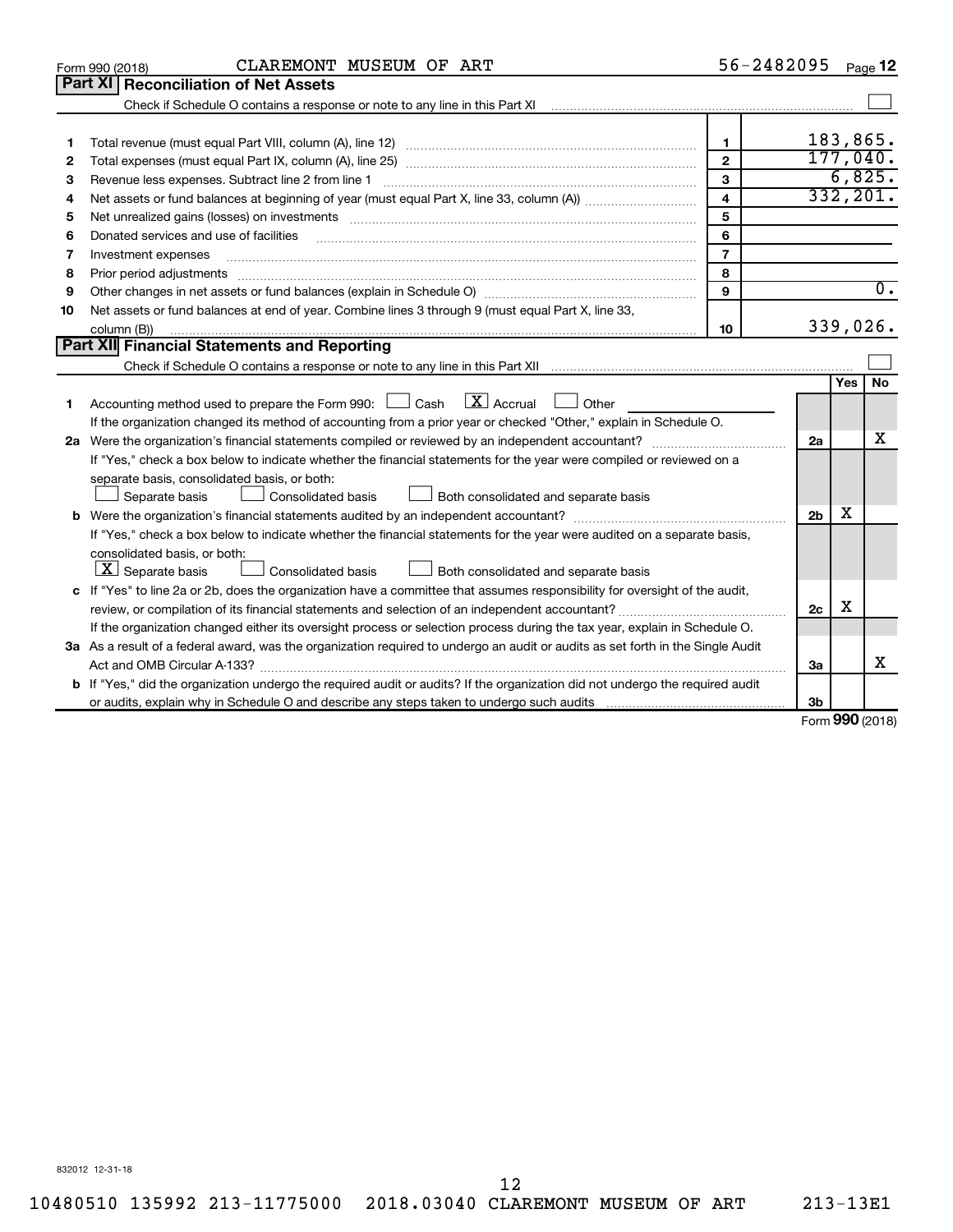| <b>SCHEDULE A</b> |  |
|-------------------|--|
|-------------------|--|

| (Form 990 or 990-EZ) |  |  |
|----------------------|--|--|
|----------------------|--|--|

Department of the Treasury Internal Revenue Service

**Total**

## Form 990 or 990-EZ)<br>
Complete if the organization is a section 501(c)(3) organization or a section<br> **Public Charity Status and Public Support**

**4947(a)(1) nonexempt charitable trust.**

**| Attach to Form 990 or Form 990-EZ.** 

**| Go to www.irs.gov/Form990 for instructions and the latest information.**

| OMB No. 1545-0047                   |
|-------------------------------------|
| U                                   |
| <b>Open to Public</b><br>Inspection |
|                                     |

|              | Name of the organization                                                                                                                                                                                                                                                                                                                                                                                                                                                                                   | CLAREMONT MUSEUM OF ART |                                                                                     |                                                                       |    |                                                      | <b>Employer identification number</b><br>56-2482095 |
|--------------|------------------------------------------------------------------------------------------------------------------------------------------------------------------------------------------------------------------------------------------------------------------------------------------------------------------------------------------------------------------------------------------------------------------------------------------------------------------------------------------------------------|-------------------------|-------------------------------------------------------------------------------------|-----------------------------------------------------------------------|----|------------------------------------------------------|-----------------------------------------------------|
| Part I       | Reason for Public Charity Status (All organizations must complete this part.) See instructions.                                                                                                                                                                                                                                                                                                                                                                                                            |                         |                                                                                     |                                                                       |    |                                                      |                                                     |
| 1.<br>2<br>з | The organization is not a private foundation because it is: (For lines 1 through 12, check only one box.)<br>A church, convention of churches, or association of churches described in section 170(b)(1)(A)(i).<br>A school described in section 170(b)(1)(A)(ii). (Attach Schedule E (Form 990 or 990-EZ).)<br>A hospital or a cooperative hospital service organization described in section 170(b)(1)(A)(iii).                                                                                          |                         |                                                                                     |                                                                       |    |                                                      |                                                     |
| 4            | A medical research organization operated in conjunction with a hospital described in section 170(b)(1)(A)(iii). Enter the hospital's name,<br>city, and state:                                                                                                                                                                                                                                                                                                                                             |                         |                                                                                     |                                                                       |    |                                                      |                                                     |
| 5.           | An organization operated for the benefit of a college or university owned or operated by a governmental unit described in<br>section 170(b)(1)(A)(iv). (Complete Part II.)                                                                                                                                                                                                                                                                                                                                 |                         |                                                                                     |                                                                       |    |                                                      |                                                     |
| 6.           | A federal, state, or local government or governmental unit described in section 170(b)(1)(A)(v).<br>7 $ X $ An organization that normally receives a substantial part of its support from a governmental unit or from the general public described in<br>section 170(b)(1)(A)(vi). (Complete Part II.)                                                                                                                                                                                                     |                         |                                                                                     |                                                                       |    |                                                      |                                                     |
| 8<br>9       | A community trust described in section 170(b)(1)(A)(vi). (Complete Part II.)<br>An agricultural research organization described in section 170(b)(1)(A)(ix) operated in conjunction with a land-grant college<br>or university or a non-land-grant college of agriculture (see instructions). Enter the name, city, and state of the college or<br>university:                                                                                                                                             |                         |                                                                                     |                                                                       |    |                                                      |                                                     |
| 10           | An organization that normally receives: (1) more than 33 1/3% of its support from contributions, membership fees, and gross receipts from<br>activities related to its exempt functions - subject to certain exceptions, and (2) no more than 33 1/3% of its support from gross investment<br>income and unrelated business taxable income (less section 511 tax) from businesses acquired by the organization after June 30, 1975.<br>See section 509(a)(2). (Complete Part III.)                         |                         |                                                                                     |                                                                       |    |                                                      |                                                     |
| 11<br>12     | An organization organized and operated exclusively to test for public safety. See section 509(a)(4).<br>An organization organized and operated exclusively for the benefit of, to perform the functions of, or to carry out the purposes of one or<br>more publicly supported organizations described in section 509(a)(1) or section 509(a)(2). See section 509(a)(3). Check the box in<br>lines 12a through 12d that describes the type of supporting organization and complete lines 12e, 12f, and 12g. |                         |                                                                                     |                                                                       |    |                                                      |                                                     |
| а            | Type I. A supporting organization operated, supervised, or controlled by its supported organization(s), typically by giving<br>the supported organization(s) the power to regularly appoint or elect a majority of the directors or trustees of the supporting<br>organization. You must complete Part IV, Sections A and B.                                                                                                                                                                               |                         |                                                                                     |                                                                       |    |                                                      |                                                     |
| b            | Type II. A supporting organization supervised or controlled in connection with its supported organization(s), by having<br>control or management of the supporting organization vested in the same persons that control or manage the supported<br>organization(s). You must complete Part IV, Sections A and C.                                                                                                                                                                                           |                         |                                                                                     |                                                                       |    |                                                      |                                                     |
| с<br>d       | Type III functionally integrated. A supporting organization operated in connection with, and functionally integrated with,<br>its supported organization(s) (see instructions). You must complete Part IV, Sections A, D, and E.<br>Type III non-functionally integrated. A supporting organization operated in connection with its supported organization(s)                                                                                                                                              |                         |                                                                                     |                                                                       |    |                                                      |                                                     |
|              | that is not functionally integrated. The organization generally must satisfy a distribution requirement and an attentiveness<br>requirement (see instructions). You must complete Part IV, Sections A and D, and Part V.<br>Check this box if the organization received a written determination from the IRS that it is a Type I, Type II, Type III                                                                                                                                                        |                         |                                                                                     |                                                                       |    |                                                      |                                                     |
|              | functionally integrated, or Type III non-functionally integrated supporting organization.<br>f Enter the number of supported organizations                                                                                                                                                                                                                                                                                                                                                                 |                         |                                                                                     |                                                                       |    |                                                      |                                                     |
|              | g Provide the following information about the supported organization(s).                                                                                                                                                                                                                                                                                                                                                                                                                                   |                         |                                                                                     |                                                                       |    |                                                      |                                                     |
|              | (i) Name of supported<br>organization                                                                                                                                                                                                                                                                                                                                                                                                                                                                      | (ii) EIN                | (iii) Type of organization<br>(described on lines 1-10<br>above (see instructions)) | (iv) Is the organization listed<br>in your governing document?<br>Yes | No | (v) Amount of monetary<br>support (see instructions) | (vi) Amount of other<br>support (see instructions)  |
|              |                                                                                                                                                                                                                                                                                                                                                                                                                                                                                                            |                         |                                                                                     |                                                                       |    |                                                      |                                                     |
|              |                                                                                                                                                                                                                                                                                                                                                                                                                                                                                                            |                         |                                                                                     |                                                                       |    |                                                      |                                                     |
|              |                                                                                                                                                                                                                                                                                                                                                                                                                                                                                                            |                         |                                                                                     |                                                                       |    |                                                      |                                                     |
|              |                                                                                                                                                                                                                                                                                                                                                                                                                                                                                                            |                         |                                                                                     |                                                                       |    |                                                      |                                                     |

LHA For Paperwork Reduction Act Notice, see the Instructions for Form 990 or 990-EZ. 832021 10-11-18 Schedule A (Form 990 or 990-EZ) 2018 13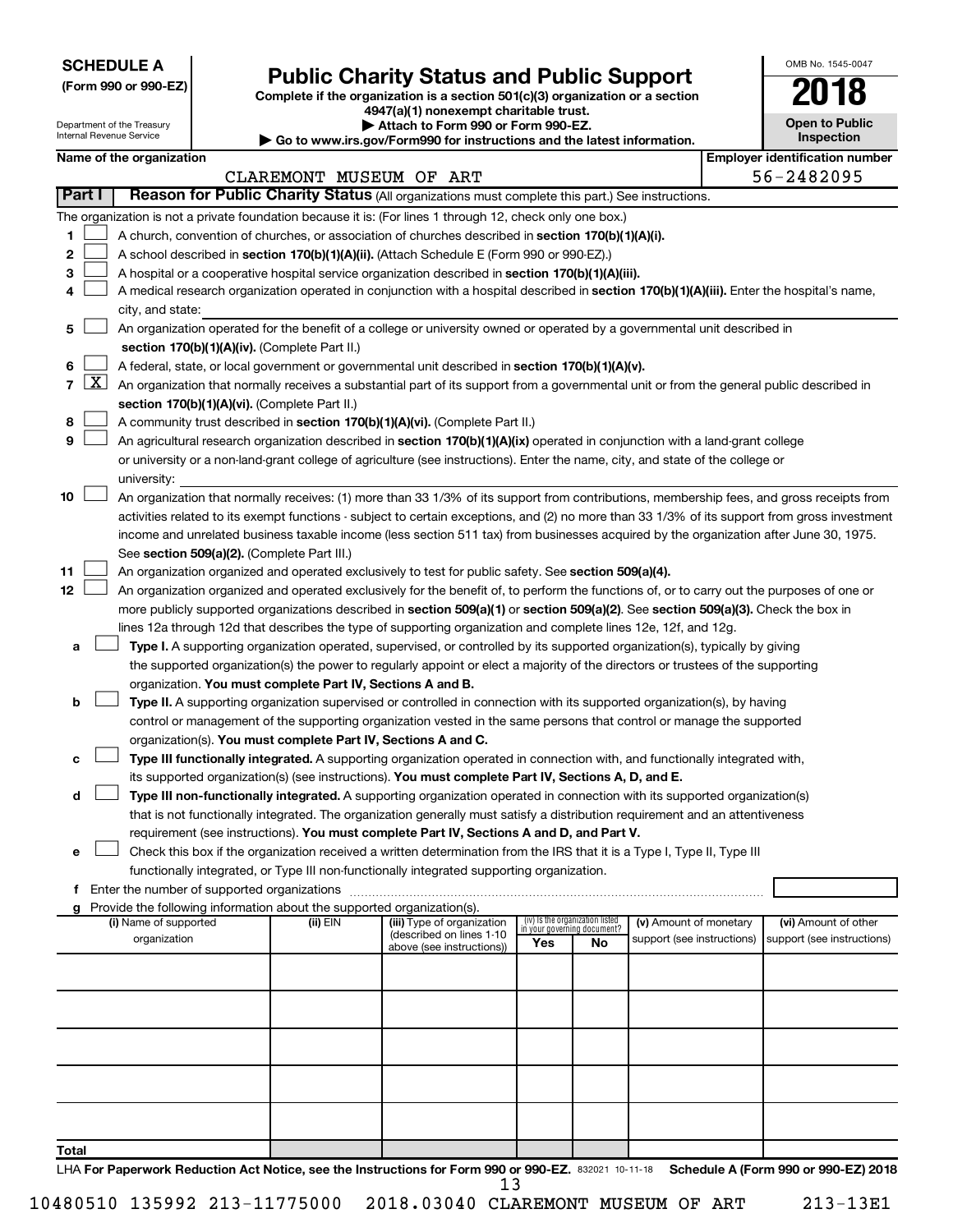### Schedule A (Form 990 or 990-EZ) 2018  $CLAREMONT$   $MUSEUM$  OF  $ART$   $56-2482095$   $Page$

56-2482095 Page 2

(Complete only if you checked the box on line 5, 7, or 8 of Part I or if the organization failed to qualify under Part III. If the organization fails to qualify under the tests listed below, please complete Part III.) **Part II Support Schedule for Organizations Described in Sections 170(b)(1)(A)(iv) and 170(b)(1)(A)(vi)**

|    | <b>Section A. Public Support</b>                                                                                                                                                                                               |                           |                           |                       |            |                           |                                    |
|----|--------------------------------------------------------------------------------------------------------------------------------------------------------------------------------------------------------------------------------|---------------------------|---------------------------|-----------------------|------------|---------------------------|------------------------------------|
|    | Calendar year (or fiscal year beginning in)                                                                                                                                                                                    | (a) 2014                  | (b) 2015                  | $(c)$ 2016            | $(d)$ 2017 | (e) 2018                  | (f) Total                          |
|    | 1 Gifts, grants, contributions, and                                                                                                                                                                                            |                           |                           |                       |            |                           |                                    |
|    | membership fees received. (Do not                                                                                                                                                                                              |                           |                           |                       |            |                           |                                    |
|    | include any "unusual grants.")                                                                                                                                                                                                 | 171,028.                  | 121,000.                  | 193,580.              | 186,202.   | 95,540.                   | 767,350.                           |
|    | 2 Tax revenues levied for the organ-                                                                                                                                                                                           |                           |                           |                       |            |                           |                                    |
|    | ization's benefit and either paid to                                                                                                                                                                                           |                           |                           |                       |            |                           |                                    |
|    | or expended on its behalf                                                                                                                                                                                                      |                           |                           |                       |            |                           |                                    |
|    | 3 The value of services or facilities                                                                                                                                                                                          |                           |                           |                       |            |                           |                                    |
|    | furnished by a governmental unit to                                                                                                                                                                                            |                           |                           |                       |            |                           |                                    |
|    | the organization without charge                                                                                                                                                                                                |                           |                           |                       | 72,000.    |                           | $72,000.$ 144,000.                 |
|    | 4 Total. Add lines 1 through 3                                                                                                                                                                                                 | 171,028.                  | 121,000.                  | 193,580.              | 258, 202.  | 167,540.                  | 911,350.                           |
| 5  | The portion of total contributions                                                                                                                                                                                             |                           |                           |                       |            |                           |                                    |
|    | by each person (other than a                                                                                                                                                                                                   |                           |                           |                       |            |                           |                                    |
|    | governmental unit or publicly                                                                                                                                                                                                  |                           |                           |                       |            |                           |                                    |
|    | supported organization) included                                                                                                                                                                                               |                           |                           |                       |            |                           |                                    |
|    | on line 1 that exceeds 2% of the                                                                                                                                                                                               |                           |                           |                       |            |                           |                                    |
|    | amount shown on line 11,                                                                                                                                                                                                       |                           |                           |                       |            |                           |                                    |
|    | column (f)                                                                                                                                                                                                                     |                           |                           |                       |            |                           |                                    |
|    | 6 Public support. Subtract line 5 from line 4.                                                                                                                                                                                 |                           |                           |                       |            |                           | 911, 350.                          |
|    | <b>Section B. Total Support</b>                                                                                                                                                                                                |                           |                           |                       |            |                           |                                    |
|    | Calendar year (or fiscal year beginning in)                                                                                                                                                                                    | (a) $2014$<br>$171,028$ . | (b) $2015$<br>$121,000$ . | $\frac{c}{193,580}$ . | $(d)$ 2017 | (e) $2018$<br>$167,540$ . | $($ f) Total 911, 350.             |
|    | 7 Amounts from line 4                                                                                                                                                                                                          |                           |                           |                       | 258, 202.  |                           |                                    |
| 8. | Gross income from interest,                                                                                                                                                                                                    |                           |                           |                       |            |                           |                                    |
|    | dividends, payments received on                                                                                                                                                                                                |                           |                           |                       |            |                           |                                    |
|    | securities loans, rents, royalties,                                                                                                                                                                                            |                           |                           |                       |            |                           |                                    |
|    | and income from similar sources                                                                                                                                                                                                |                           |                           |                       |            |                           |                                    |
| 9  | Net income from unrelated business                                                                                                                                                                                             |                           |                           |                       |            |                           |                                    |
|    | activities, whether or not the                                                                                                                                                                                                 |                           |                           |                       |            |                           |                                    |
|    | business is regularly carried on                                                                                                                                                                                               |                           |                           |                       |            |                           |                                    |
|    | 10 Other income. Do not include gain                                                                                                                                                                                           |                           |                           |                       |            |                           |                                    |
|    | or loss from the sale of capital                                                                                                                                                                                               |                           |                           |                       |            |                           |                                    |
|    | assets (Explain in Part VI.)                                                                                                                                                                                                   | 3, 217.                   | 38,539.                   | 6,003.                | 1,332.     | 1,725.                    | 50,816.                            |
|    | 11 Total support. Add lines 7 through 10                                                                                                                                                                                       |                           |                           |                       |            |                           | 962, 166.                          |
|    | 12 Gross receipts from related activities, etc. (see instructions)                                                                                                                                                             |                           |                           |                       |            | 12                        | 105, 811.                          |
|    | 13 First five years. If the Form 990 is for the organization's first, second, third, fourth, or fifth tax year as a section 501(c)(3)                                                                                          |                           |                           |                       |            |                           |                                    |
|    | organization, check this box and stop here                                                                                                                                                                                     |                           |                           |                       |            |                           |                                    |
|    | Section C. Computation of Public Support Percentage                                                                                                                                                                            |                           |                           |                       |            |                           |                                    |
|    |                                                                                                                                                                                                                                |                           |                           |                       |            | 14                        | 94.72<br>%                         |
|    |                                                                                                                                                                                                                                |                           |                           |                       |            | 15                        | 94.58<br>%                         |
|    | 16a 33 1/3% support test - 2018. If the organization did not check the box on line 13, and line 14 is 33 1/3% or more, check this box and                                                                                      |                           |                           |                       |            |                           |                                    |
|    | stop here. The organization qualifies as a publicly supported organization manufaction manufacture content and the organization manufacture of the organization of the organization of the state of the state of the state of  |                           |                           |                       |            |                           | $\blacktriangleright$ $\mathbf{X}$ |
|    | <b>b 33 1/3% support test - 2017.</b> If the organization did not check a box on line 13 or 16a, and line 15 is 33 1/3% or more, check this box                                                                                |                           |                           |                       |            |                           |                                    |
|    | and stop here. The organization qualifies as a publicly supported organization [11] manuscription manuscription manuscription manuscription manuscription manuscription and starting and starting and starting and starting an |                           |                           |                       |            |                           |                                    |
|    | 17a 10% -facts-and-circumstances test - 2018. If the organization did not check a box on line 13, 16a, or 16b, and line 14 is 10% or more,                                                                                     |                           |                           |                       |            |                           |                                    |
|    | and if the organization meets the "facts-and-circumstances" test, check this box and stop here. Explain in Part VI how the organization                                                                                        |                           |                           |                       |            |                           |                                    |
|    |                                                                                                                                                                                                                                |                           |                           |                       |            |                           |                                    |
|    | b 10% -facts-and-circumstances test - 2017. If the organization did not check a box on line 13, 16a, 16b, or 17a, and line 15 is 10% or                                                                                        |                           |                           |                       |            |                           |                                    |
|    | more, and if the organization meets the "facts-and-circumstances" test, check this box and stop here. Explain in Part VI how the                                                                                               |                           |                           |                       |            |                           |                                    |
|    | organization meets the "facts-and-circumstances" test. The organization qualifies as a publicly supported organization                                                                                                         |                           |                           |                       |            |                           |                                    |
| 18 | Private foundation. If the organization did not check a box on line 13, 16a, 16b, 17a, or 17b, check this box and see instructions                                                                                             |                           |                           |                       |            | $000 -$                   | 000.5200                           |

**Schedule A (Form 990 or 990-EZ) 2018**

832022 10-11-18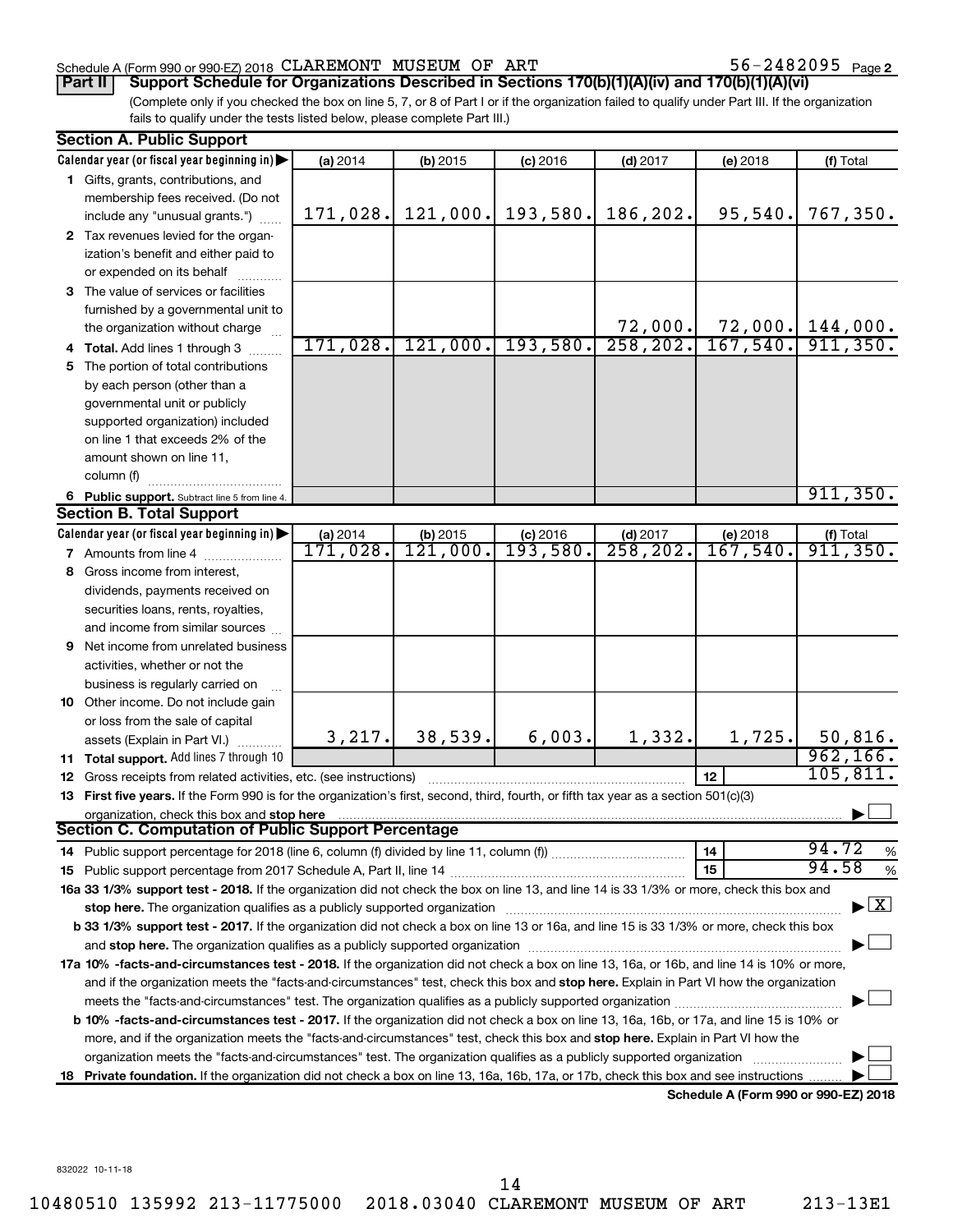### Schedule A (Form 990 or 990-EZ) 2018  $CLAREMONT$   $MUSEUM$  OF  $ART$   $56-2482095$   $Page$

**Part III Support Schedule for Organizations Described in Section 509(a)(2)** 

(Complete only if you checked the box on line 10 of Part I or if the organization failed to qualify under Part II. If the organization fails to qualify under the tests listed below, please complete Part II.)

| Calendar year (or fiscal year beginning in)                                                                                                                                                                                                                   | (a) 2014 | (b) 2015 | $(c)$ 2016 | $(d)$ 2017 |    | (e) 2018 | (f) Total                            |
|---------------------------------------------------------------------------------------------------------------------------------------------------------------------------------------------------------------------------------------------------------------|----------|----------|------------|------------|----|----------|--------------------------------------|
| 1 Gifts, grants, contributions, and                                                                                                                                                                                                                           |          |          |            |            |    |          |                                      |
| membership fees received. (Do not                                                                                                                                                                                                                             |          |          |            |            |    |          |                                      |
| include any "unusual grants.")                                                                                                                                                                                                                                |          |          |            |            |    |          |                                      |
| Gross receipts from admissions,<br>$\mathbf{2}$<br>merchandise sold or services per-<br>formed, or facilities furnished in<br>any activity that is related to the                                                                                             |          |          |            |            |    |          |                                      |
| organization's tax-exempt purpose                                                                                                                                                                                                                             |          |          |            |            |    |          |                                      |
| Gross receipts from activities that<br>3.                                                                                                                                                                                                                     |          |          |            |            |    |          |                                      |
| are not an unrelated trade or bus-<br>iness under section 513                                                                                                                                                                                                 |          |          |            |            |    |          |                                      |
| Tax revenues levied for the organ-<br>4                                                                                                                                                                                                                       |          |          |            |            |    |          |                                      |
| ization's benefit and either paid to<br>or expended on its behalf<br>.                                                                                                                                                                                        |          |          |            |            |    |          |                                      |
| The value of services or facilities<br>5                                                                                                                                                                                                                      |          |          |            |            |    |          |                                      |
| furnished by a governmental unit to<br>the organization without charge                                                                                                                                                                                        |          |          |            |            |    |          |                                      |
| Total. Add lines 1 through 5                                                                                                                                                                                                                                  |          |          |            |            |    |          |                                      |
| 6                                                                                                                                                                                                                                                             |          |          |            |            |    |          |                                      |
| 7a Amounts included on lines 1, 2, and                                                                                                                                                                                                                        |          |          |            |            |    |          |                                      |
| 3 received from disqualified persons<br><b>b</b> Amounts included on lines 2 and 3 received                                                                                                                                                                   |          |          |            |            |    |          |                                      |
| from other than disqualified persons that<br>exceed the greater of \$5,000 or 1% of the<br>amount on line 13 for the year                                                                                                                                     |          |          |            |            |    |          |                                      |
| c Add lines 7a and 7b                                                                                                                                                                                                                                         |          |          |            |            |    |          |                                      |
| 8 Public support. (Subtract line 7c from line 6.)                                                                                                                                                                                                             |          |          |            |            |    |          |                                      |
| <b>Section B. Total Support</b>                                                                                                                                                                                                                               |          |          |            |            |    |          |                                      |
| Calendar year (or fiscal year beginning in)                                                                                                                                                                                                                   | (a) 2014 | (b) 2015 | $(c)$ 2016 | $(d)$ 2017 |    | (e) 2018 | (f) Total                            |
| 9 Amounts from line 6                                                                                                                                                                                                                                         |          |          |            |            |    |          |                                      |
| <b>10a</b> Gross income from interest,<br>dividends, payments received on<br>securities loans, rents, royalties,<br>and income from similar sources                                                                                                           |          |          |            |            |    |          |                                      |
| <b>b</b> Unrelated business taxable income                                                                                                                                                                                                                    |          |          |            |            |    |          |                                      |
| (less section 511 taxes) from businesses<br>acquired after June 30, 1975                                                                                                                                                                                      |          |          |            |            |    |          |                                      |
| c Add lines 10a and 10b                                                                                                                                                                                                                                       |          |          |            |            |    |          |                                      |
| Net income from unrelated business<br>11<br>activities not included in line 10b.<br>whether or not the business is<br>regularly carried on                                                                                                                    |          |          |            |            |    |          |                                      |
| <b>12</b> Other income. Do not include gain<br>or loss from the sale of capital                                                                                                                                                                               |          |          |            |            |    |          |                                      |
| assets (Explain in Part VI.)<br>13 Total support. (Add lines 9, 10c, 11, and 12.)                                                                                                                                                                             |          |          |            |            |    |          |                                      |
| 14 First five years. If the Form 990 is for the organization's first, second, third, fourth, or fifth tax year as a section 501(c)(3) organization,                                                                                                           |          |          |            |            |    |          |                                      |
| check this box and stop here <b>manufacture and contract the state of the state of state and stop here</b> manufacture                                                                                                                                        |          |          |            |            |    |          |                                      |
|                                                                                                                                                                                                                                                               |          |          |            |            |    |          |                                      |
|                                                                                                                                                                                                                                                               |          |          |            |            |    |          | %                                    |
|                                                                                                                                                                                                                                                               |          |          |            |            |    |          |                                      |
|                                                                                                                                                                                                                                                               |          |          |            |            | 15 |          |                                      |
|                                                                                                                                                                                                                                                               |          |          |            |            | 16 |          | %                                    |
|                                                                                                                                                                                                                                                               |          |          |            |            |    |          |                                      |
|                                                                                                                                                                                                                                                               |          |          |            |            | 17 |          | %                                    |
|                                                                                                                                                                                                                                                               |          |          |            |            | 18 |          | %                                    |
|                                                                                                                                                                                                                                                               |          |          |            |            |    |          |                                      |
| more than 33 1/3%, check this box and stop here. The organization qualifies as a publicly supported organization                                                                                                                                              |          |          |            |            |    |          |                                      |
| b 33 1/3% support tests - 2017. If the organization did not check a box on line 14 or line 19a, and line 16 is more than 33 1/3%, and                                                                                                                         |          |          |            |            |    |          |                                      |
| line 18 is not more than 33 1/3%, check this box and stop here. The organization qualifies as a publicly supported organization                                                                                                                               |          |          |            |            |    |          |                                      |
| Section C. Computation of Public Support Percentage<br>Section D. Computation of Investment Income Percentage<br>19a 33 1/3% support tests - 2018. If the organization did not check the box on line 14, and line 15 is more than 33 1/3%, and line 17 is not |          |          |            |            |    |          |                                      |
| 832023 10-11-18                                                                                                                                                                                                                                               |          |          | 15         |            |    |          | Schedule A (Form 990 or 990-EZ) 2018 |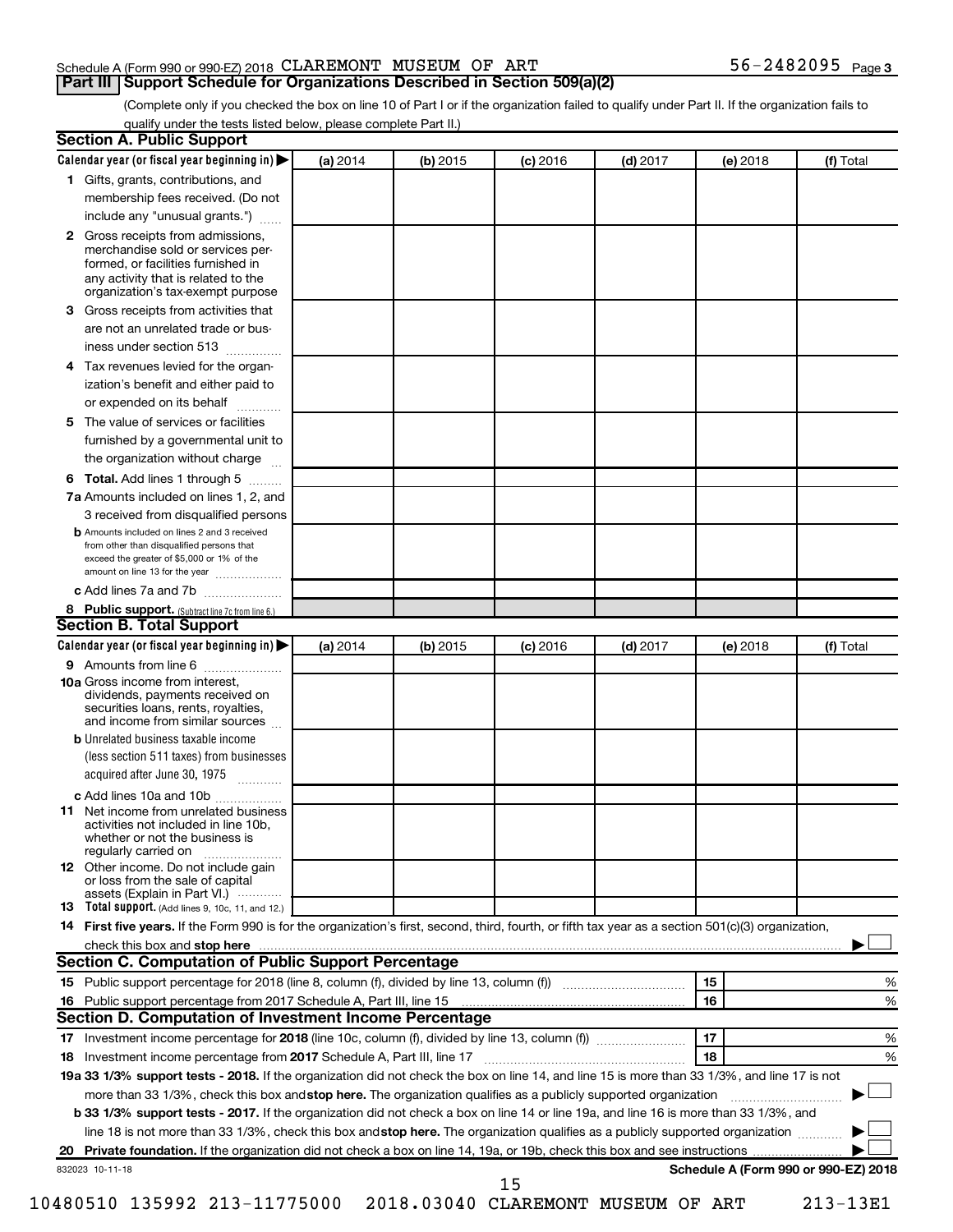**1**

**2**

**3a**

**3b**

**3c**

**4a**

**4b**

**4c**

**5a**

**5b 5c**

**6**

**7**

**8**

**9a**

**9b**

**9c**

**10a**

**10b**

**Yes No**

### **Part IV Supporting Organizations**

(Complete only if you checked a box in line 12 on Part I. If you checked 12a of Part I, complete Sections A and B. If you checked 12b of Part I, complete Sections A and C. If you checked 12c of Part I, complete Sections A, D, and E. If you checked 12d of Part I, complete Sections A and D, and complete Part V.)

### **Section A. All Supporting Organizations**

- **1** Are all of the organization's supported organizations listed by name in the organization's governing documents? If "No," describe in Part VI how the supported organizations are designated. If designated by *class or purpose, describe the designation. If historic and continuing relationship, explain.*
- **2** Did the organization have any supported organization that does not have an IRS determination of status under section 509(a)(1) or (2)? If "Yes," explain in Part **VI** how the organization determined that the supported *organization was described in section 509(a)(1) or (2).*
- **3a** Did the organization have a supported organization described in section 501(c)(4), (5), or (6)? If "Yes," answer *(b) and (c) below.*
- **b** Did the organization confirm that each supported organization qualified under section 501(c)(4), (5), or (6) and satisfied the public support tests under section 509(a)(2)? If "Yes," describe in Part VI when and how the *organization made the determination.*
- **c** Did the organization ensure that all support to such organizations was used exclusively for section 170(c)(2)(B) purposes? If "Yes," explain in Part VI what controls the organization put in place to ensure such use.
- **4 a** *If* Was any supported organization not organized in the United States ("foreign supported organization")? *"Yes," and if you checked 12a or 12b in Part I, answer (b) and (c) below.*
- **b** Did the organization have ultimate control and discretion in deciding whether to make grants to the foreign supported organization? If "Yes," describe in Part VI how the organization had such control and discretion *despite being controlled or supervised by or in connection with its supported organizations.*
- **c** Did the organization support any foreign supported organization that does not have an IRS determination under sections 501(c)(3) and 509(a)(1) or (2)? If "Yes," explain in Part VI what controls the organization used *to ensure that all support to the foreign supported organization was used exclusively for section 170(c)(2)(B) purposes.*
- **5a** Did the organization add, substitute, or remove any supported organizations during the tax year? If "Yes," answer (b) and (c) below (if applicable). Also, provide detail in **Part VI,** including (i) the names and EIN *numbers of the supported organizations added, substituted, or removed; (ii) the reasons for each such action; (iii) the authority under the organization's organizing document authorizing such action; and (iv) how the action was accomplished (such as by amendment to the organizing document).*
- **b** Type I or Type II only. Was any added or substituted supported organization part of a class already designated in the organization's organizing document?
- **c Substitutions only.**  Was the substitution the result of an event beyond the organization's control?
- **6** Did the organization provide support (whether in the form of grants or the provision of services or facilities) to **Part VI.** support or benefit one or more of the filing organization's supported organizations? If "Yes," provide detail in anyone other than (i) its supported organizations, (ii) individuals that are part of the charitable class benefited by one or more of its supported organizations, or (iii) other supporting organizations that also
- **7** Did the organization provide a grant, loan, compensation, or other similar payment to a substantial contributor regard to a substantial contributor? If "Yes," complete Part I of Schedule L (Form 990 or 990-EZ). (as defined in section 4958(c)(3)(C)), a family member of a substantial contributor, or a 35% controlled entity with
- **8** Did the organization make a loan to a disqualified person (as defined in section 4958) not described in line 7? *If "Yes," complete Part I of Schedule L (Form 990 or 990-EZ).*
- **9 a** Was the organization controlled directly or indirectly at any time during the tax year by one or more in section 509(a)(1) or (2))? If "Yes," provide detail in **Part VI.** disqualified persons as defined in section 4946 (other than foundation managers and organizations described
- **b** Did one or more disqualified persons (as defined in line 9a) hold a controlling interest in any entity in which the supporting organization had an interest? If "Yes," provide detail in Part VI.
- **c** Did a disqualified person (as defined in line 9a) have an ownership interest in, or derive any personal benefit from, assets in which the supporting organization also had an interest? If "Yes," provide detail in Part VI.
- **10 a** Was the organization subject to the excess business holdings rules of section 4943 because of section supporting organizations)? If "Yes," answer 10b below. 4943(f) (regarding certain Type II supporting organizations, and all Type III non-functionally integrated
	- **b** Did the organization have any excess business holdings in the tax year? (Use Schedule C, Form 4720, to *determine whether the organization had excess business holdings.)*

832024 10-11-18

**Schedule A (Form 990 or 990-EZ) 2018**

10480510 135992 213-11775000 2018.03040 CLAREMONT MUSEUM OF ART 213-13E1

16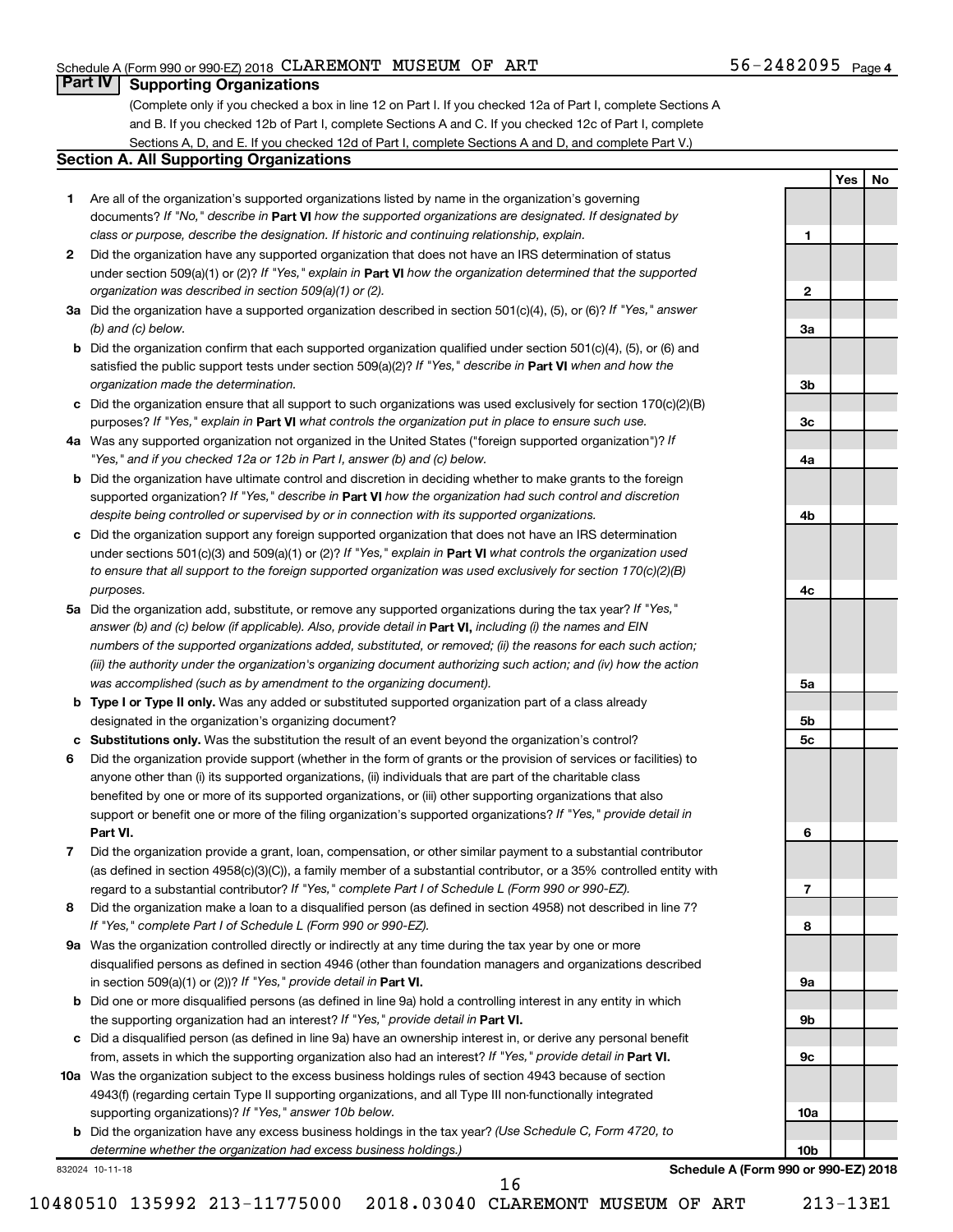### Schedule A (Form 990 or 990-EZ) 2018 CLAREMON'L' MUSEUM OF ART' 5 b = Z 4 8 Z U 9 5 Page CLAREMONT MUSEUM OF ART 56-2482095

|    | <b>Part IV</b>  | <b>Supporting Organizations (continued)</b>                                                                                     |                 |     |    |
|----|-----------------|---------------------------------------------------------------------------------------------------------------------------------|-----------------|-----|----|
|    |                 |                                                                                                                                 |                 | Yes | No |
| 11 |                 | Has the organization accepted a gift or contribution from any of the following persons?                                         |                 |     |    |
| а  |                 | A person who directly or indirectly controls, either alone or together with persons described in (b) and (c)                    |                 |     |    |
|    |                 | below, the governing body of a supported organization?                                                                          | 11a             |     |    |
|    |                 | <b>b</b> A family member of a person described in (a) above?                                                                    | 11 <sub>b</sub> |     |    |
|    |                 | c A 35% controlled entity of a person described in (a) or (b) above? If "Yes" to a, b, or c, provide detail in Part VI.         | 11c             |     |    |
|    |                 | <b>Section B. Type I Supporting Organizations</b>                                                                               |                 |     |    |
|    |                 |                                                                                                                                 |                 | Yes | No |
| 1. |                 | Did the directors, trustees, or membership of one or more supported organizations have the power to                             |                 |     |    |
|    |                 |                                                                                                                                 |                 |     |    |
|    |                 | regularly appoint or elect at least a majority of the organization's directors or trustees at all times during the              |                 |     |    |
|    |                 | tax year? If "No," describe in Part VI how the supported organization(s) effectively operated, supervised, or                   |                 |     |    |
|    |                 | controlled the organization's activities. If the organization had more than one supported organization,                         |                 |     |    |
|    |                 | describe how the powers to appoint and/or remove directors or trustees were allocated among the supported                       |                 |     |    |
|    |                 | organizations and what conditions or restrictions, if any, applied to such powers during the tax year.                          | 1               |     |    |
| 2  |                 | Did the organization operate for the benefit of any supported organization other than the supported                             |                 |     |    |
|    |                 | organization(s) that operated, supervised, or controlled the supporting organization? If "Yes," explain in                      |                 |     |    |
|    |                 | Part VI how providing such benefit carried out the purposes of the supported organization(s) that operated,                     |                 |     |    |
|    |                 | supervised, or controlled the supporting organization.                                                                          | 2               |     |    |
|    |                 | <b>Section C. Type II Supporting Organizations</b>                                                                              |                 |     |    |
|    |                 |                                                                                                                                 |                 | Yes | No |
| 1. |                 | Were a majority of the organization's directors or trustees during the tax year also a majority of the directors                |                 |     |    |
|    |                 | or trustees of each of the organization's supported organization(s)? If "No," describe in Part VI how control                   |                 |     |    |
|    |                 | or management of the supporting organization was vested in the same persons that controlled or managed                          |                 |     |    |
|    |                 | the supported organization(s).                                                                                                  | 1               |     |    |
|    |                 | <b>Section D. All Type III Supporting Organizations</b>                                                                         |                 |     |    |
|    |                 |                                                                                                                                 |                 | Yes | No |
| 1  |                 | Did the organization provide to each of its supported organizations, by the last day of the fifth month of the                  |                 |     |    |
|    |                 | organization's tax year, (i) a written notice describing the type and amount of support provided during the prior tax           |                 |     |    |
|    |                 | year, (ii) a copy of the Form 990 that was most recently filed as of the date of notification, and (iii) copies of the          |                 |     |    |
|    |                 | organization's governing documents in effect on the date of notification, to the extent not previously provided?                | 1               |     |    |
| 2  |                 | Were any of the organization's officers, directors, or trustees either (i) appointed or elected by the supported                |                 |     |    |
|    |                 | organization(s) or (ii) serving on the governing body of a supported organization? If "No," explain in Part VI how              |                 |     |    |
|    |                 | the organization maintained a close and continuous working relationship with the supported organization(s).                     | 2               |     |    |
| 3  |                 | By reason of the relationship described in (2), did the organization's supported organizations have a                           |                 |     |    |
|    |                 | significant voice in the organization's investment policies and in directing the use of the organization's                      |                 |     |    |
|    |                 | income or assets at all times during the tax year? If "Yes," describe in Part VI the role the organization's                    |                 |     |    |
|    |                 | supported organizations played in this regard.                                                                                  |                 |     |    |
|    |                 | Section E. Type III Functionally Integrated Supporting Organizations                                                            | з               |     |    |
|    |                 |                                                                                                                                 |                 |     |    |
| 1  |                 | Check the box next to the method that the organization used to satisfy the Integral Part Test during the yealsee instructions). |                 |     |    |
| a  |                 | The organization satisfied the Activities Test. Complete line 2 below.                                                          |                 |     |    |
| b  |                 | The organization is the parent of each of its supported organizations. Complete line 3 below.                                   |                 |     |    |
| c  |                 | The organization supported a governmental entity. Describe in Part VI how you supported a government entity (see instructions). |                 |     |    |
| 2  |                 | Activities Test. Answer (a) and (b) below.                                                                                      |                 | Yes | No |
| а  |                 | Did substantially all of the organization's activities during the tax year directly further the exempt purposes of              |                 |     |    |
|    |                 | the supported organization(s) to which the organization was responsive? If "Yes," then in Part VI identify                      |                 |     |    |
|    |                 | those supported organizations and explain how these activities directly furthered their exempt purposes,                        |                 |     |    |
|    |                 | how the organization was responsive to those supported organizations, and how the organization determined                       |                 |     |    |
|    |                 | that these activities constituted substantially all of its activities.                                                          | 2a              |     |    |
| b  |                 | Did the activities described in (a) constitute activities that, but for the organization's involvement, one or more             |                 |     |    |
|    |                 | of the organization's supported organization(s) would have been engaged in? If "Yes," explain in Part VI the                    |                 |     |    |
|    |                 | reasons for the organization's position that its supported organization(s) would have engaged in these                          |                 |     |    |
|    |                 | activities but for the organization's involvement.                                                                              | 2b              |     |    |
| з  |                 | Parent of Supported Organizations. Answer (a) and (b) below.                                                                    |                 |     |    |
| а  |                 | Did the organization have the power to regularly appoint or elect a majority of the officers, directors, or                     |                 |     |    |
|    |                 | trustees of each of the supported organizations? Provide details in Part VI.                                                    | За              |     |    |
|    |                 | <b>b</b> Did the organization exercise a substantial degree of direction over the policies, programs, and activities of each    |                 |     |    |
|    |                 | of its supported organizations? If "Yes," describe in Part VI the role played by the organization in this regard.               | 3b              |     |    |
|    | 832025 10-11-18 | Schedule A (Form 990 or 990-EZ) 2018                                                                                            |                 |     |    |
|    |                 | 17                                                                                                                              |                 |     |    |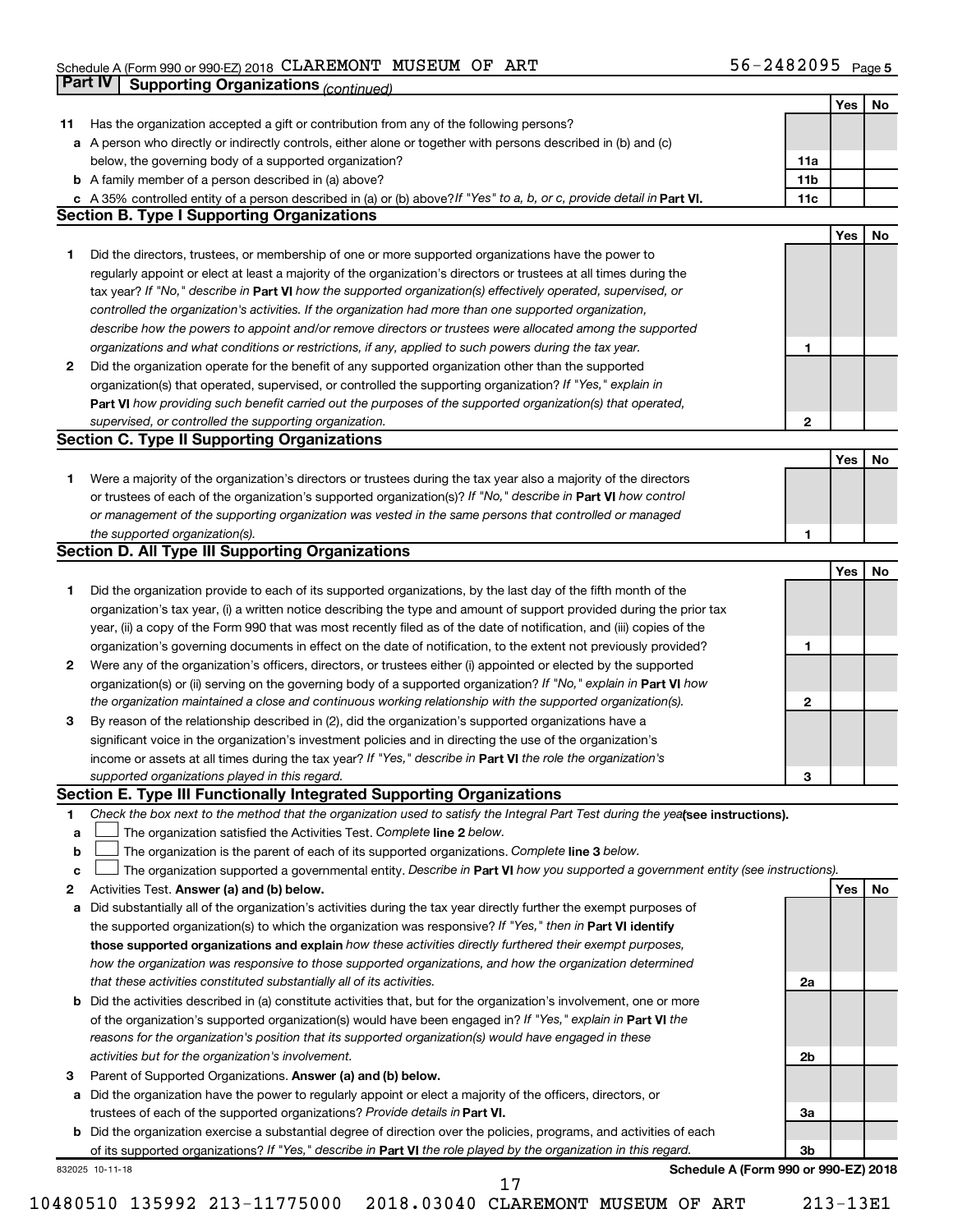### Schedule A (Form 990 or 990-EZ) 2018  $CLAREMONT$   $MUSEUM$  OF  $ART$   $56-2482095$   $Page$ **Part V Type III Non-Functionally Integrated 509(a)(3) Supporting Organizations**

1 **Letter See instructions.** All Check here if the organization satisfied the Integral Part Test as a qualifying trust on Nov. 20, 1970 (explain in Part VI.) See instructions. All other Type III non-functionally integrated supporting organizations must complete Sections A through E.

|              | Section A - Adjusted Net Income                                              |                | (A) Prior Year | (B) Current Year<br>(optional) |
|--------------|------------------------------------------------------------------------------|----------------|----------------|--------------------------------|
| 1            | Net short-term capital gain                                                  | 1              |                |                                |
| $\mathbf{2}$ | Recoveries of prior-year distributions                                       | $\mathbf{2}$   |                |                                |
| З            | Other gross income (see instructions)                                        | 3              |                |                                |
| 4            | Add lines 1 through 3                                                        | 4              |                |                                |
| 5            | Depreciation and depletion                                                   | 5              |                |                                |
| 6            | Portion of operating expenses paid or incurred for production or             |                |                |                                |
|              | collection of gross income or for management, conservation, or               |                |                |                                |
|              | maintenance of property held for production of income (see instructions)     | 6              |                |                                |
| 7            | Other expenses (see instructions)                                            | $\overline{7}$ |                |                                |
| 8            | Adjusted Net Income (subtract lines 5, 6, and 7 from line 4)                 | 8              |                |                                |
|              | <b>Section B - Minimum Asset Amount</b>                                      |                | (A) Prior Year | (B) Current Year<br>(optional) |
| 1            | Aggregate fair market value of all non-exempt-use assets (see                |                |                |                                |
|              | instructions for short tax year or assets held for part of year):            |                |                |                                |
|              | a Average monthly value of securities                                        | 1a             |                |                                |
|              | <b>b</b> Average monthly cash balances                                       | 1 <sub>b</sub> |                |                                |
|              | c Fair market value of other non-exempt-use assets                           | 1c             |                |                                |
|              | d Total (add lines 1a, 1b, and 1c)                                           | 1d             |                |                                |
|              | e Discount claimed for blockage or other                                     |                |                |                                |
|              | factors (explain in detail in <b>Part VI</b> ):                              |                |                |                                |
| 2            | Acquisition indebtedness applicable to non-exempt-use assets                 | $\mathbf{2}$   |                |                                |
| З            | Subtract line 2 from line 1d                                                 | 3              |                |                                |
| 4            | Cash deemed held for exempt use. Enter 1-1/2% of line 3 (for greater amount, |                |                |                                |
|              | see instructions)                                                            | 4              |                |                                |
| 5            | Net value of non-exempt-use assets (subtract line 4 from line 3)             | 5              |                |                                |
| 6            | Multiply line 5 by .035                                                      | 6              |                |                                |
| 7            | Recoveries of prior-year distributions                                       | $\overline{7}$ |                |                                |
| 8            | <b>Minimum Asset Amount (add line 7 to line 6)</b>                           | 8              |                |                                |
|              | <b>Section C - Distributable Amount</b>                                      |                |                | <b>Current Year</b>            |
| 1            | Adjusted net income for prior year (from Section A, line 8, Column A)        | 1              |                |                                |
| $\mathbf{2}$ | Enter 85% of line 1                                                          | $\mathbf{2}$   |                |                                |
| З            | Minimum asset amount for prior year (from Section B, line 8, Column A)       | 3              |                |                                |
| 4            | Enter greater of line 2 or line 3                                            | 4              |                |                                |
| 5            | Income tax imposed in prior year                                             | 5              |                |                                |
| 6            | <b>Distributable Amount.</b> Subtract line 5 from line 4, unless subject to  |                |                |                                |
|              | emergency temporary reduction (see instructions)                             | 6              |                |                                |
|              |                                                                              |                |                |                                |

**7** Check here if the current year is the organization's first as a non-functionally integrated Type III supporting organization (see † instructions).

**Schedule A (Form 990 or 990-EZ) 2018**

832026 10-11-18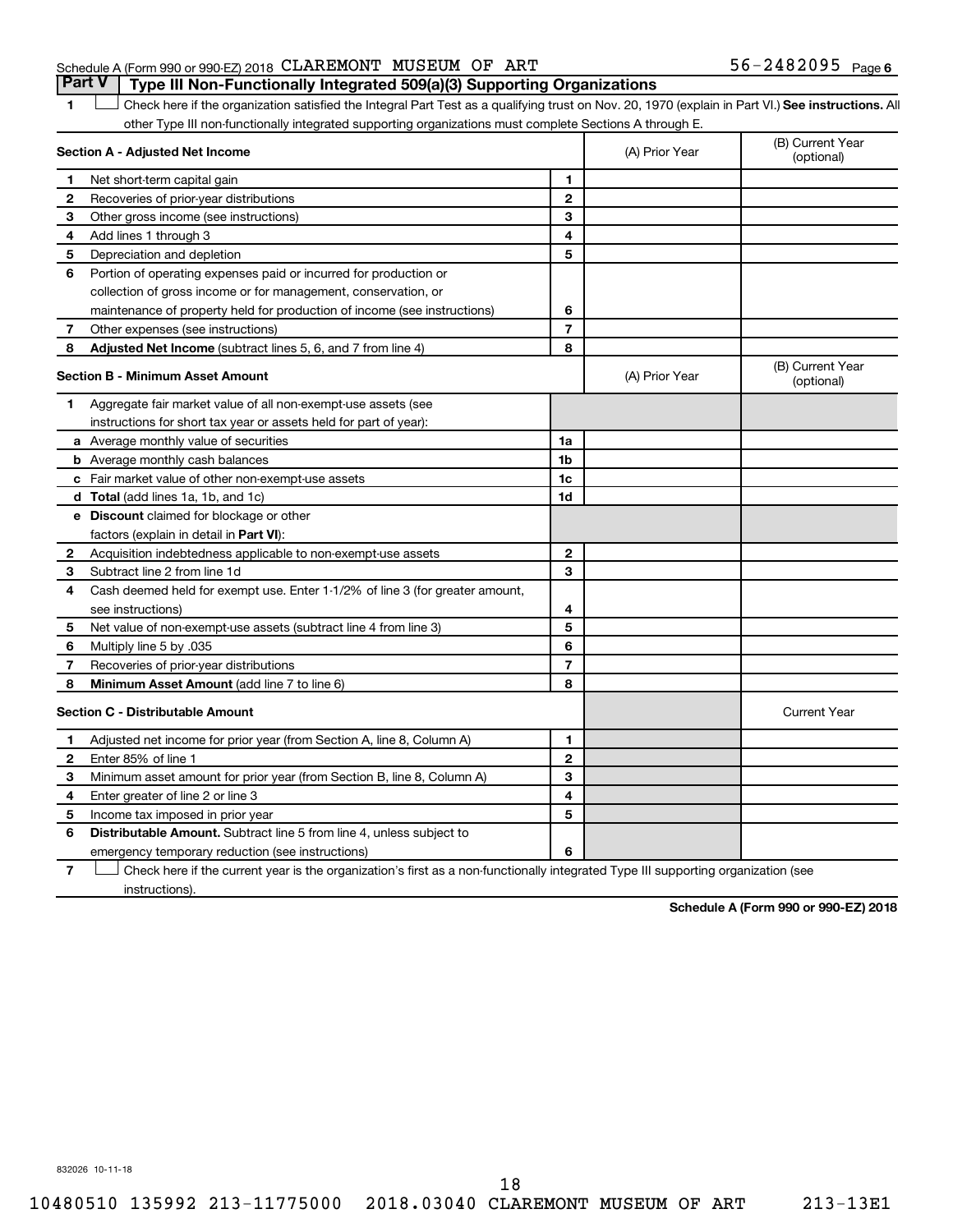| <b>Part V</b>  | Type III Non-Functionally Integrated 509(a)(3) Supporting Organizations (continued)        |                             |                                       |                                         |
|----------------|--------------------------------------------------------------------------------------------|-----------------------------|---------------------------------------|-----------------------------------------|
|                | <b>Section D - Distributions</b>                                                           |                             |                                       | <b>Current Year</b>                     |
| 1              | Amounts paid to supported organizations to accomplish exempt purposes                      |                             |                                       |                                         |
| $\mathbf{2}$   | Amounts paid to perform activity that directly furthers exempt purposes of supported       |                             |                                       |                                         |
|                | organizations, in excess of income from activity                                           |                             |                                       |                                         |
| 3              | Administrative expenses paid to accomplish exempt purposes of supported organizations      |                             |                                       |                                         |
| 4              | Amounts paid to acquire exempt-use assets                                                  |                             |                                       |                                         |
| 5              | Qualified set-aside amounts (prior IRS approval required)                                  |                             |                                       |                                         |
| 6              | Other distributions (describe in <b>Part VI</b> ). See instructions.                       |                             |                                       |                                         |
| 7              | Total annual distributions. Add lines 1 through 6.                                         |                             |                                       |                                         |
| 8              | Distributions to attentive supported organizations to which the organization is responsive |                             |                                       |                                         |
|                | (provide details in Part VI). See instructions.                                            |                             |                                       |                                         |
| 9              | Distributable amount for 2018 from Section C, line 6                                       |                             |                                       |                                         |
| 10             | Line 8 amount divided by line 9 amount                                                     |                             |                                       |                                         |
|                |                                                                                            | (i)                         | (ii)                                  | (iii)                                   |
|                | <b>Section E - Distribution Allocations</b> (see instructions)                             | <b>Excess Distributions</b> | <b>Underdistributions</b><br>Pre-2018 | <b>Distributable</b><br>Amount for 2018 |
| 1              | Distributable amount for 2018 from Section C, line 6                                       |                             |                                       |                                         |
| $\mathbf{2}$   | Underdistributions, if any, for years prior to 2018 (reason-                               |                             |                                       |                                         |
|                | able cause required-explain in Part VI). See instructions.                                 |                             |                                       |                                         |
| 3              | Excess distributions carryover, if any, to 2018                                            |                             |                                       |                                         |
|                | <b>a</b> From 2013                                                                         |                             |                                       |                                         |
|                | $b$ From 2014                                                                              |                             |                                       |                                         |
|                | c From 2015                                                                                |                             |                                       |                                         |
|                | d From 2016                                                                                |                             |                                       |                                         |
|                | e From 2017                                                                                |                             |                                       |                                         |
|                | f Total of lines 3a through e                                                              |                             |                                       |                                         |
|                | <b>g</b> Applied to underdistributions of prior years                                      |                             |                                       |                                         |
|                | h Applied to 2018 distributable amount                                                     |                             |                                       |                                         |
| Ť.             | Carryover from 2013 not applied (see instructions)                                         |                             |                                       |                                         |
|                | Remainder. Subtract lines 3g, 3h, and 3i from 3f.                                          |                             |                                       |                                         |
| 4              | Distributions for 2018 from Section D,                                                     |                             |                                       |                                         |
|                | line $7:$                                                                                  |                             |                                       |                                         |
|                | a Applied to underdistributions of prior years                                             |                             |                                       |                                         |
|                | <b>b</b> Applied to 2018 distributable amount                                              |                             |                                       |                                         |
| c              | Remainder. Subtract lines 4a and 4b from 4.                                                |                             |                                       |                                         |
| 5              | Remaining underdistributions for years prior to 2018, if                                   |                             |                                       |                                         |
|                | any. Subtract lines 3g and 4a from line 2. For result greater                              |                             |                                       |                                         |
|                | than zero, explain in Part VI. See instructions.                                           |                             |                                       |                                         |
| 6              | Remaining underdistributions for 2018. Subtract lines 3h                                   |                             |                                       |                                         |
|                | and 4b from line 1. For result greater than zero, explain in                               |                             |                                       |                                         |
|                | <b>Part VI.</b> See instructions.                                                          |                             |                                       |                                         |
| $\overline{7}$ | Excess distributions carryover to 2019. Add lines 3j                                       |                             |                                       |                                         |
|                | and 4c.                                                                                    |                             |                                       |                                         |
| 8              | Breakdown of line 7:                                                                       |                             |                                       |                                         |
|                | a Excess from 2014                                                                         |                             |                                       |                                         |
|                | <b>b</b> Excess from 2015                                                                  |                             |                                       |                                         |
|                | c Excess from 2016                                                                         |                             |                                       |                                         |
|                | d Excess from 2017                                                                         |                             |                                       |                                         |
|                | e Excess from 2018                                                                         |                             |                                       |                                         |

**Schedule A (Form 990 or 990-EZ) 2018**

832027 10-11-18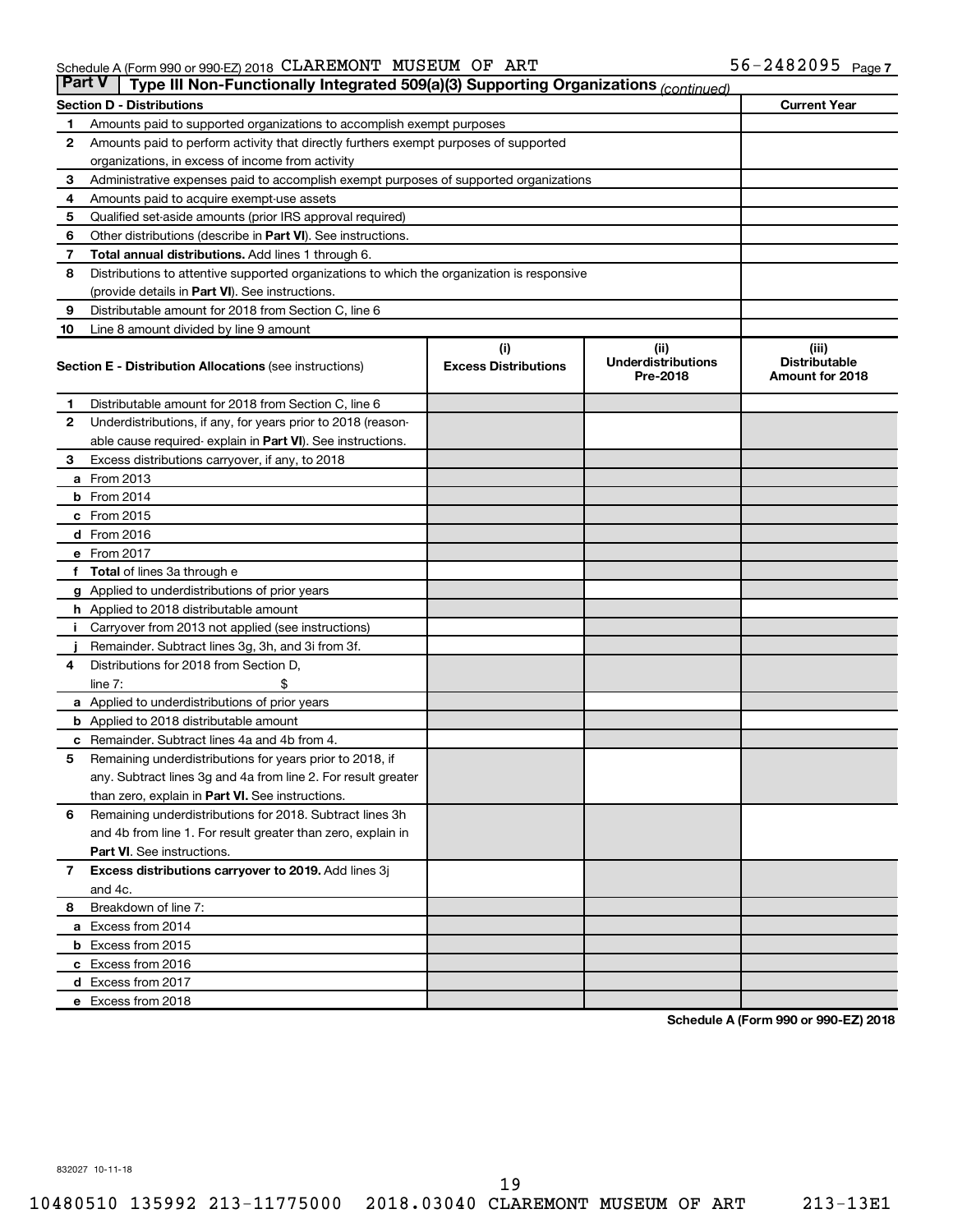|                 | Schedule A (Form 990 or 990-EZ) 2018 CLAREMONT MUSEUM OF ART                                                                                                                                                                                                                                                                                                                                                                                                                                                                                                                                |                                    |    | 56-2482095 Page 8                    |          |
|-----------------|---------------------------------------------------------------------------------------------------------------------------------------------------------------------------------------------------------------------------------------------------------------------------------------------------------------------------------------------------------------------------------------------------------------------------------------------------------------------------------------------------------------------------------------------------------------------------------------------|------------------------------------|----|--------------------------------------|----------|
| <b>Part VI</b>  | Supplemental Information. Provide the explanations required by Part II, line 10; Part II, line 17a or 17b; Part III, line 12;<br>Part IV, Section A, lines 1, 2, 3b, 3c, 4b, 4c, 5a, 6, 9a, 9b, 9c, 11a, 11b, and 11c; Part IV, Section B, lines 1 and 2; Part IV, Section C,<br>line 1; Part IV, Section D, lines 2 and 3; Part IV, Section E, lines 1c, 2a, 2b, 3a, and 3b; Part V, line 1; Part V, Section B, line 1e; Part V,<br>Section D, lines 5, 6, and 8; and Part V, Section E, lines 2, 5, and 6. Also complete this part for any additional information.<br>(See instructions.) |                                    |    |                                      |          |
|                 |                                                                                                                                                                                                                                                                                                                                                                                                                                                                                                                                                                                             |                                    |    |                                      |          |
|                 |                                                                                                                                                                                                                                                                                                                                                                                                                                                                                                                                                                                             |                                    |    |                                      |          |
|                 |                                                                                                                                                                                                                                                                                                                                                                                                                                                                                                                                                                                             |                                    |    |                                      |          |
|                 |                                                                                                                                                                                                                                                                                                                                                                                                                                                                                                                                                                                             |                                    |    |                                      |          |
|                 |                                                                                                                                                                                                                                                                                                                                                                                                                                                                                                                                                                                             |                                    |    |                                      |          |
|                 |                                                                                                                                                                                                                                                                                                                                                                                                                                                                                                                                                                                             |                                    |    |                                      |          |
|                 |                                                                                                                                                                                                                                                                                                                                                                                                                                                                                                                                                                                             |                                    |    |                                      |          |
|                 |                                                                                                                                                                                                                                                                                                                                                                                                                                                                                                                                                                                             |                                    |    |                                      |          |
|                 |                                                                                                                                                                                                                                                                                                                                                                                                                                                                                                                                                                                             |                                    |    |                                      |          |
|                 |                                                                                                                                                                                                                                                                                                                                                                                                                                                                                                                                                                                             |                                    |    |                                      |          |
|                 |                                                                                                                                                                                                                                                                                                                                                                                                                                                                                                                                                                                             |                                    |    |                                      |          |
|                 |                                                                                                                                                                                                                                                                                                                                                                                                                                                                                                                                                                                             |                                    |    |                                      |          |
|                 |                                                                                                                                                                                                                                                                                                                                                                                                                                                                                                                                                                                             |                                    |    |                                      |          |
|                 |                                                                                                                                                                                                                                                                                                                                                                                                                                                                                                                                                                                             |                                    |    |                                      |          |
|                 |                                                                                                                                                                                                                                                                                                                                                                                                                                                                                                                                                                                             |                                    |    |                                      |          |
|                 |                                                                                                                                                                                                                                                                                                                                                                                                                                                                                                                                                                                             |                                    |    |                                      |          |
|                 |                                                                                                                                                                                                                                                                                                                                                                                                                                                                                                                                                                                             |                                    |    |                                      |          |
|                 |                                                                                                                                                                                                                                                                                                                                                                                                                                                                                                                                                                                             |                                    |    |                                      |          |
|                 |                                                                                                                                                                                                                                                                                                                                                                                                                                                                                                                                                                                             |                                    |    |                                      |          |
|                 |                                                                                                                                                                                                                                                                                                                                                                                                                                                                                                                                                                                             |                                    |    |                                      |          |
|                 |                                                                                                                                                                                                                                                                                                                                                                                                                                                                                                                                                                                             |                                    |    |                                      |          |
|                 |                                                                                                                                                                                                                                                                                                                                                                                                                                                                                                                                                                                             |                                    |    |                                      |          |
|                 |                                                                                                                                                                                                                                                                                                                                                                                                                                                                                                                                                                                             |                                    |    |                                      |          |
|                 |                                                                                                                                                                                                                                                                                                                                                                                                                                                                                                                                                                                             |                                    |    |                                      |          |
|                 |                                                                                                                                                                                                                                                                                                                                                                                                                                                                                                                                                                                             |                                    |    |                                      |          |
|                 |                                                                                                                                                                                                                                                                                                                                                                                                                                                                                                                                                                                             |                                    |    |                                      |          |
|                 |                                                                                                                                                                                                                                                                                                                                                                                                                                                                                                                                                                                             |                                    |    |                                      |          |
|                 |                                                                                                                                                                                                                                                                                                                                                                                                                                                                                                                                                                                             |                                    |    |                                      |          |
|                 |                                                                                                                                                                                                                                                                                                                                                                                                                                                                                                                                                                                             |                                    |    |                                      |          |
|                 |                                                                                                                                                                                                                                                                                                                                                                                                                                                                                                                                                                                             |                                    |    |                                      |          |
|                 |                                                                                                                                                                                                                                                                                                                                                                                                                                                                                                                                                                                             |                                    |    |                                      |          |
|                 |                                                                                                                                                                                                                                                                                                                                                                                                                                                                                                                                                                                             |                                    |    |                                      |          |
|                 |                                                                                                                                                                                                                                                                                                                                                                                                                                                                                                                                                                                             |                                    |    |                                      |          |
| 832028 10-11-18 |                                                                                                                                                                                                                                                                                                                                                                                                                                                                                                                                                                                             |                                    | 20 | Schedule A (Form 990 or 990-EZ) 2018 |          |
|                 | 10480510 135992 213-11775000                                                                                                                                                                                                                                                                                                                                                                                                                                                                                                                                                                | 2018.03040 CLAREMONT MUSEUM OF ART |    |                                      | 213-13E1 |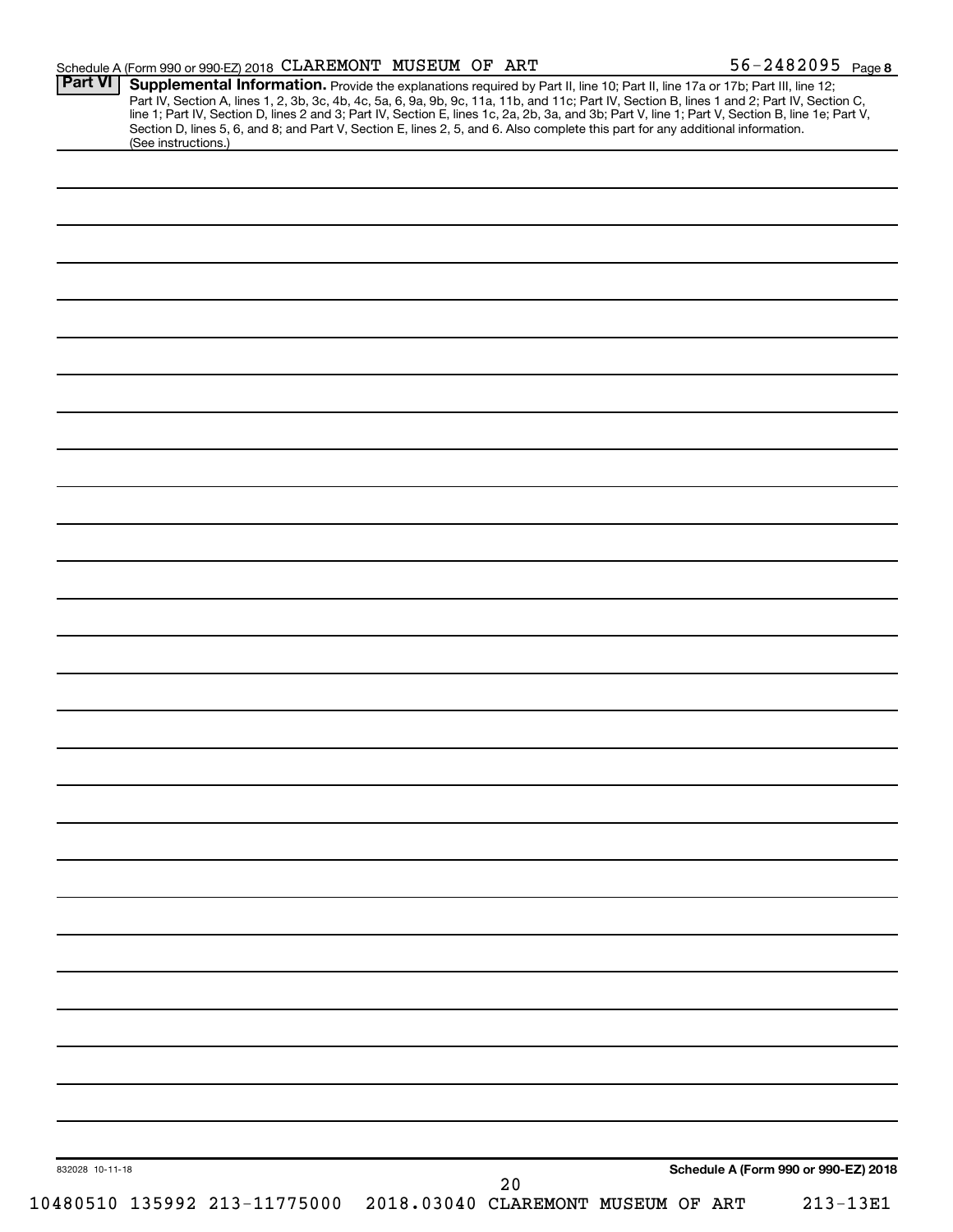## **Schedule B Schedule of Contributors**

**or 990-PF) | Attach to Form 990, Form 990-EZ, or Form 990-PF. | Go to www.irs.gov/Form990 for the latest information.** OMB No. 1545-0047

**2018**

**Employer identification number**

| CLAREMONT MUSEUM OF ART | 56-2482095 |
|-------------------------|------------|
|-------------------------|------------|

| Name of the organization |  |
|--------------------------|--|
|                          |  |

| <b>Organization type</b> (check one): |                                                                           |  |  |
|---------------------------------------|---------------------------------------------------------------------------|--|--|
| Filers of:                            | Section:                                                                  |  |  |
| Form 990 or 990-EZ                    | $\lfloor x \rfloor$ 501(c)( 3) (enter number) organization                |  |  |
|                                       | 4947(a)(1) nonexempt charitable trust not treated as a private foundation |  |  |
|                                       | 527 political organization                                                |  |  |
| Form 990-PF                           | 501(c)(3) exempt private foundation                                       |  |  |
|                                       | 4947(a)(1) nonexempt charitable trust treated as a private foundation     |  |  |
|                                       | 501(c)(3) taxable private foundation                                      |  |  |

Check if your organization is covered by the General Rule or a Special Rule. **Note:**  Only a section 501(c)(7), (8), or (10) organization can check boxes for both the General Rule and a Special Rule. See instructions.

### **General Rule**

 $\Box$ 

For an organization filing Form 990, 990-EZ, or 990-PF that received, during the year, contributions totaling \$5,000 or more (in money or property) from any one contributor. Complete Parts I and II. See instructions for determining a contributor's total contributions.

### **Special Rules**

any one contributor, during the year, total contributions of the greater of (1) \$5,000; or (2) 2% of the amount on (i) Form 990, Part VIII, line 1h;  $\boxed{\text{X}}$  For an organization described in section 501(c)(3) filing Form 990 or 990-EZ that met the 33 1/3% support test of the regulations under sections 509(a)(1) and 170(b)(1)(A)(vi), that checked Schedule A (Form 990 or 990-EZ), Part II, line 13, 16a, or 16b, and that received from or (ii) Form 990-EZ, line 1. Complete Parts I and II.

year, total contributions of more than \$1,000 *exclusively* for religious, charitable, scientific, literary, or educational purposes, or for the For an organization described in section 501(c)(7), (8), or (10) filing Form 990 or 990-EZ that received from any one contributor, during the prevention of cruelty to children or animals. Complete Parts I (entering "N/A" in column (b) instead of the contributor name and address), II, and III.  $\Box$ 

purpose. Don't complete any of the parts unless the General Rule applies to this organization because it received nonexclusively year, contributions exclusively for religious, charitable, etc., purposes, but no such contributions totaled more than \$1,000. If this box is checked, enter here the total contributions that were received during the year for an exclusively religious, charitable, etc., For an organization described in section 501(c)(7), (8), or (10) filing Form 990 or 990-EZ that received from any one contributor, during the religious, charitable, etc., contributions totaling \$5,000 or more during the year  $~\ldots\ldots\ldots\ldots\ldots\ldots\ldots\ldots\blacktriangleright~$ \$  $\Box$ 

**Caution:**  An organization that isn't covered by the General Rule and/or the Special Rules doesn't file Schedule B (Form 990, 990-EZ, or 990-PF),  **must** but it answer "No" on Part IV, line 2, of its Form 990; or check the box on line H of its Form 990-EZ or on its Form 990-PF, Part I, line 2, to certify that it doesn't meet the filing requirements of Schedule B (Form 990, 990-EZ, or 990-PF).

**For Paperwork Reduction Act Notice, see the instructions for Form 990, 990-EZ, or 990-PF. Schedule B (Form 990, 990-EZ, or 990-PF) (2018)** LHA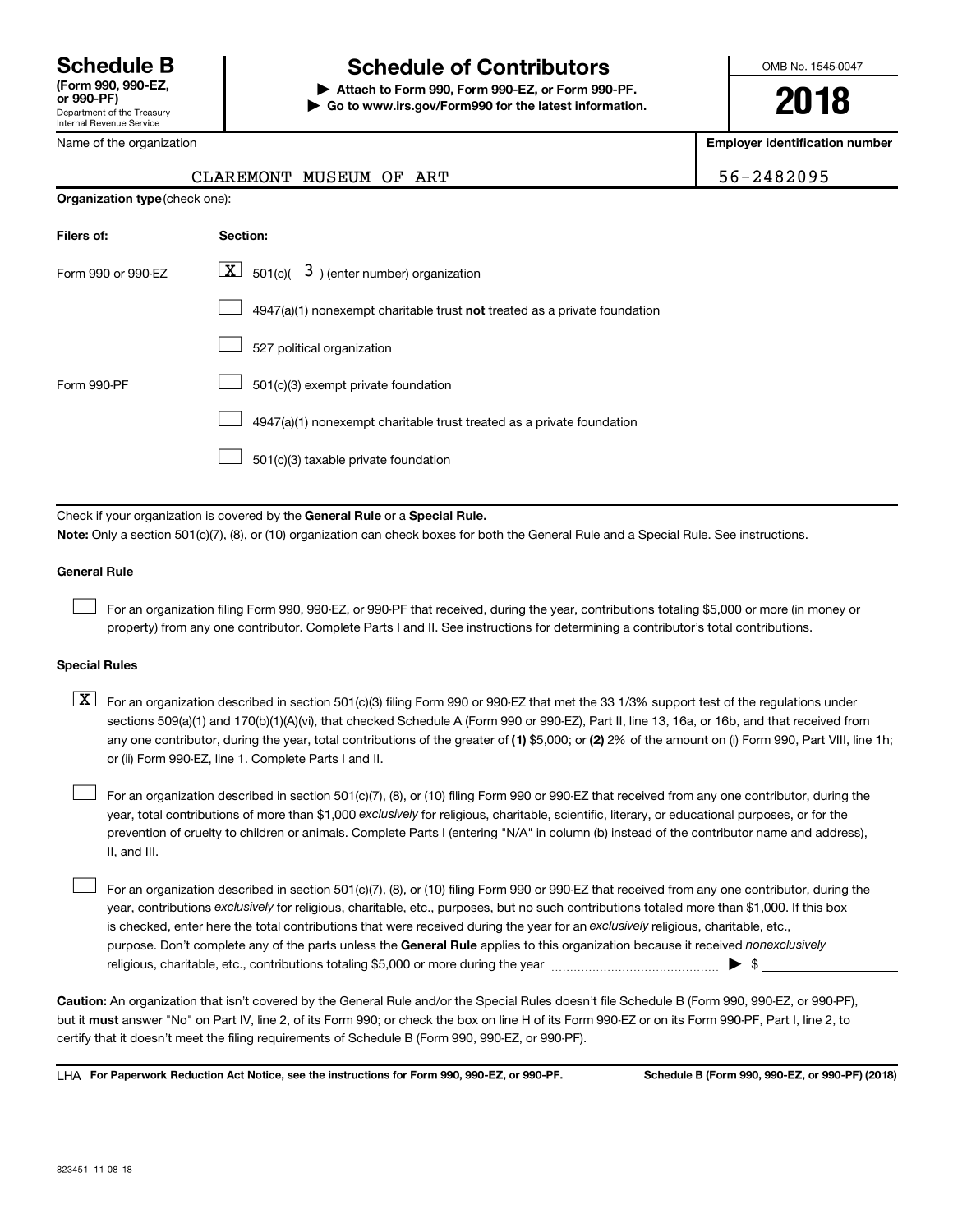### Schedule B (Form 990, 990-EZ, or 990-PF) (2018)

Name of organization

**Employer identification number**

### CLAREMONT MUSEUM OF ART 56-2482095

| Part I          | Contributors (see instructions). Use duplicate copies of Part I if additional space is needed. |                                   |                                                                                                                                     |
|-----------------|------------------------------------------------------------------------------------------------|-----------------------------------|-------------------------------------------------------------------------------------------------------------------------------------|
| (a)<br>No.      | (b)<br>Name, address, and ZIP + 4                                                              | (c)<br><b>Total contributions</b> | (d)<br>Type of contribution                                                                                                         |
| 1               | <b>JANET MYHRE</b><br>PO BOX 1136<br>CLAREMONT, CA 91711                                       | 5,000.<br>\$                      | $\boxed{\mathbf{X}}$<br>Person<br>Payroll<br>Noncash<br>(Complete Part II for<br>noncash contributions.)                            |
| (a)<br>No.      | (b)<br>Name, address, and ZIP + 4                                                              | (c)<br><b>Total contributions</b> | (d)<br>Type of contribution                                                                                                         |
| 2               | <b>JANET MYHRE</b><br>PO BOX 1136<br>CLAREMONT, CA 91711                                       | 6, 191.<br>\$                     | Person<br>Payroll<br>$\boxed{\text{X}}$<br><b>Noncash</b><br>(Complete Part II for<br>noncash contributions.)                       |
| (a)<br>No.      | (b)<br>Name, address, and ZIP + 4                                                              | (c)<br><b>Total contributions</b> | (d)<br>Type of contribution                                                                                                         |
|                 |                                                                                                | \$                                | Person<br>Payroll<br>Noncash<br>(Complete Part II for<br>noncash contributions.)                                                    |
| (a)<br>No.      | (b)<br>Name, address, and ZIP + 4                                                              | (c)<br><b>Total contributions</b> | (d)<br>Type of contribution                                                                                                         |
|                 |                                                                                                | \$                                | Person<br>Payroll<br>Noncash<br>(Complete Part II for<br>noncash contributions.)                                                    |
| (a)<br>No.      | (b)<br>Name, address, and ZIP + 4                                                              | (c)<br><b>Total contributions</b> | (d)<br>Type of contribution                                                                                                         |
|                 |                                                                                                | \$                                | Person<br>Payroll<br>Noncash<br>(Complete Part II for<br>noncash contributions.)                                                    |
| (a)<br>No.      | (b)<br>Name, address, and ZIP + 4                                                              | (c)<br><b>Total contributions</b> | (d)<br>Type of contribution                                                                                                         |
| 823452 11-08-18 |                                                                                                | \$                                | Person<br>Payroll<br>Noncash<br>(Complete Part II for<br>noncash contributions.)<br>Schedule B (Form 990, 990-EZ, or 990-PF) (2018) |

22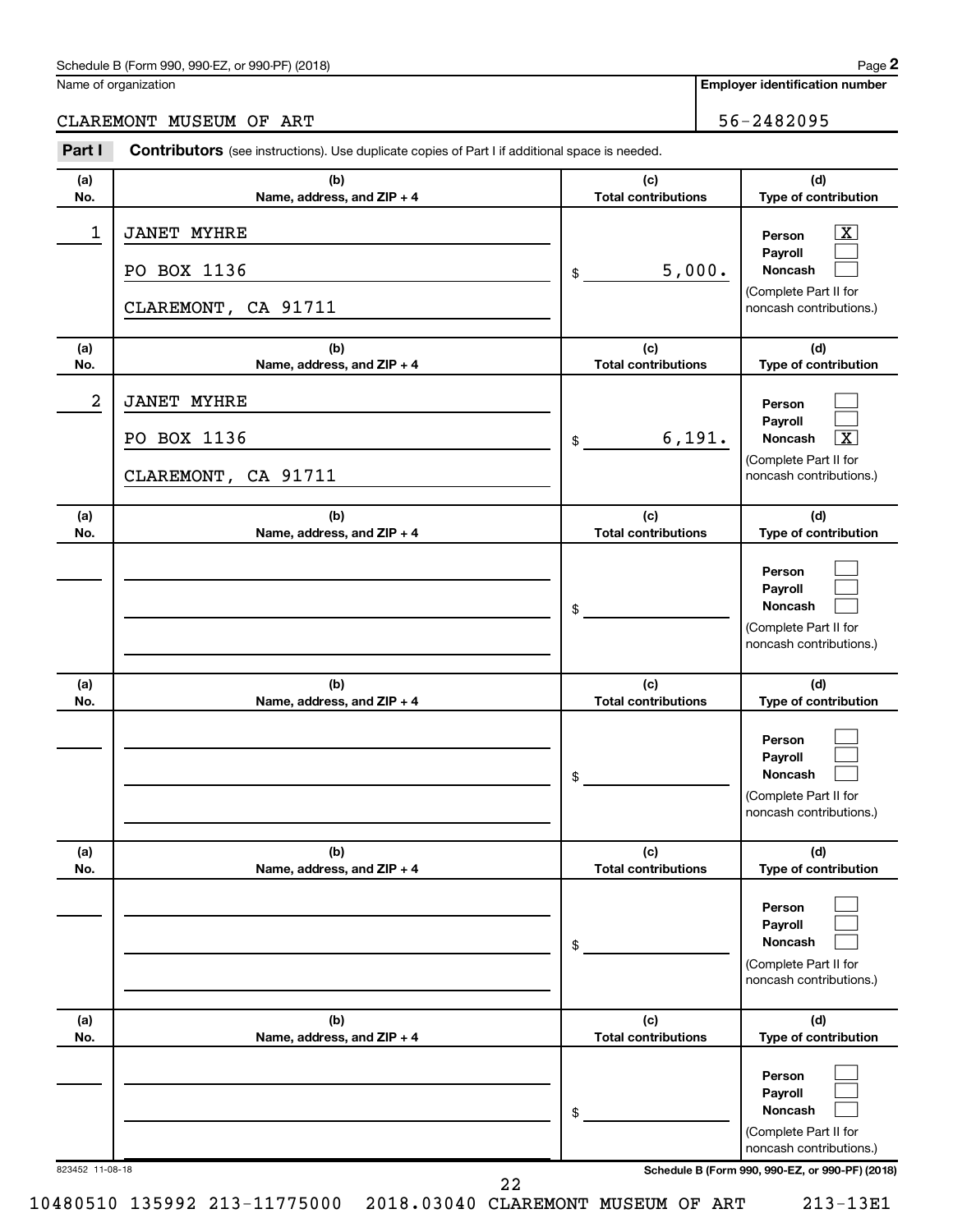**Employer identification number**

### CLAREMONT MUSEUM OF ART 36-2482095

Name of organization

Part II Noncash Property (see instructions). Use duplicate copies of Part II if additional space is needed.

| No.<br>from     | (b)<br>Description of noncash property given | (c)<br>FMV (or estimate)<br>(See instructions.) | (d)<br>Date received                            |
|-----------------|----------------------------------------------|-------------------------------------------------|-------------------------------------------------|
| Part I          |                                              |                                                 |                                                 |
|                 | <b>SUPPLIES</b>                              |                                                 |                                                 |
| 2               |                                              |                                                 |                                                 |
|                 |                                              | 6,191.                                          | 12/31/18                                        |
|                 |                                              | $$\tilde{\phantom{a}}$$                         |                                                 |
| (a)             |                                              |                                                 |                                                 |
| No.             | (b)                                          | (c)                                             | (d)                                             |
| from            | Description of noncash property given        | FMV (or estimate)                               | Date received                                   |
| Part I          |                                              | (See instructions.)                             |                                                 |
|                 |                                              |                                                 |                                                 |
|                 |                                              |                                                 |                                                 |
|                 |                                              |                                                 |                                                 |
|                 |                                              | \$                                              |                                                 |
| (a)             |                                              |                                                 |                                                 |
| No.             | (b)                                          | (c)<br>FMV (or estimate)                        | (d)                                             |
| from            | Description of noncash property given        | (See instructions.)                             | Date received                                   |
| Part I          |                                              |                                                 |                                                 |
|                 |                                              |                                                 |                                                 |
|                 |                                              |                                                 |                                                 |
|                 |                                              | $$\circ$$                                       |                                                 |
|                 |                                              |                                                 |                                                 |
| (a)             |                                              |                                                 |                                                 |
| No.             | (b)                                          | (c)<br>FMV (or estimate)                        | (d)                                             |
| from<br>Part I  | Description of noncash property given        | (See instructions.)                             | Date received                                   |
|                 |                                              |                                                 |                                                 |
|                 |                                              |                                                 |                                                 |
|                 |                                              |                                                 |                                                 |
|                 |                                              | $\frac{1}{2}$                                   |                                                 |
|                 |                                              |                                                 |                                                 |
| (a)<br>No.      | (b)                                          | (c)                                             | (d)                                             |
| from            | Description of noncash property given        | FMV (or estimate)                               | Date received                                   |
| Part I          |                                              | (See instructions.)                             |                                                 |
|                 |                                              |                                                 |                                                 |
|                 |                                              |                                                 |                                                 |
|                 |                                              |                                                 |                                                 |
|                 |                                              | \$                                              |                                                 |
| (a)             |                                              |                                                 |                                                 |
| No.             | (b)                                          | (c)                                             | (d)                                             |
| from            | Description of noncash property given        | FMV (or estimate)<br>(See instructions.)        | Date received                                   |
| Part I          |                                              |                                                 |                                                 |
|                 |                                              |                                                 |                                                 |
|                 |                                              |                                                 |                                                 |
|                 |                                              | \$                                              |                                                 |
| 823453 11-08-18 |                                              |                                                 | Schedule B (Form 990, 990-EZ, or 990-PF) (2018) |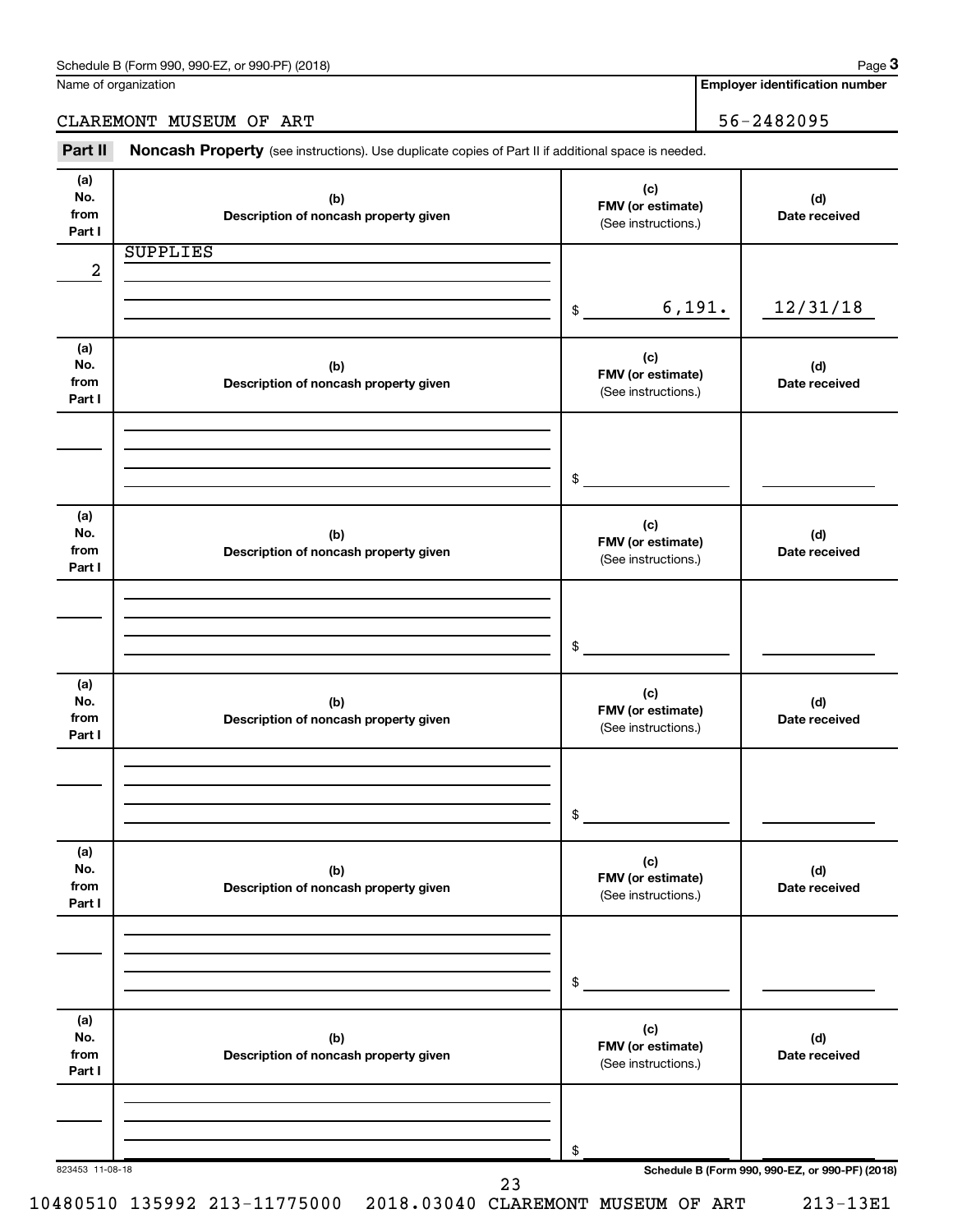**4**

| Name of organization      |                                                                                                                                                                                                                                                                                                                                                                                                                                                                                                                  |                      |  | <b>Employer identification number</b>           |
|---------------------------|------------------------------------------------------------------------------------------------------------------------------------------------------------------------------------------------------------------------------------------------------------------------------------------------------------------------------------------------------------------------------------------------------------------------------------------------------------------------------------------------------------------|----------------------|--|-------------------------------------------------|
|                           | CLAREMONT MUSEUM OF ART                                                                                                                                                                                                                                                                                                                                                                                                                                                                                          |                      |  | 56-2482095                                      |
| Part III                  | Exclusively religious, charitable, etc., contributions to organizations described in section 501(c)(7), (8), or (10) that total more than \$1,000 for the year<br>from any one contributor. Complete columns (a) through (e) and the following line entry. For organizations<br>completing Part III, enter the total of exclusively religious, charitable, etc., contributions of \$1,000 or less for the year. (Enter this info. once.) ▶ \$<br>Use duplicate copies of Part III if additional space is needed. |                      |  | <u> 1990 - John Stein, amerikansk politiker</u> |
| (a) No.<br>from<br>Part I | (b) Purpose of gift                                                                                                                                                                                                                                                                                                                                                                                                                                                                                              | (c) Use of gift      |  | (d) Description of how gift is held             |
|                           |                                                                                                                                                                                                                                                                                                                                                                                                                                                                                                                  |                      |  |                                                 |
|                           |                                                                                                                                                                                                                                                                                                                                                                                                                                                                                                                  | (e) Transfer of gift |  |                                                 |
|                           | Transferee's name, address, and ZIP + 4                                                                                                                                                                                                                                                                                                                                                                                                                                                                          |                      |  | Relationship of transferor to transferee        |
| $(a)$ No.<br>`from        | (b) Purpose of gift                                                                                                                                                                                                                                                                                                                                                                                                                                                                                              | (c) Use of gift      |  | (d) Description of how gift is held             |
| Part I                    |                                                                                                                                                                                                                                                                                                                                                                                                                                                                                                                  |                      |  |                                                 |
|                           |                                                                                                                                                                                                                                                                                                                                                                                                                                                                                                                  | (e) Transfer of gift |  |                                                 |
|                           | Transferee's name, address, and ZIP + 4                                                                                                                                                                                                                                                                                                                                                                                                                                                                          |                      |  | Relationship of transferor to transferee        |
| $(a)$ No.<br>`from        | (b) Purpose of gift                                                                                                                                                                                                                                                                                                                                                                                                                                                                                              | (c) Use of gift      |  |                                                 |
| Part I                    |                                                                                                                                                                                                                                                                                                                                                                                                                                                                                                                  |                      |  | (d) Description of how gift is held             |
|                           |                                                                                                                                                                                                                                                                                                                                                                                                                                                                                                                  | (e) Transfer of gift |  |                                                 |
|                           | Transferee's name, address, and ZIP + 4                                                                                                                                                                                                                                                                                                                                                                                                                                                                          |                      |  | Relationship of transferor to transferee        |
| (a) No.<br>from<br>Part I | (b) Purpose of gift                                                                                                                                                                                                                                                                                                                                                                                                                                                                                              | (c) Use of gift      |  | (d) Description of how gift is held             |
|                           |                                                                                                                                                                                                                                                                                                                                                                                                                                                                                                                  |                      |  |                                                 |
|                           |                                                                                                                                                                                                                                                                                                                                                                                                                                                                                                                  | (e) Transfer of gift |  |                                                 |
|                           | Transferee's name, address, and ZIP + 4                                                                                                                                                                                                                                                                                                                                                                                                                                                                          |                      |  | Relationship of transferor to transferee        |
|                           |                                                                                                                                                                                                                                                                                                                                                                                                                                                                                                                  |                      |  |                                                 |
| 823454 11-08-18           |                                                                                                                                                                                                                                                                                                                                                                                                                                                                                                                  | 24                   |  | Schedule B (Form 990, 990-EZ, or 990-PF) (2018) |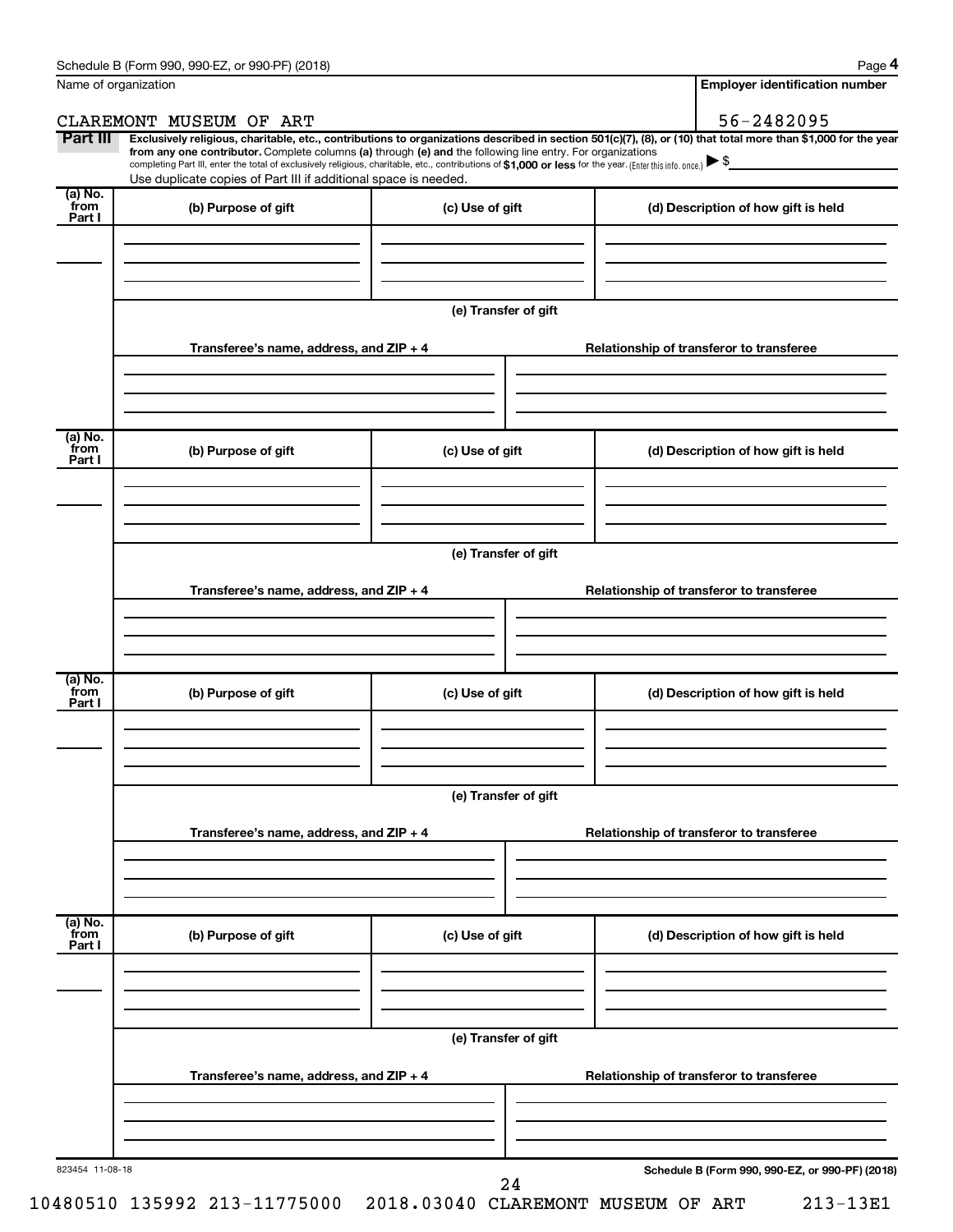## **SCHEDULE D Supplemental Financial Statements**<br> **Form 990 2018**<br> **Part IV** line 6.7.8.9.10, 11a, 11b, 11d, 11d, 11d, 11d, 11d, 12a, 0r, 12b

**(Form 990) | Complete if the organization answered "Yes" on Form 990, Part IV, line 6, 7, 8, 9, 10, 11a, 11b, 11c, 11d, 11e, 11f, 12a, or 12b.**

**| Attach to Form 990. |Go to www.irs.gov/Form990 for instructions and the latest information.**



Department of the Treasury Internal Revenue Service **Name of the organization Employer identification number**

|                         | _________________________ |
|-------------------------|---------------------------|
| CLAREMONT MUSEUM OF ART | 56-2482095                |

| Part I       | Organizations Maintaining Donor Advised Funds or Other Similar Funds or Accounts. Complete if the                                                                                                                                                  |                                                    |  |                                                     |  |  |  |  |
|--------------|----------------------------------------------------------------------------------------------------------------------------------------------------------------------------------------------------------------------------------------------------|----------------------------------------------------|--|-----------------------------------------------------|--|--|--|--|
|              | organization answered "Yes" on Form 990, Part IV, line 6.                                                                                                                                                                                          |                                                    |  |                                                     |  |  |  |  |
|              |                                                                                                                                                                                                                                                    | (a) Donor advised funds                            |  | (b) Funds and other accounts                        |  |  |  |  |
| 1.           |                                                                                                                                                                                                                                                    |                                                    |  |                                                     |  |  |  |  |
| 2            | Aggregate value of contributions to (during year)                                                                                                                                                                                                  |                                                    |  |                                                     |  |  |  |  |
| З            | Aggregate value of grants from (during year)                                                                                                                                                                                                       |                                                    |  |                                                     |  |  |  |  |
| 4            |                                                                                                                                                                                                                                                    |                                                    |  |                                                     |  |  |  |  |
| 5            | Did the organization inform all donors and donor advisors in writing that the assets held in donor advised funds                                                                                                                                   |                                                    |  |                                                     |  |  |  |  |
|              |                                                                                                                                                                                                                                                    |                                                    |  | Yes<br>No                                           |  |  |  |  |
| 6            | Did the organization inform all grantees, donors, and donor advisors in writing that grant funds can be used only                                                                                                                                  |                                                    |  |                                                     |  |  |  |  |
|              | for charitable purposes and not for the benefit of the donor or donor advisor, or for any other purpose conferring                                                                                                                                 |                                                    |  |                                                     |  |  |  |  |
|              | impermissible private benefit?                                                                                                                                                                                                                     |                                                    |  | Yes<br>No                                           |  |  |  |  |
| Part II      | Conservation Easements. Complete if the organization answered "Yes" on Form 990, Part IV, line 7.                                                                                                                                                  |                                                    |  |                                                     |  |  |  |  |
| 1.           | Purpose(s) of conservation easements held by the organization (check all that apply).                                                                                                                                                              |                                                    |  |                                                     |  |  |  |  |
|              | Preservation of land for public use (e.g., recreation or education)                                                                                                                                                                                | Preservation of a historically important land area |  |                                                     |  |  |  |  |
|              | Protection of natural habitat                                                                                                                                                                                                                      | Preservation of a certified historic structure     |  |                                                     |  |  |  |  |
|              | Preservation of open space                                                                                                                                                                                                                         |                                                    |  |                                                     |  |  |  |  |
| 2            | Complete lines 2a through 2d if the organization held a qualified conservation contribution in the form of a conservation easement on the last                                                                                                     |                                                    |  |                                                     |  |  |  |  |
|              | day of the tax year.                                                                                                                                                                                                                               |                                                    |  | Held at the End of the Tax Year                     |  |  |  |  |
|              |                                                                                                                                                                                                                                                    |                                                    |  | 2a                                                  |  |  |  |  |
|              | <b>b</b> Total acreage restricted by conservation easements                                                                                                                                                                                        |                                                    |  | 2b                                                  |  |  |  |  |
|              | Number of conservation easements on a certified historic structure included in (a) manufacture included in (a)                                                                                                                                     |                                                    |  | 2c                                                  |  |  |  |  |
|              | d Number of conservation easements included in (c) acquired after 7/25/06, and not on a historic structure                                                                                                                                         |                                                    |  | 2d                                                  |  |  |  |  |
| 3            | listed in the National Register [11, 1200] [12] The National Register [11, 1200] [12] The National Register [1<br>Number of conservation easements modified, transferred, released, extinguished, or terminated by the organization during the tax |                                                    |  |                                                     |  |  |  |  |
|              | $year \blacktriangleright$                                                                                                                                                                                                                         |                                                    |  |                                                     |  |  |  |  |
| 4            | Number of states where property subject to conservation easement is located >                                                                                                                                                                      |                                                    |  |                                                     |  |  |  |  |
| 5            | Does the organization have a written policy regarding the periodic monitoring, inspection, handling of                                                                                                                                             |                                                    |  |                                                     |  |  |  |  |
|              | violations, and enforcement of the conservation easements it holds?                                                                                                                                                                                |                                                    |  | Yes<br><b>No</b>                                    |  |  |  |  |
| 6            | Staff and volunteer hours devoted to monitoring, inspecting, handling of violations, and enforcing conservation easements during the year                                                                                                          |                                                    |  |                                                     |  |  |  |  |
|              |                                                                                                                                                                                                                                                    |                                                    |  |                                                     |  |  |  |  |
| 7            | Amount of expenses incurred in monitoring, inspecting, handling of violations, and enforcing conservation easements during the year                                                                                                                |                                                    |  |                                                     |  |  |  |  |
|              | $\blacktriangleright$ \$                                                                                                                                                                                                                           |                                                    |  |                                                     |  |  |  |  |
| 8            | Does each conservation easement reported on line 2(d) above satisfy the requirements of section 170(h)(4)(B)(i)                                                                                                                                    |                                                    |  |                                                     |  |  |  |  |
|              |                                                                                                                                                                                                                                                    |                                                    |  | <b>No</b><br>Yes                                    |  |  |  |  |
| 9            | In Part XIII, describe how the organization reports conservation easements in its revenue and expense statement, and balance sheet, and                                                                                                            |                                                    |  |                                                     |  |  |  |  |
|              | include, if applicable, the text of the footnote to the organization's financial statements that describes the organization's accounting for                                                                                                       |                                                    |  |                                                     |  |  |  |  |
|              | conservation easements.                                                                                                                                                                                                                            |                                                    |  |                                                     |  |  |  |  |
| Part III     | Organizations Maintaining Collections of Art, Historical Treasures, or Other Similar Assets.                                                                                                                                                       |                                                    |  |                                                     |  |  |  |  |
|              | Complete if the organization answered "Yes" on Form 990, Part IV, line 8.                                                                                                                                                                          |                                                    |  |                                                     |  |  |  |  |
|              | 1a If the organization elected, as permitted under SFAS 116 (ASC 958), not to report in its revenue statement and balance sheet works of art,                                                                                                      |                                                    |  |                                                     |  |  |  |  |
|              | historical treasures, or other similar assets held for public exhibition, education, or research in furtherance of public service, provide, in Part XIII,                                                                                          |                                                    |  |                                                     |  |  |  |  |
|              | the text of the footnote to its financial statements that describes these items.                                                                                                                                                                   |                                                    |  |                                                     |  |  |  |  |
|              | b If the organization elected, as permitted under SFAS 116 (ASC 958), to report in its revenue statement and balance sheet works of art, historical                                                                                                |                                                    |  |                                                     |  |  |  |  |
|              | treasures, or other similar assets held for public exhibition, education, or research in furtherance of public service, provide the following amounts                                                                                              |                                                    |  |                                                     |  |  |  |  |
|              | relating to these items:                                                                                                                                                                                                                           |                                                    |  |                                                     |  |  |  |  |
|              |                                                                                                                                                                                                                                                    |                                                    |  | $\blacktriangleright$ \$                            |  |  |  |  |
|              | (ii) Assets included in Form 990, Part X [11] Marten and Martin Martin Marten and Martin Martin Marten and Mar                                                                                                                                     |                                                    |  | $\blacktriangleright$ \$                            |  |  |  |  |
| $\mathbf{2}$ | If the organization received or held works of art, historical treasures, or other similar assets for financial gain, provide                                                                                                                       |                                                    |  |                                                     |  |  |  |  |
|              | the following amounts required to be reported under SFAS 116 (ASC 958) relating to these items:                                                                                                                                                    |                                                    |  |                                                     |  |  |  |  |
|              |                                                                                                                                                                                                                                                    |                                                    |  | $\blacktriangleright$ \$<br>$\blacktriangleright$ s |  |  |  |  |
|              | LHA For Paperwork Reduction Act Notice, see the Instructions for Form 990.                                                                                                                                                                         |                                                    |  | Schedule D (Form 990) 2018                          |  |  |  |  |
|              | 832051 10-29-18                                                                                                                                                                                                                                    |                                                    |  |                                                     |  |  |  |  |

25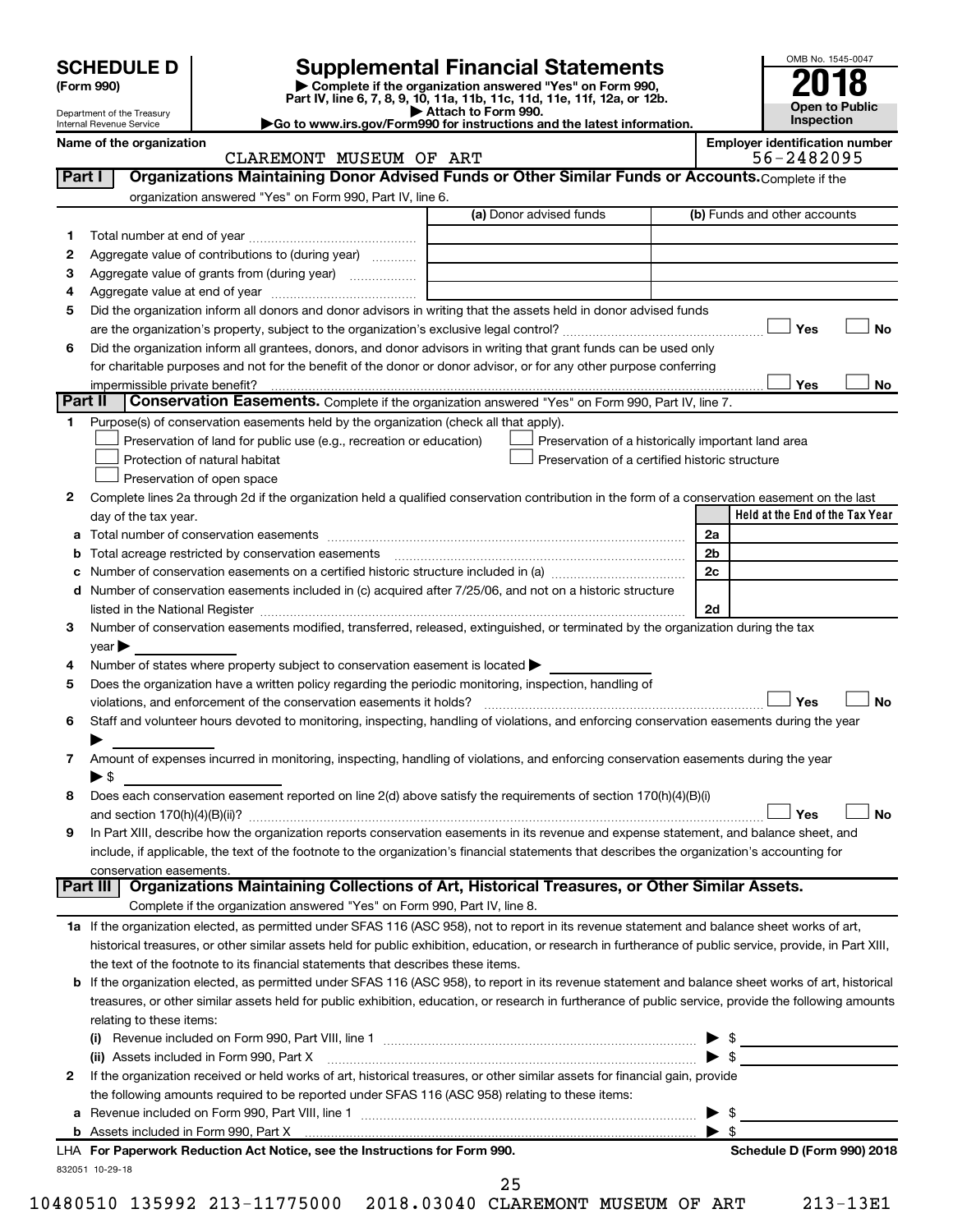|               | Schedule D (Form 990) 2018                                                                                                                                                                                           | CLAREMONT MUSEUM OF ART                 |                |                                                                             |                                 |                | $56 - 2482095$ Page 2      |
|---------------|----------------------------------------------------------------------------------------------------------------------------------------------------------------------------------------------------------------------|-----------------------------------------|----------------|-----------------------------------------------------------------------------|---------------------------------|----------------|----------------------------|
|               | Part III   Organizations Maintaining Collections of Art, Historical Treasures, or Other Similar Assets continued)                                                                                                    |                                         |                |                                                                             |                                 |                |                            |
| 3             | Using the organization's acquisition, accession, and other records, check any of the following that are a significant use of its collection items                                                                    |                                         |                |                                                                             |                                 |                |                            |
|               | (check all that apply):                                                                                                                                                                                              |                                         |                |                                                                             |                                 |                |                            |
|               | $\underline{X}$ Public exhibition                                                                                                                                                                                    | d                                       |                | Loan or exchange programs                                                   |                                 |                |                            |
| b             | Scholarly research                                                                                                                                                                                                   | е                                       |                | Other <b>Communication</b>                                                  |                                 |                |                            |
| c             | $ \underline{X} $ Preservation for future generations                                                                                                                                                                |                                         |                |                                                                             |                                 |                |                            |
| 4             | Provide a description of the organization's collections and explain how they further the organization's exempt purpose in Part XIII.                                                                                 |                                         |                |                                                                             |                                 |                |                            |
| 5             | During the year, did the organization solicit or receive donations of art, historical treasures, or other similar assets                                                                                             |                                         |                |                                                                             |                                 |                |                            |
|               |                                                                                                                                                                                                                      |                                         |                |                                                                             |                                 | Yes            | $\overline{\text{X}}$ No   |
|               | Part IV<br><b>Escrow and Custodial Arrangements.</b> Complete if the organization answered "Yes" on Form 990, Part IV, line 9, or                                                                                    |                                         |                |                                                                             |                                 |                |                            |
|               | reported an amount on Form 990, Part X, line 21.                                                                                                                                                                     |                                         |                |                                                                             |                                 |                |                            |
|               | 1a Is the organization an agent, trustee, custodian or other intermediary for contributions or other assets not included                                                                                             |                                         |                |                                                                             |                                 |                |                            |
|               |                                                                                                                                                                                                                      |                                         |                |                                                                             |                                 | Yes            | <b>No</b>                  |
|               | b If "Yes," explain the arrangement in Part XIII and complete the following table:                                                                                                                                   |                                         |                |                                                                             |                                 |                |                            |
|               |                                                                                                                                                                                                                      |                                         |                |                                                                             |                                 | Amount         |                            |
|               |                                                                                                                                                                                                                      |                                         |                |                                                                             | 1c                              |                |                            |
|               |                                                                                                                                                                                                                      |                                         |                |                                                                             | 1d                              |                |                            |
|               | e Distributions during the year with the continuum continuum control of the control of the Distributions during the year                                                                                             |                                         |                |                                                                             | 1e                              |                |                            |
| f.            |                                                                                                                                                                                                                      |                                         |                |                                                                             | 1f                              |                |                            |
|               | 2a Did the organization include an amount on Form 990, Part X, line 21, for escrow or custodial account liability?                                                                                                   |                                         |                |                                                                             |                                 | Yes            | No                         |
| <b>Part V</b> | <b>b</b> If "Yes," explain the arrangement in Part XIII. Check here if the explanation has been provided on Part XIII<br>Endowment Funds. Complete if the organization answered "Yes" on Form 990, Part IV, line 10. |                                         |                |                                                                             |                                 |                |                            |
|               |                                                                                                                                                                                                                      | (a) Current year                        | (b) Prior year | (c) Two years back $\vert$ (d) Three years back $\vert$ (e) Four years back |                                 |                |                            |
|               | 1a Beginning of year balance                                                                                                                                                                                         |                                         |                |                                                                             |                                 |                |                            |
|               |                                                                                                                                                                                                                      |                                         |                |                                                                             |                                 |                |                            |
|               | Net investment earnings, gains, and losses                                                                                                                                                                           |                                         |                |                                                                             |                                 |                |                            |
|               | <b>d</b> Grants or scholarships <i>manually contained</i>                                                                                                                                                            |                                         |                |                                                                             |                                 |                |                            |
|               | e Other expenditures for facilities                                                                                                                                                                                  |                                         |                |                                                                             |                                 |                |                            |
|               |                                                                                                                                                                                                                      |                                         |                |                                                                             |                                 |                |                            |
|               |                                                                                                                                                                                                                      |                                         |                |                                                                             |                                 |                |                            |
| g             | End of year balance <i></i>                                                                                                                                                                                          |                                         |                |                                                                             |                                 |                |                            |
| 2             | Provide the estimated percentage of the current year end balance (line 1g, column (a)) held as:                                                                                                                      |                                         |                |                                                                             |                                 |                |                            |
| а             | Board designated or quasi-endowment                                                                                                                                                                                  |                                         | %              |                                                                             |                                 |                |                            |
|               | <b>b</b> Permanent endowment $\blacktriangleright$                                                                                                                                                                   | %                                       |                |                                                                             |                                 |                |                            |
|               | c Temporarily restricted endowment                                                                                                                                                                                   | %                                       |                |                                                                             |                                 |                |                            |
|               | The percentages on lines 2a, 2b, and 2c should equal 100%.                                                                                                                                                           |                                         |                |                                                                             |                                 |                |                            |
|               | 3a Are there endowment funds not in the possession of the organization that are held and administered for the organization                                                                                           |                                         |                |                                                                             |                                 |                |                            |
|               | by:                                                                                                                                                                                                                  |                                         |                |                                                                             |                                 |                | Yes<br>No                  |
|               | (i)                                                                                                                                                                                                                  |                                         |                |                                                                             |                                 | 3a(i)          |                            |
|               |                                                                                                                                                                                                                      |                                         |                |                                                                             |                                 | 3a(ii)         |                            |
|               |                                                                                                                                                                                                                      |                                         |                |                                                                             |                                 | 3 <sub>b</sub> |                            |
|               | Describe in Part XIII the intended uses of the organization's endowment funds.                                                                                                                                       |                                         |                |                                                                             |                                 |                |                            |
|               | Land, Buildings, and Equipment.<br><b>Part VI</b>                                                                                                                                                                    |                                         |                |                                                                             |                                 |                |                            |
|               | Complete if the organization answered "Yes" on Form 990, Part IV, line 11a. See Form 990, Part X, line 10.                                                                                                           |                                         |                |                                                                             |                                 |                |                            |
|               | Description of property                                                                                                                                                                                              | (a) Cost or other<br>basis (investment) |                | (b) Cost or other<br>basis (other)                                          | (c) Accumulated<br>depreciation | (d) Book value |                            |
|               |                                                                                                                                                                                                                      |                                         |                |                                                                             |                                 |                |                            |
|               |                                                                                                                                                                                                                      |                                         |                |                                                                             |                                 |                |                            |
|               |                                                                                                                                                                                                                      |                                         |                | 170,551.                                                                    | 37,884.                         |                | 132,667.                   |
|               |                                                                                                                                                                                                                      |                                         |                |                                                                             |                                 |                |                            |
|               |                                                                                                                                                                                                                      |                                         |                |                                                                             |                                 |                |                            |
|               | Total. Add lines 1a through 1e. (Column (d) must equal Form 990, Part X, column (B), line 10c.)                                                                                                                      |                                         |                |                                                                             |                                 |                | 132,667.                   |
|               |                                                                                                                                                                                                                      |                                         |                |                                                                             |                                 |                | Schedule D (Form 990) 2018 |

**Schedule D (Form 990) 2018**

832052 10-29-18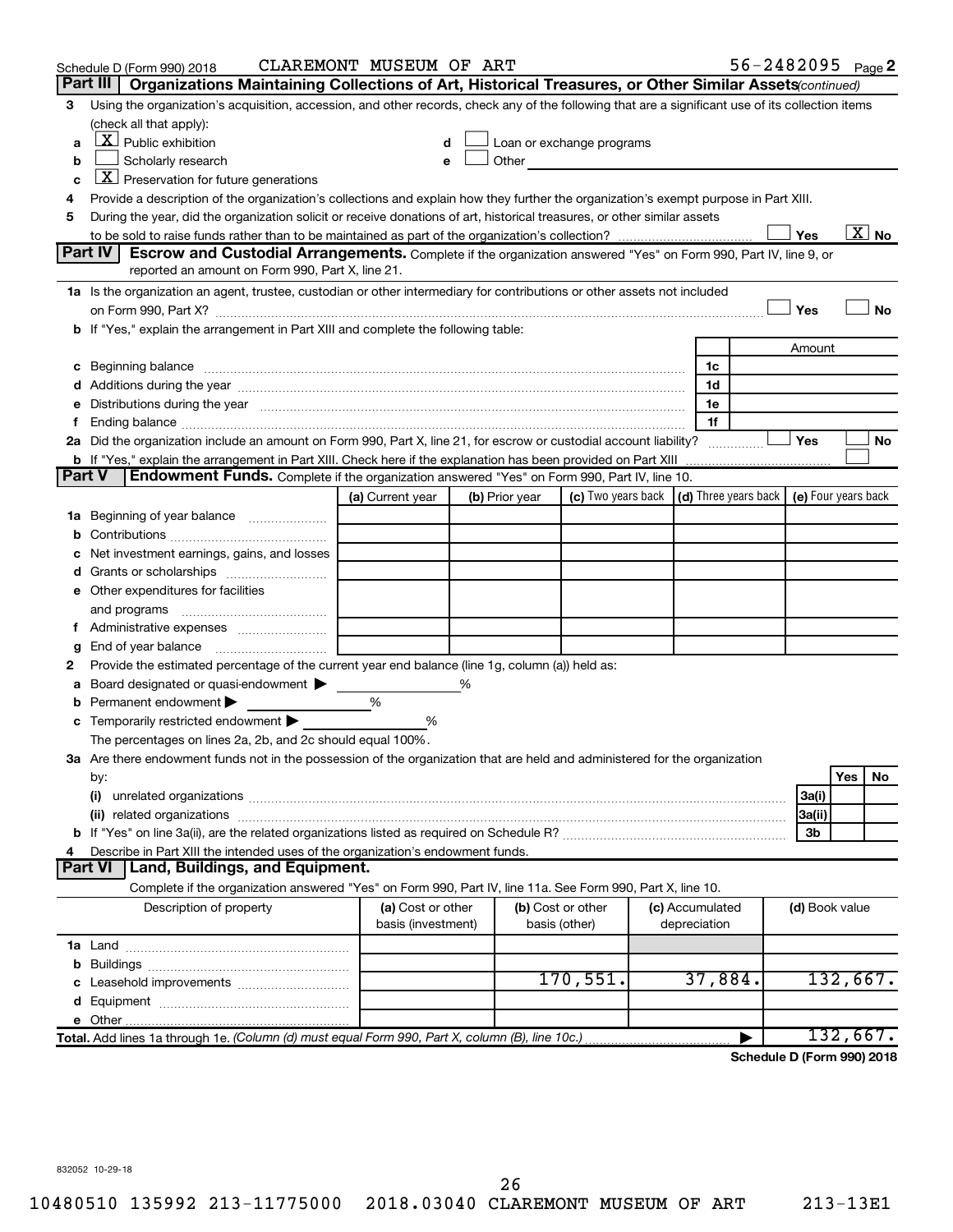| (a) Description of security or category (including name of security)                                              | (b) Book value  | Complete if the organization answered "Yes" on Form 990, Part IV, line 11b. See Form 990, Part X, line 12. | (c) Method of valuation: Cost or end-of-year market value |
|-------------------------------------------------------------------------------------------------------------------|-----------------|------------------------------------------------------------------------------------------------------------|-----------------------------------------------------------|
|                                                                                                                   |                 |                                                                                                            |                                                           |
|                                                                                                                   |                 |                                                                                                            |                                                           |
|                                                                                                                   |                 |                                                                                                            |                                                           |
| $(3)$ Other                                                                                                       |                 |                                                                                                            |                                                           |
| (A)                                                                                                               |                 |                                                                                                            |                                                           |
| (B)                                                                                                               |                 |                                                                                                            |                                                           |
| (C)                                                                                                               |                 |                                                                                                            |                                                           |
| (D)                                                                                                               |                 |                                                                                                            |                                                           |
| (E)                                                                                                               |                 |                                                                                                            |                                                           |
| (F)                                                                                                               |                 |                                                                                                            |                                                           |
| (G)                                                                                                               |                 |                                                                                                            |                                                           |
| (H)                                                                                                               |                 |                                                                                                            |                                                           |
| Total. (Col. (b) must equal Form 990, Part X, col. (B) line 12.) $\blacktriangleright$                            |                 |                                                                                                            |                                                           |
| Part VIII Investments - Program Related.                                                                          |                 |                                                                                                            |                                                           |
| Complete if the organization answered "Yes" on Form 990, Part IV, line 11c. See Form 990, Part X, line 13.        |                 |                                                                                                            |                                                           |
| (a) Description of investment                                                                                     | (b) Book value  |                                                                                                            | (c) Method of valuation: Cost or end-of-year market value |
|                                                                                                                   |                 |                                                                                                            |                                                           |
| (1)                                                                                                               |                 |                                                                                                            |                                                           |
| (2)                                                                                                               |                 |                                                                                                            |                                                           |
| (3)                                                                                                               |                 |                                                                                                            |                                                           |
| (4)                                                                                                               |                 |                                                                                                            |                                                           |
| (5)                                                                                                               |                 |                                                                                                            |                                                           |
| (6)                                                                                                               |                 |                                                                                                            |                                                           |
| (7)                                                                                                               |                 |                                                                                                            |                                                           |
| (8)                                                                                                               |                 |                                                                                                            |                                                           |
| (9)                                                                                                               |                 |                                                                                                            |                                                           |
| Total. (Col. (b) must equal Form 990, Part X, col. (B) line 13.)                                                  |                 |                                                                                                            |                                                           |
| Part IX<br><b>Other Assets.</b>                                                                                   |                 |                                                                                                            |                                                           |
|                                                                                                                   |                 |                                                                                                            |                                                           |
| Complete if the organization answered "Yes" on Form 990, Part IV, line 11d. See Form 990, Part X, line 15.        |                 |                                                                                                            |                                                           |
|                                                                                                                   | (a) Description |                                                                                                            | (b) Book value                                            |
| (1)                                                                                                               |                 |                                                                                                            |                                                           |
| (2)                                                                                                               |                 |                                                                                                            |                                                           |
| (3)                                                                                                               |                 |                                                                                                            |                                                           |
| (4)                                                                                                               |                 |                                                                                                            |                                                           |
| (5)                                                                                                               |                 |                                                                                                            |                                                           |
| (6)                                                                                                               |                 |                                                                                                            |                                                           |
| (7)                                                                                                               |                 |                                                                                                            |                                                           |
| (8)                                                                                                               |                 |                                                                                                            |                                                           |
|                                                                                                                   |                 |                                                                                                            |                                                           |
| (9)                                                                                                               |                 |                                                                                                            |                                                           |
|                                                                                                                   |                 |                                                                                                            |                                                           |
|                                                                                                                   |                 |                                                                                                            |                                                           |
| <b>Other Liabilities.</b>                                                                                         |                 |                                                                                                            |                                                           |
| Complete if the organization answered "Yes" on Form 990, Part IV, line 11e or 11f. See Form 990, Part X, line 25. |                 |                                                                                                            |                                                           |
| (a) Description of liability                                                                                      |                 | (b) Book value                                                                                             |                                                           |
| (1)<br>Federal income taxes                                                                                       |                 |                                                                                                            |                                                           |
| (2)                                                                                                               |                 |                                                                                                            |                                                           |
|                                                                                                                   |                 |                                                                                                            |                                                           |
| (3)                                                                                                               |                 |                                                                                                            |                                                           |
| (4)                                                                                                               |                 |                                                                                                            |                                                           |
| (5)                                                                                                               |                 |                                                                                                            |                                                           |
| (6)                                                                                                               |                 |                                                                                                            |                                                           |
| (7)                                                                                                               |                 |                                                                                                            |                                                           |
| Total. (Column (b) must equal Form 990, Part X, col. (B) line 15.)<br>Part X<br>1.<br>(8)                         |                 |                                                                                                            |                                                           |
| (9)                                                                                                               |                 |                                                                                                            |                                                           |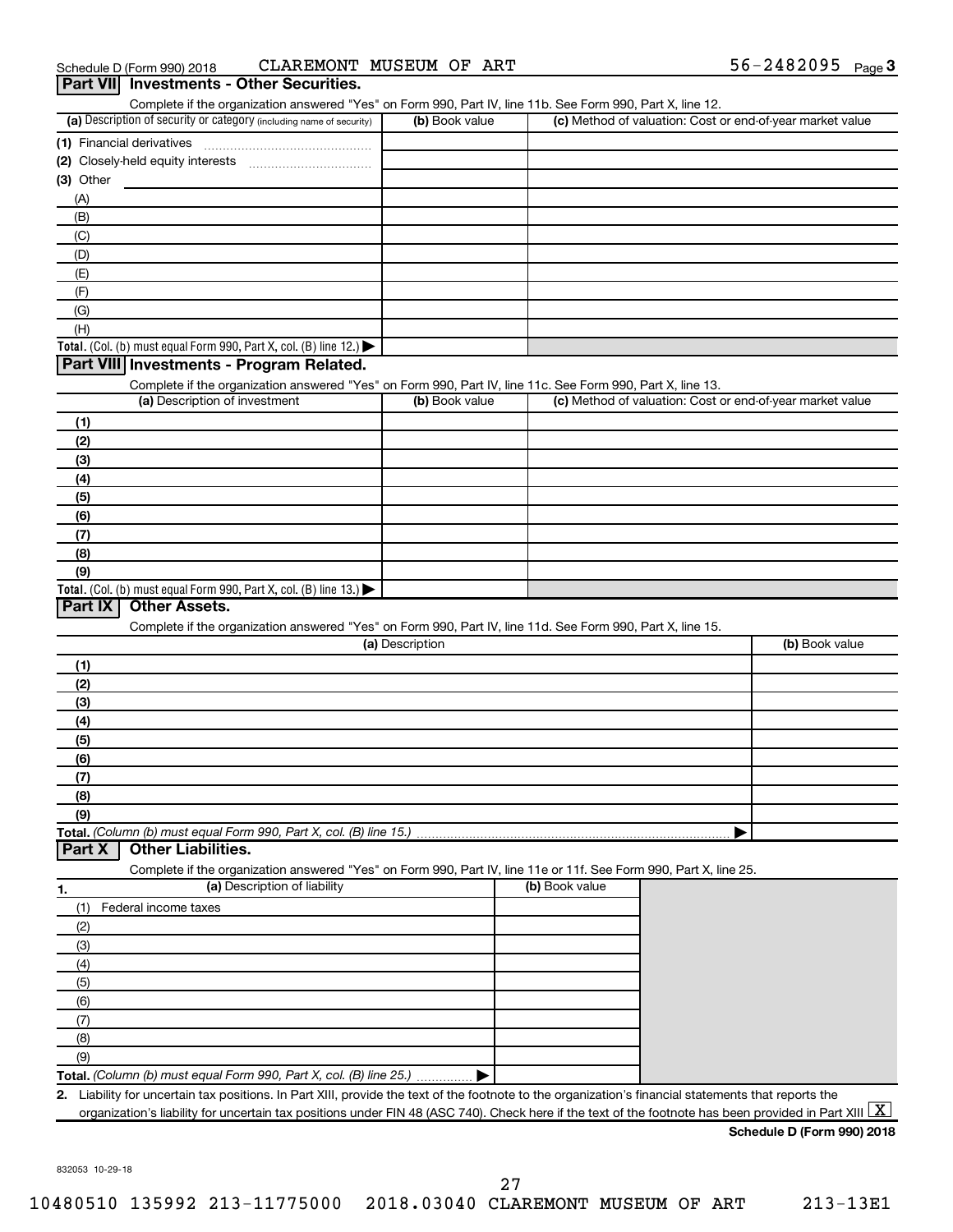| Reconciliation of Revenue per Audited Financial Statements With Revenue per Return.<br>Part XI<br>Complete if the organization answered "Yes" on Form 990, Part IV, line 12a.<br>$\blacksquare$<br>Total revenue, gains, and other support per audited financial statements<br>1<br>Amounts included on line 1 but not on Form 990, Part VIII, line 12:<br>2<br>2a<br>a<br>2 <sub>b</sub><br>b<br>2c<br>c<br>112,740.<br>2d<br>d<br>Add lines 2a through 2d<br>2е<br>е<br>3<br>3<br>Amounts included on Form 990, Part VIII, line 12, but not on line 1:<br>4<br>4 <sub>b</sub><br>Add lines 4a and 4b<br>4c<br>c.<br>5<br>Part XII   Reconciliation of Expenses per Audited Financial Statements With Expenses per Return.<br>Complete if the organization answered "Yes" on Form 990, Part IV, line 12a.<br>$\blacksquare$<br>1<br>Amounts included on line 1 but not on Form 990, Part IX, line 25:<br>2<br>2a<br>a<br>2 <sub>b</sub><br>b<br>2 <sub>c</sub><br>112,740.<br>2d<br>d<br>e Add lines 2a through 2d <b>[10]</b> [20] <b>All and Provide Add lines</b> 21 through 21 <b>All and Provide Add lines 2a through 2d</b><br><b>2e</b><br>3<br>3<br>Amounts included on Form 990, Part IX, line 25, but not on line 1:<br>4<br>Investment expenses not included on Form 990, Part VIII, line 7b   4a<br>a |                                     |  | 296,605.         |
|--------------------------------------------------------------------------------------------------------------------------------------------------------------------------------------------------------------------------------------------------------------------------------------------------------------------------------------------------------------------------------------------------------------------------------------------------------------------------------------------------------------------------------------------------------------------------------------------------------------------------------------------------------------------------------------------------------------------------------------------------------------------------------------------------------------------------------------------------------------------------------------------------------------------------------------------------------------------------------------------------------------------------------------------------------------------------------------------------------------------------------------------------------------------------------------------------------------------------------------------------------------------------------------------------------------------|-------------------------------------|--|------------------|
|                                                                                                                                                                                                                                                                                                                                                                                                                                                                                                                                                                                                                                                                                                                                                                                                                                                                                                                                                                                                                                                                                                                                                                                                                                                                                                                    |                                     |  |                  |
|                                                                                                                                                                                                                                                                                                                                                                                                                                                                                                                                                                                                                                                                                                                                                                                                                                                                                                                                                                                                                                                                                                                                                                                                                                                                                                                    |                                     |  |                  |
|                                                                                                                                                                                                                                                                                                                                                                                                                                                                                                                                                                                                                                                                                                                                                                                                                                                                                                                                                                                                                                                                                                                                                                                                                                                                                                                    |                                     |  |                  |
|                                                                                                                                                                                                                                                                                                                                                                                                                                                                                                                                                                                                                                                                                                                                                                                                                                                                                                                                                                                                                                                                                                                                                                                                                                                                                                                    |                                     |  |                  |
|                                                                                                                                                                                                                                                                                                                                                                                                                                                                                                                                                                                                                                                                                                                                                                                                                                                                                                                                                                                                                                                                                                                                                                                                                                                                                                                    |                                     |  |                  |
|                                                                                                                                                                                                                                                                                                                                                                                                                                                                                                                                                                                                                                                                                                                                                                                                                                                                                                                                                                                                                                                                                                                                                                                                                                                                                                                    |                                     |  |                  |
|                                                                                                                                                                                                                                                                                                                                                                                                                                                                                                                                                                                                                                                                                                                                                                                                                                                                                                                                                                                                                                                                                                                                                                                                                                                                                                                    |                                     |  |                  |
|                                                                                                                                                                                                                                                                                                                                                                                                                                                                                                                                                                                                                                                                                                                                                                                                                                                                                                                                                                                                                                                                                                                                                                                                                                                                                                                    |                                     |  |                  |
|                                                                                                                                                                                                                                                                                                                                                                                                                                                                                                                                                                                                                                                                                                                                                                                                                                                                                                                                                                                                                                                                                                                                                                                                                                                                                                                    |                                     |  | 112,740.         |
|                                                                                                                                                                                                                                                                                                                                                                                                                                                                                                                                                                                                                                                                                                                                                                                                                                                                                                                                                                                                                                                                                                                                                                                                                                                                                                                    |                                     |  | 183, 865.        |
|                                                                                                                                                                                                                                                                                                                                                                                                                                                                                                                                                                                                                                                                                                                                                                                                                                                                                                                                                                                                                                                                                                                                                                                                                                                                                                                    |                                     |  |                  |
|                                                                                                                                                                                                                                                                                                                                                                                                                                                                                                                                                                                                                                                                                                                                                                                                                                                                                                                                                                                                                                                                                                                                                                                                                                                                                                                    |                                     |  |                  |
|                                                                                                                                                                                                                                                                                                                                                                                                                                                                                                                                                                                                                                                                                                                                                                                                                                                                                                                                                                                                                                                                                                                                                                                                                                                                                                                    |                                     |  |                  |
|                                                                                                                                                                                                                                                                                                                                                                                                                                                                                                                                                                                                                                                                                                                                                                                                                                                                                                                                                                                                                                                                                                                                                                                                                                                                                                                    |                                     |  | $0$ .            |
|                                                                                                                                                                                                                                                                                                                                                                                                                                                                                                                                                                                                                                                                                                                                                                                                                                                                                                                                                                                                                                                                                                                                                                                                                                                                                                                    |                                     |  | 183, 865.        |
|                                                                                                                                                                                                                                                                                                                                                                                                                                                                                                                                                                                                                                                                                                                                                                                                                                                                                                                                                                                                                                                                                                                                                                                                                                                                                                                    |                                     |  |                  |
|                                                                                                                                                                                                                                                                                                                                                                                                                                                                                                                                                                                                                                                                                                                                                                                                                                                                                                                                                                                                                                                                                                                                                                                                                                                                                                                    |                                     |  |                  |
|                                                                                                                                                                                                                                                                                                                                                                                                                                                                                                                                                                                                                                                                                                                                                                                                                                                                                                                                                                                                                                                                                                                                                                                                                                                                                                                    |                                     |  | 289,780.         |
|                                                                                                                                                                                                                                                                                                                                                                                                                                                                                                                                                                                                                                                                                                                                                                                                                                                                                                                                                                                                                                                                                                                                                                                                                                                                                                                    |                                     |  |                  |
|                                                                                                                                                                                                                                                                                                                                                                                                                                                                                                                                                                                                                                                                                                                                                                                                                                                                                                                                                                                                                                                                                                                                                                                                                                                                                                                    |                                     |  |                  |
|                                                                                                                                                                                                                                                                                                                                                                                                                                                                                                                                                                                                                                                                                                                                                                                                                                                                                                                                                                                                                                                                                                                                                                                                                                                                                                                    |                                     |  |                  |
|                                                                                                                                                                                                                                                                                                                                                                                                                                                                                                                                                                                                                                                                                                                                                                                                                                                                                                                                                                                                                                                                                                                                                                                                                                                                                                                    |                                     |  |                  |
|                                                                                                                                                                                                                                                                                                                                                                                                                                                                                                                                                                                                                                                                                                                                                                                                                                                                                                                                                                                                                                                                                                                                                                                                                                                                                                                    |                                     |  |                  |
|                                                                                                                                                                                                                                                                                                                                                                                                                                                                                                                                                                                                                                                                                                                                                                                                                                                                                                                                                                                                                                                                                                                                                                                                                                                                                                                    |                                     |  | 112,740.         |
|                                                                                                                                                                                                                                                                                                                                                                                                                                                                                                                                                                                                                                                                                                                                                                                                                                                                                                                                                                                                                                                                                                                                                                                                                                                                                                                    |                                     |  | 177,040.         |
|                                                                                                                                                                                                                                                                                                                                                                                                                                                                                                                                                                                                                                                                                                                                                                                                                                                                                                                                                                                                                                                                                                                                                                                                                                                                                                                    |                                     |  |                  |
|                                                                                                                                                                                                                                                                                                                                                                                                                                                                                                                                                                                                                                                                                                                                                                                                                                                                                                                                                                                                                                                                                                                                                                                                                                                                                                                    |                                     |  |                  |
| 4 <sub>b</sub>                                                                                                                                                                                                                                                                                                                                                                                                                                                                                                                                                                                                                                                                                                                                                                                                                                                                                                                                                                                                                                                                                                                                                                                                                                                                                                     |                                     |  |                  |
| c Add lines 4a and 4b<br>4c                                                                                                                                                                                                                                                                                                                                                                                                                                                                                                                                                                                                                                                                                                                                                                                                                                                                                                                                                                                                                                                                                                                                                                                                                                                                                        |                                     |  | ο.               |
| 5                                                                                                                                                                                                                                                                                                                                                                                                                                                                                                                                                                                                                                                                                                                                                                                                                                                                                                                                                                                                                                                                                                                                                                                                                                                                                                                  |                                     |  | 177,040 <b>.</b> |
|                                                                                                                                                                                                                                                                                                                                                                                                                                                                                                                                                                                                                                                                                                                                                                                                                                                                                                                                                                                                                                                                                                                                                                                                                                                                                                                    | Part XIII Supplemental Information. |  |                  |

Provide the descriptions required for Part II, lines 3, 5, and 9; Part III, lines 1a and 4; Part IV, lines 1b and 2b; Part V, line 4; Part X, line 2; Part XI, lines 2d and 4b; and Part XII, lines 2d and 4b. Also complete this part to provide any additional information.

### PART III, LINE 1A:

832054 10-29-18

EXHIBITIONS AT THE HISTORIC CLAREMONT DEPOT AS WELL AS AT VARIOUS

**Schedule D (Form 990) 2018**

10480510 135992 213-11775000 2018.03040 CLAREMONT MUSEUM OF ART 213-13E1

28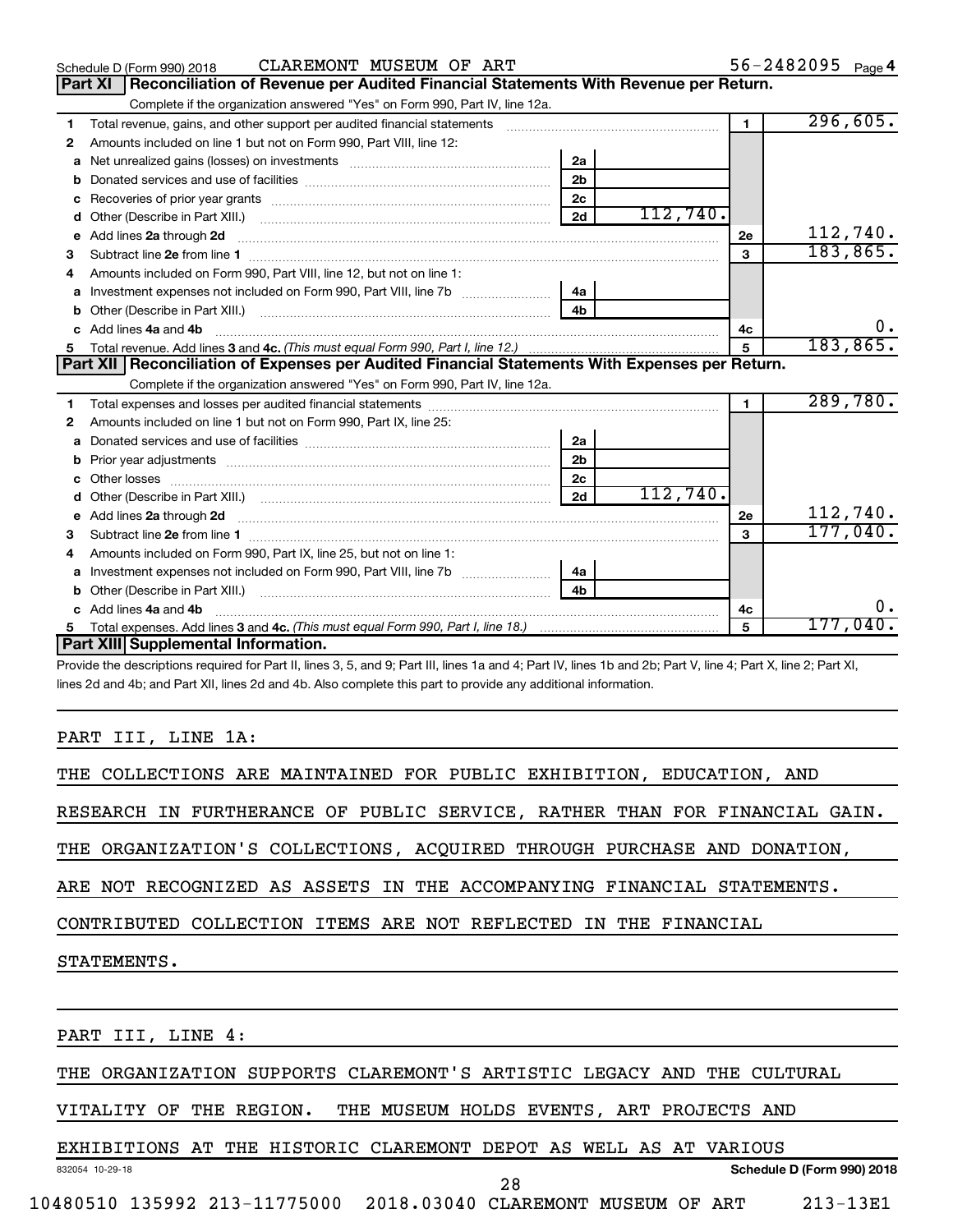*(continued)* **Part XIII Supplemental Information** 

LOCATIONS. THE ORGANIZATION SEEKS TO INSPIRE, STIMULATE AND ENHANCE THE

COMMUNITY THROUGH COLLECTIONS, EDUCATION PROGRAMS AND EXHIBITIONS.

PART X, LINE 2:

THE ORGANIZATION IS A NON-PROFIT ENTITY EXEMPT FROM THE PAYMENT OF INCOME TAXES UNDER INTERNAL REVENUE CODE SECTION 501(C)(3) AND CALIFORNIA REVENUE AND TAXATION CODE SECTION 23701D. ACCORDINGLY, NO PROVISION HAS BEEN MADE FOR INCOME TAXES. MANAGEMENT HAS DETERMINED THAT ALL INCOME TAX POSITIONS ARE MORE LIKELY THAN NOT OF BEING SUSTAINED UPON POTENTIAL AUDIT OR EXAMINATION; THEREFORE, NO DISCLOSURES OF UNCERTAIN INCOME TAX POSITIONS ARE REQUIRED. THE ORGANIZATION FILES INFORMATIONAL RETURNS IN THE U.S. FEDERAL JURISDICTION, AND THE STATE OF CALIFORNIA.

PART XI, LINE 2D - OTHER ADJUSTMENTS:

| FUNDRAISER EXPENSES                   | 40,740.    |
|---------------------------------------|------------|
| IN-KIND RENT                          | $72,000$ . |
| TOTAL TO SCHEDULE D, PART XI, LINE 2D | 112,740.   |

PART XII, LINE 2D - OTHER ADJUSTMENTS:

| FUNDRAISER EXPENSES                    |            |  |  |  |
|----------------------------------------|------------|--|--|--|
| IN-KIND RENT                           | $72,000$ . |  |  |  |
| TOTAL TO SCHEDULE D, PART XII, LINE 2D | 112,740.   |  |  |  |

**Schedule D (Form 990) 2018**

832055 10-29-18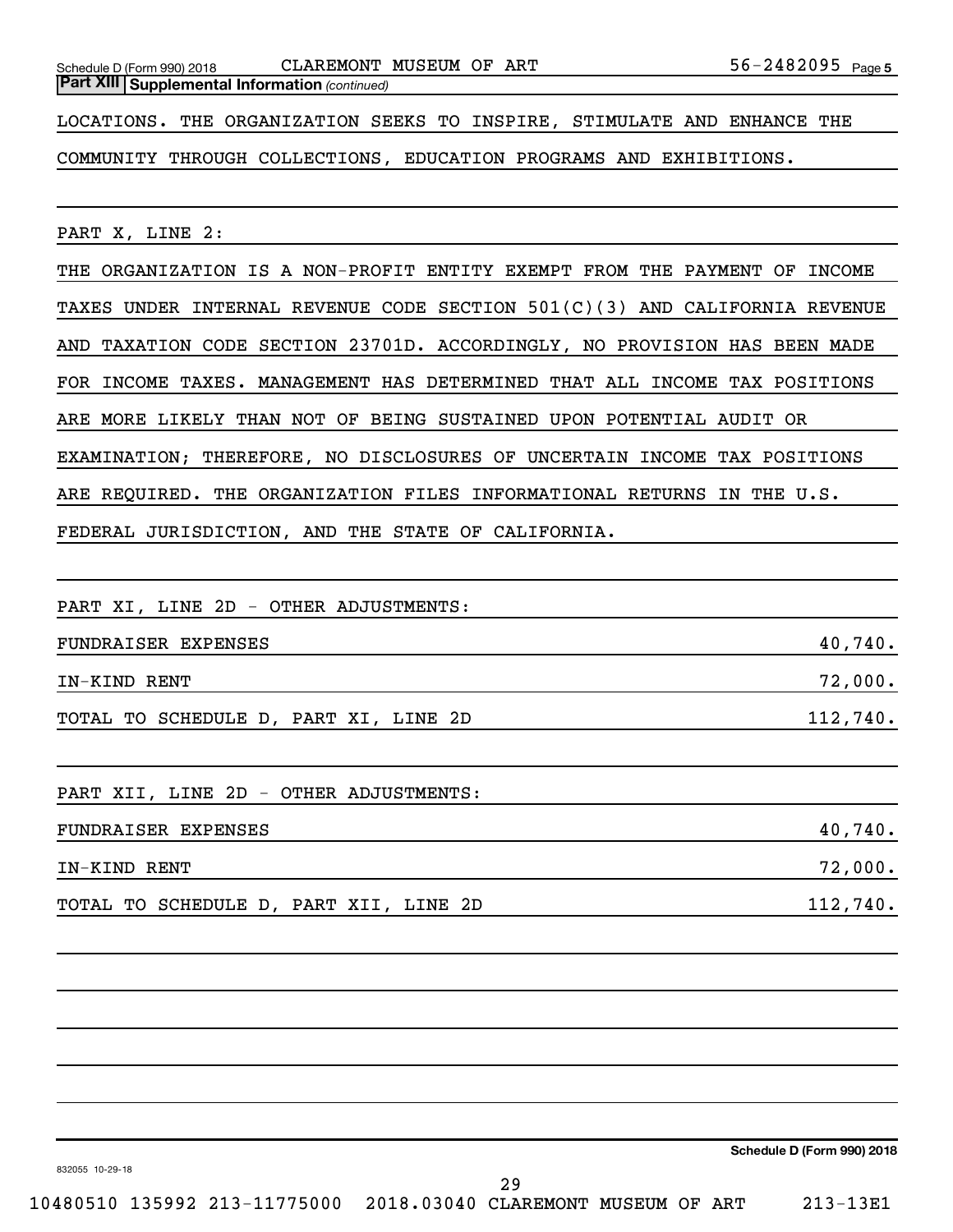| <b>SCHEDULE G</b>                                                                                                                             |                                                                                                        | <b>Supplemental Information Regarding Fundraising or Gaming Activities</b>                                                                                                                                                                                                                                                                                                                                                                                                                                                                         |                                         |                                 |                                                                            |  |                                                                            | OMB No. 1545-0047                                       |
|-----------------------------------------------------------------------------------------------------------------------------------------------|--------------------------------------------------------------------------------------------------------|----------------------------------------------------------------------------------------------------------------------------------------------------------------------------------------------------------------------------------------------------------------------------------------------------------------------------------------------------------------------------------------------------------------------------------------------------------------------------------------------------------------------------------------------------|-----------------------------------------|---------------------------------|----------------------------------------------------------------------------|--|----------------------------------------------------------------------------|---------------------------------------------------------|
| (Form 990 or 990-EZ)                                                                                                                          | Complete if the organization answered "Yes" on Form 990, Part IV, line 17, 18, or 19, or if the        |                                                                                                                                                                                                                                                                                                                                                                                                                                                                                                                                                    |                                         |                                 |                                                                            |  |                                                                            | 018                                                     |
| Department of the Treasury                                                                                                                    | organization entered more than \$15,000 on Form 990-EZ, line 6a.<br>Attach to Form 990 or Form 990-EZ. |                                                                                                                                                                                                                                                                                                                                                                                                                                                                                                                                                    |                                         |                                 |                                                                            |  |                                                                            | <b>Open to Public</b>                                   |
| Internal Revenue Service                                                                                                                      | ► Go to www.irs.gov/Form990 for instructions and the latest information.                               |                                                                                                                                                                                                                                                                                                                                                                                                                                                                                                                                                    |                                         |                                 |                                                                            |  |                                                                            |                                                         |
| <b>Employer identification number</b><br>Name of the organization<br>56-2482095<br>CLAREMONT MUSEUM OF ART                                    |                                                                                                        |                                                                                                                                                                                                                                                                                                                                                                                                                                                                                                                                                    |                                         |                                 |                                                                            |  |                                                                            |                                                         |
| Part I                                                                                                                                        | required to complete this part.                                                                        | Fundraising Activities. Complete if the organization answered "Yes" on Form 990, Part IV, line 17. Form 990-EZ filers are not                                                                                                                                                                                                                                                                                                                                                                                                                      |                                         |                                 |                                                                            |  |                                                                            |                                                         |
| Mail solicitations<br>a<br>b<br>Phone solicitations<br>c<br>In-person solicitations<br>d<br>compensated at least \$5,000 by the organization. | Internet and email solicitations                                                                       | 1 Indicate whether the organization raised funds through any of the following activities. Check all that apply.<br>е<br>f<br>Special fundraising events<br>g<br>2 a Did the organization have a written or oral agreement with any individual (including officers, directors, trustees, or<br>key employees listed in Form 990, Part VII) or entity in connection with professional fundraising services?<br>b If "Yes," list the 10 highest paid individuals or entities (fundraisers) pursuant to agreements under which the fundraiser is to be |                                         |                                 | Solicitation of non-government grants<br>Solicitation of government grants |  | Yes                                                                        | <b>No</b>                                               |
| (i) Name and address of individual<br>or entity (fundraiser)                                                                                  |                                                                                                        | (ii) Activity                                                                                                                                                                                                                                                                                                                                                                                                                                                                                                                                      | (iii) Did<br>fundraiser<br>have custody | or control of<br>contributions? | (iv) Gross receipts<br>from activity                                       |  | (v) Amount paid<br>to (or retained by)<br>fundraiser<br>listed in col. (i) | (vi) Amount paid<br>to (or retained by)<br>organization |
|                                                                                                                                               |                                                                                                        |                                                                                                                                                                                                                                                                                                                                                                                                                                                                                                                                                    | Yes                                     | No                              |                                                                            |  |                                                                            |                                                         |
|                                                                                                                                               |                                                                                                        |                                                                                                                                                                                                                                                                                                                                                                                                                                                                                                                                                    |                                         |                                 |                                                                            |  |                                                                            |                                                         |
|                                                                                                                                               |                                                                                                        |                                                                                                                                                                                                                                                                                                                                                                                                                                                                                                                                                    |                                         |                                 |                                                                            |  |                                                                            |                                                         |
|                                                                                                                                               |                                                                                                        |                                                                                                                                                                                                                                                                                                                                                                                                                                                                                                                                                    |                                         |                                 |                                                                            |  |                                                                            |                                                         |
|                                                                                                                                               |                                                                                                        |                                                                                                                                                                                                                                                                                                                                                                                                                                                                                                                                                    |                                         |                                 |                                                                            |  |                                                                            |                                                         |
|                                                                                                                                               |                                                                                                        |                                                                                                                                                                                                                                                                                                                                                                                                                                                                                                                                                    |                                         |                                 |                                                                            |  |                                                                            |                                                         |
|                                                                                                                                               |                                                                                                        |                                                                                                                                                                                                                                                                                                                                                                                                                                                                                                                                                    |                                         |                                 |                                                                            |  |                                                                            |                                                         |
|                                                                                                                                               |                                                                                                        |                                                                                                                                                                                                                                                                                                                                                                                                                                                                                                                                                    |                                         |                                 |                                                                            |  |                                                                            |                                                         |
|                                                                                                                                               |                                                                                                        |                                                                                                                                                                                                                                                                                                                                                                                                                                                                                                                                                    |                                         |                                 |                                                                            |  |                                                                            |                                                         |
|                                                                                                                                               |                                                                                                        |                                                                                                                                                                                                                                                                                                                                                                                                                                                                                                                                                    |                                         |                                 |                                                                            |  |                                                                            |                                                         |
| Total                                                                                                                                         |                                                                                                        |                                                                                                                                                                                                                                                                                                                                                                                                                                                                                                                                                    |                                         |                                 |                                                                            |  |                                                                            |                                                         |
| or licensing.                                                                                                                                 |                                                                                                        | 3 List all states in which the organization is registered or licensed to solicit contributions or has been notified it is exempt from registration                                                                                                                                                                                                                                                                                                                                                                                                 |                                         |                                 |                                                                            |  |                                                                            |                                                         |
|                                                                                                                                               |                                                                                                        |                                                                                                                                                                                                                                                                                                                                                                                                                                                                                                                                                    |                                         |                                 |                                                                            |  |                                                                            |                                                         |
|                                                                                                                                               |                                                                                                        |                                                                                                                                                                                                                                                                                                                                                                                                                                                                                                                                                    |                                         |                                 |                                                                            |  |                                                                            |                                                         |
|                                                                                                                                               |                                                                                                        |                                                                                                                                                                                                                                                                                                                                                                                                                                                                                                                                                    |                                         |                                 |                                                                            |  |                                                                            |                                                         |
|                                                                                                                                               |                                                                                                        |                                                                                                                                                                                                                                                                                                                                                                                                                                                                                                                                                    |                                         |                                 |                                                                            |  |                                                                            |                                                         |
|                                                                                                                                               |                                                                                                        |                                                                                                                                                                                                                                                                                                                                                                                                                                                                                                                                                    |                                         |                                 |                                                                            |  |                                                                            |                                                         |
|                                                                                                                                               |                                                                                                        |                                                                                                                                                                                                                                                                                                                                                                                                                                                                                                                                                    |                                         |                                 |                                                                            |  |                                                                            |                                                         |
|                                                                                                                                               |                                                                                                        |                                                                                                                                                                                                                                                                                                                                                                                                                                                                                                                                                    |                                         |                                 |                                                                            |  |                                                                            |                                                         |
|                                                                                                                                               |                                                                                                        |                                                                                                                                                                                                                                                                                                                                                                                                                                                                                                                                                    |                                         |                                 |                                                                            |  |                                                                            |                                                         |

**For Paperwork Reduction Act Notice, see the Instructions for Form 990 or 990-EZ. Schedule G (Form 990 or 990-EZ) 2018** LHA

832081 10-03-18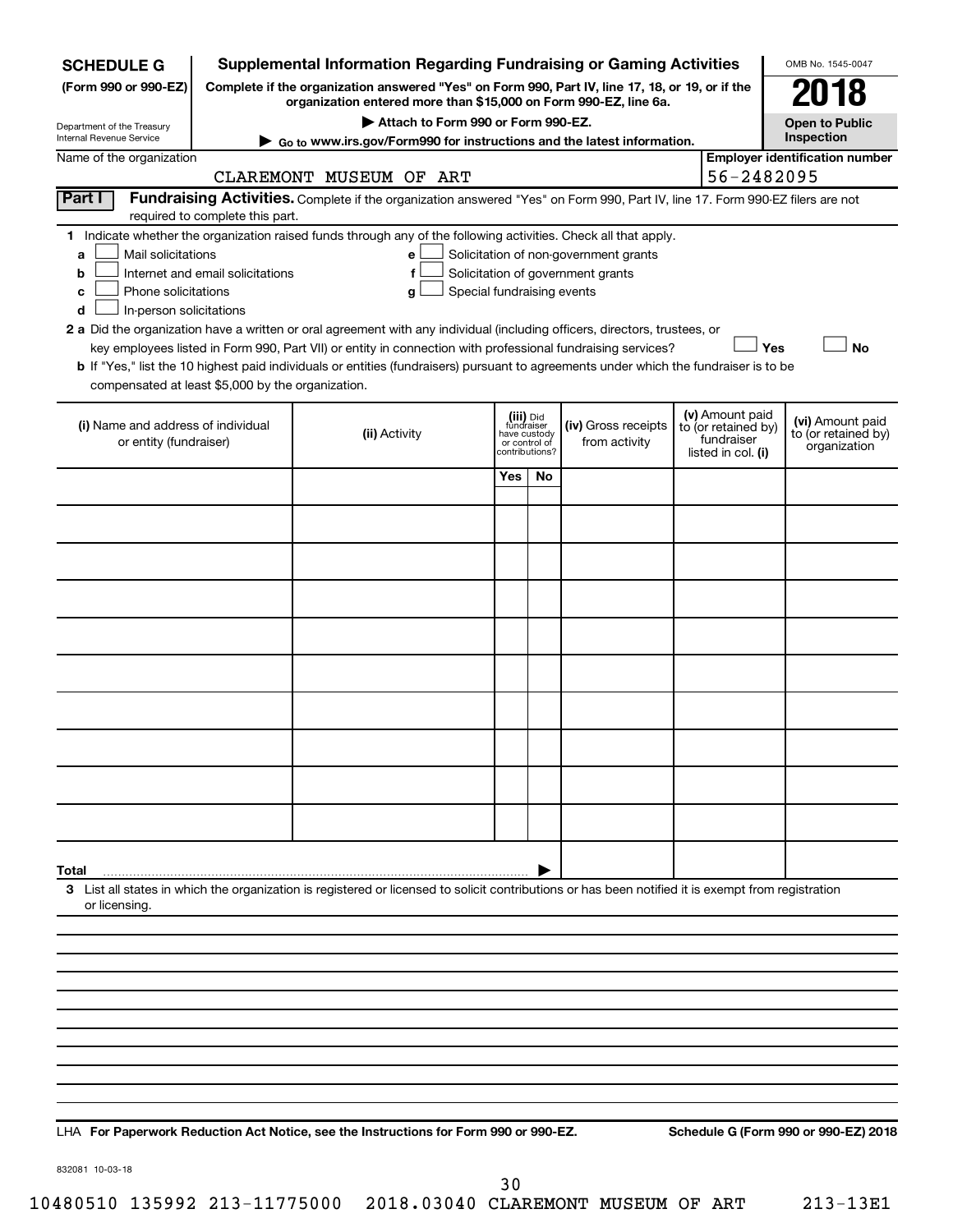### Schedule G (Form 990 or 990-EZ) 2018  $\mathtt{CLAREMONT}$  MUSEUM OF ART  $56-2482095$  Page

Part II | Fundraising Events. Complete if the organization answered "Yes" on Form 990, Part IV, line 18, or reported more than \$15,000 of fundraising event contributions and gross income on Form 990-EZ, lines 1 and 6b. List events with gross receipts greater than \$5,000.

|                        |              | OF RINGLASHIY CVENT CONTINUATIONS AND GIVES INCOME ON FOND 330°CZ, IINCS T AND OD. EIST CVCHIS WILH GIVSS TECCIPIS GREEK THAN \$0,000.             |                |                         |                  |                                      |
|------------------------|--------------|----------------------------------------------------------------------------------------------------------------------------------------------------|----------------|-------------------------|------------------|--------------------------------------|
|                        |              |                                                                                                                                                    | (a) Event $#1$ | $(b)$ Event #2          | (c) Other events | (d) Total events                     |
|                        |              |                                                                                                                                                    |                | SANTA LUCIA             |                  | (add col. (a) through                |
|                        |              |                                                                                                                                                    | GALA           | <b>EVENT</b>            | $\overline{2}$   | col. (c)                             |
|                        |              |                                                                                                                                                    | (event type)   | (event type)            | (total number)   |                                      |
|                        |              |                                                                                                                                                    |                |                         |                  |                                      |
| Revenue                | $\mathbf 1$  |                                                                                                                                                    | 77,550.        | 14,157.                 | 3,360.           | 95,067.                              |
|                        |              |                                                                                                                                                    |                |                         |                  |                                      |
|                        |              |                                                                                                                                                    | 24,100.        | 9,207.                  |                  | 33,307.                              |
|                        |              |                                                                                                                                                    |                |                         |                  |                                      |
|                        |              | 3 Gross income (line 1 minus line 2)                                                                                                               | 53,450.        | 4,950.                  | 3,360.           | 61,760.                              |
|                        |              |                                                                                                                                                    |                |                         |                  |                                      |
|                        |              |                                                                                                                                                    |                |                         |                  |                                      |
|                        |              |                                                                                                                                                    |                |                         |                  |                                      |
|                        | 5            |                                                                                                                                                    |                |                         |                  |                                      |
|                        |              |                                                                                                                                                    |                |                         |                  |                                      |
| <b>Direct Expenses</b> |              |                                                                                                                                                    |                |                         |                  |                                      |
|                        |              |                                                                                                                                                    |                |                         |                  |                                      |
|                        | $\mathbf{7}$ |                                                                                                                                                    |                |                         |                  |                                      |
|                        |              |                                                                                                                                                    |                |                         |                  |                                      |
|                        | 8            |                                                                                                                                                    |                |                         |                  |                                      |
|                        | 9            |                                                                                                                                                    | 26,518.        | 9,718.                  | 4,504.           | 40,740.                              |
|                        |              | 10 Direct expense summary. Add lines 4 through 9 in column (d)                                                                                     |                |                         |                  | 40,740.                              |
|                        |              | 11 Net income summary. Subtract line 10 from line 3, column (d) material contains and the income summary.                                          |                |                         |                  | 21,020.                              |
| Part III               |              | Gaming. Complete if the organization answered "Yes" on Form 990, Part IV, line 19, or reported more than                                           |                |                         |                  |                                      |
|                        |              | \$15,000 on Form 990-EZ, line 6a.                                                                                                                  |                |                         |                  |                                      |
|                        |              |                                                                                                                                                    |                | (b) Pull tabs/instant   |                  | (d) Total gaming (add                |
|                        |              |                                                                                                                                                    | (a) Bingo      | bingo/progressive bingo | (c) Other gaming | col. (a) through col. (c))           |
| Revenue                |              |                                                                                                                                                    |                |                         |                  |                                      |
|                        | 1            |                                                                                                                                                    |                |                         |                  |                                      |
|                        |              |                                                                                                                                                    |                |                         |                  |                                      |
|                        |              |                                                                                                                                                    |                |                         |                  |                                      |
|                        |              |                                                                                                                                                    |                |                         |                  |                                      |
|                        |              |                                                                                                                                                    |                |                         |                  |                                      |
| <b>Direct Expenses</b> |              |                                                                                                                                                    |                |                         |                  |                                      |
|                        | 4            |                                                                                                                                                    |                |                         |                  |                                      |
|                        |              |                                                                                                                                                    |                |                         |                  |                                      |
|                        |              |                                                                                                                                                    |                |                         |                  |                                      |
|                        |              |                                                                                                                                                    | Yes<br>%       | Yes<br>%                | Yes<br>%         |                                      |
|                        |              | 6 Volunteer labor                                                                                                                                  | No             | No                      | No               |                                      |
|                        |              |                                                                                                                                                    |                |                         |                  |                                      |
|                        | 7            | Direct expense summary. Add lines 2 through 5 in column (d)                                                                                        |                |                         |                  |                                      |
|                        |              |                                                                                                                                                    |                |                         |                  |                                      |
|                        | 8            |                                                                                                                                                    |                |                         |                  |                                      |
|                        |              |                                                                                                                                                    |                |                         |                  |                                      |
| 9                      |              | Enter the state(s) in which the organization conducts gaming activities:                                                                           |                |                         |                  |                                      |
|                        |              |                                                                                                                                                    |                |                         |                  | Yes<br>No                            |
|                        |              | <b>b</b> If "No," explain:<br><u> 1989 - John Stein, Amerikaansk politiker (* 1908)</u>                                                            |                |                         |                  |                                      |
|                        |              |                                                                                                                                                    |                |                         |                  |                                      |
|                        |              |                                                                                                                                                    |                |                         |                  |                                      |
|                        |              |                                                                                                                                                    |                |                         |                  | Yes<br>No                            |
|                        |              | <b>b</b> If "Yes," explain:<br><u> 1989 - Johann Harry Barn, mars and de Branch and de Branch and de Branch and de Branch and de Branch and de</u> |                |                         |                  |                                      |
|                        |              |                                                                                                                                                    |                |                         |                  |                                      |
|                        |              |                                                                                                                                                    |                |                         |                  |                                      |
|                        |              |                                                                                                                                                    |                |                         |                  |                                      |
|                        |              | 832082 10-03-18                                                                                                                                    |                |                         |                  | Schedule G (Form 990 or 990-EZ) 2018 |
|                        |              |                                                                                                                                                    |                |                         |                  |                                      |
|                        |              |                                                                                                                                                    |                |                         |                  |                                      |
|                        |              |                                                                                                                                                    |                | 31                      |                  |                                      |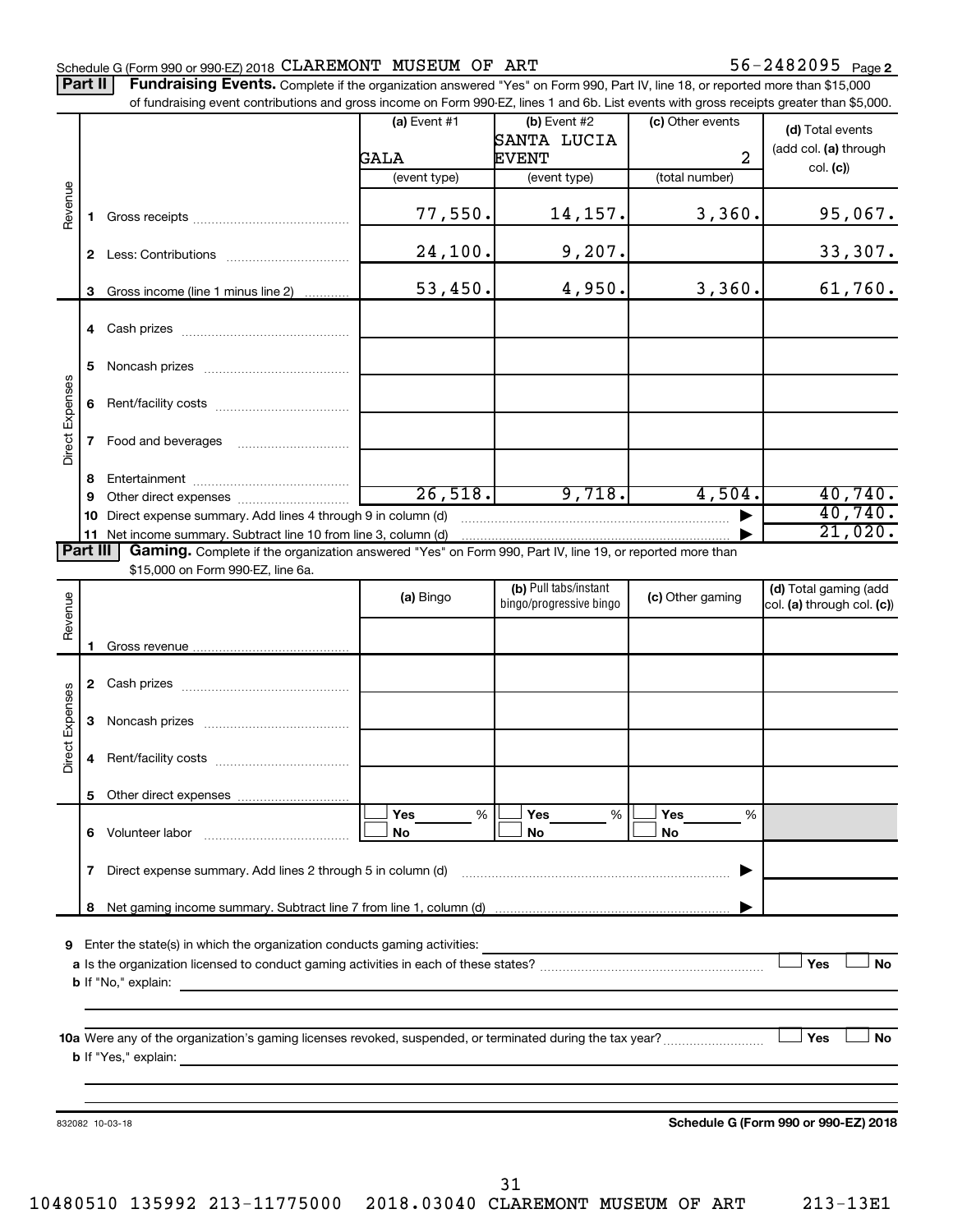| Schedule G (Form 990 or 990-EZ) 2018 CLAREMONT MUSEUM OF ART                                                                                                                                                                   |                                      | $56 - 2482095$ Page 3   |           |
|--------------------------------------------------------------------------------------------------------------------------------------------------------------------------------------------------------------------------------|--------------------------------------|-------------------------|-----------|
| 11.                                                                                                                                                                                                                            |                                      | ⊥ Yes                   | <b>No</b> |
| 12 Is the organization a grantor, beneficiary or trustee of a trust, or a member of a partnership or other entity formed                                                                                                       |                                      |                         |           |
|                                                                                                                                                                                                                                |                                      | Yes                     | No        |
| <b>13</b> Indicate the percentage of gaming activity conducted in:                                                                                                                                                             |                                      |                         |           |
|                                                                                                                                                                                                                                |                                      | 13a                     | %         |
|                                                                                                                                                                                                                                |                                      | 13 <sub>b</sub>         | $\%$      |
| 14 Enter the name and address of the person who prepares the organization's gaming/special events books and records:                                                                                                           |                                      |                         |           |
|                                                                                                                                                                                                                                |                                      |                         |           |
|                                                                                                                                                                                                                                |                                      |                         |           |
| Name $\blacktriangleright$<br><u> 1989 - Johann Barbara, martin amerikan basal dan berasal dan berasal dan berasal dari berasal dan berasal dan</u>                                                                            |                                      |                         |           |
|                                                                                                                                                                                                                                |                                      |                         |           |
|                                                                                                                                                                                                                                |                                      |                         |           |
|                                                                                                                                                                                                                                |                                      |                         | <b>No</b> |
|                                                                                                                                                                                                                                |                                      |                         |           |
|                                                                                                                                                                                                                                |                                      |                         |           |
|                                                                                                                                                                                                                                |                                      |                         |           |
| of gaming revenue retained by the third party $\triangleright$ \$                                                                                                                                                              |                                      |                         |           |
| c If "Yes," enter name and address of the third party:                                                                                                                                                                         |                                      |                         |           |
|                                                                                                                                                                                                                                |                                      |                         |           |
| Name $\blacktriangleright$ $\blacksquare$                                                                                                                                                                                      |                                      |                         |           |
|                                                                                                                                                                                                                                |                                      |                         |           |
| Address $\blacktriangleright$                                                                                                                                                                                                  |                                      |                         |           |
|                                                                                                                                                                                                                                |                                      |                         |           |
| Gaming manager information:<br>16                                                                                                                                                                                              |                                      |                         |           |
|                                                                                                                                                                                                                                |                                      |                         |           |
| Name $\blacktriangleright$                                                                                                                                                                                                     |                                      |                         |           |
|                                                                                                                                                                                                                                |                                      |                         |           |
| Gaming manager compensation > \$                                                                                                                                                                                               |                                      |                         |           |
|                                                                                                                                                                                                                                |                                      |                         |           |
| Description of services provided states and the contract of the contract of the contract of the contract of the contract of the contract of the contract of the contract of the contract of the contract of the contract of th |                                      |                         |           |
|                                                                                                                                                                                                                                |                                      |                         |           |
|                                                                                                                                                                                                                                |                                      |                         |           |
|                                                                                                                                                                                                                                |                                      |                         |           |
| Director/officer<br>Employee<br>Independent contractor                                                                                                                                                                         |                                      |                         |           |
|                                                                                                                                                                                                                                |                                      |                         |           |
| <b>17</b> Mandatory distributions:                                                                                                                                                                                             |                                      |                         |           |
| <b>a</b> Is the organization required under state law to make charitable distributions from the gaming proceeds to                                                                                                             |                                      |                         |           |
| retain the state gaming license?                                                                                                                                                                                               |                                      | $\Box$ Yes $\quad \Box$ | $\Box$ No |
| <b>b</b> Enter the amount of distributions required under state law to be distributed to other exempt organizations or spent in the                                                                                            |                                      |                         |           |
| organization's own exempt activities during the tax year $\triangleright$ \$                                                                                                                                                   |                                      |                         |           |
| <b>Part IV</b><br>Supplemental Information. Provide the explanations required by Part I, line 2b, columns (iii) and (v); and Part III, lines 9, 9b, 10b,                                                                       |                                      |                         |           |
| 15b, 15c, 16, and 17b, as applicable. Also provide any additional information. See instructions.                                                                                                                               |                                      |                         |           |
|                                                                                                                                                                                                                                |                                      |                         |           |
|                                                                                                                                                                                                                                |                                      |                         |           |
|                                                                                                                                                                                                                                |                                      |                         |           |
|                                                                                                                                                                                                                                |                                      |                         |           |
|                                                                                                                                                                                                                                |                                      |                         |           |
|                                                                                                                                                                                                                                |                                      |                         |           |
|                                                                                                                                                                                                                                |                                      |                         |           |
|                                                                                                                                                                                                                                |                                      |                         |           |
|                                                                                                                                                                                                                                |                                      |                         |           |
|                                                                                                                                                                                                                                |                                      |                         |           |
|                                                                                                                                                                                                                                |                                      |                         |           |
|                                                                                                                                                                                                                                |                                      |                         |           |
|                                                                                                                                                                                                                                |                                      |                         |           |
|                                                                                                                                                                                                                                |                                      |                         |           |
|                                                                                                                                                                                                                                |                                      |                         |           |
|                                                                                                                                                                                                                                |                                      |                         |           |
|                                                                                                                                                                                                                                |                                      |                         |           |
|                                                                                                                                                                                                                                |                                      |                         |           |
| 832083 10-03-18                                                                                                                                                                                                                | Schedule G (Form 990 or 990-EZ) 2018 |                         |           |
| 32                                                                                                                                                                                                                             |                                      |                         |           |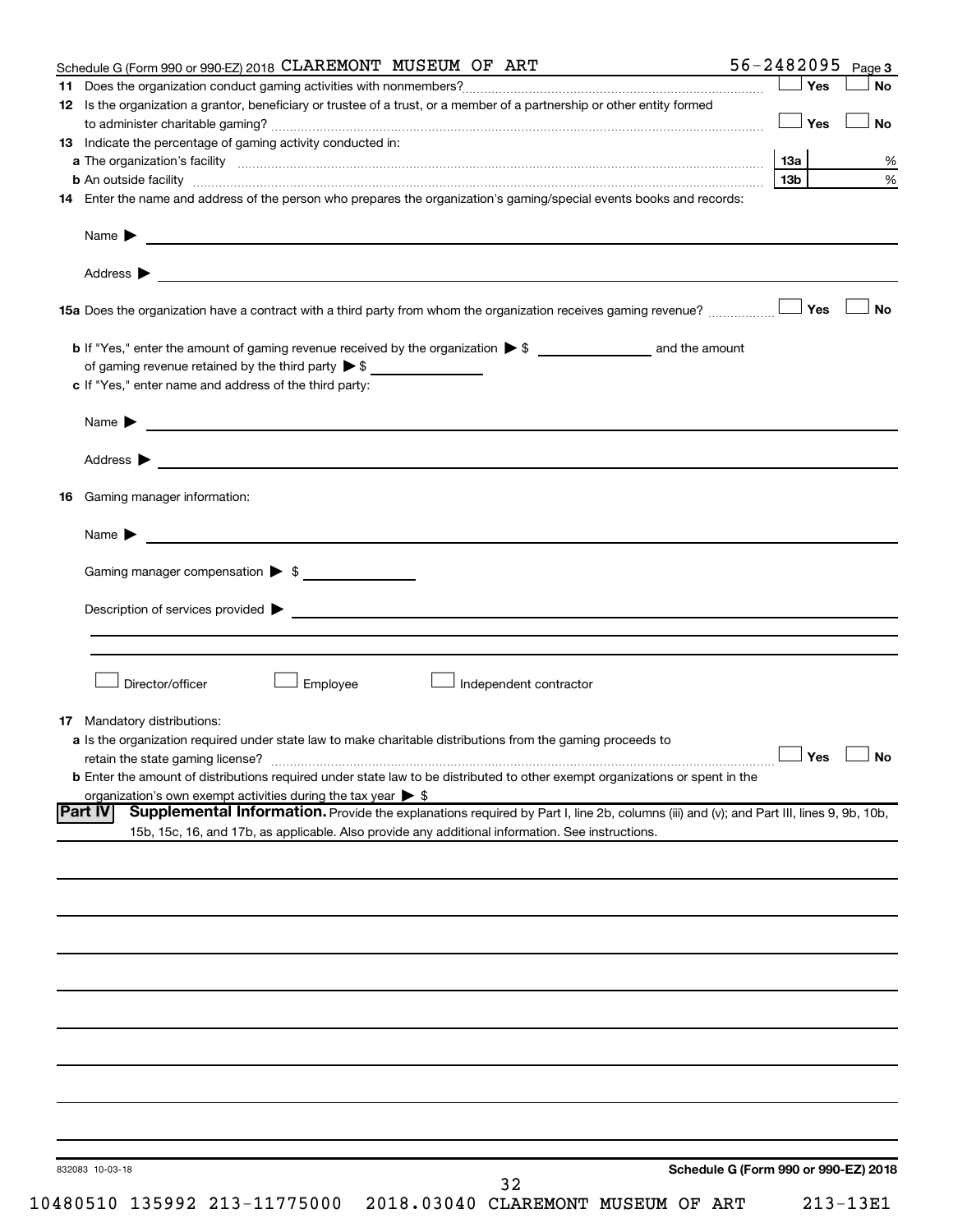| 832084 04-01-18 | $33$ | Schedule G (Form 990 or 990-EZ) |
|-----------------|------|---------------------------------|
|                 |      |                                 |
|                 |      |                                 |
|                 |      |                                 |
|                 |      |                                 |
|                 |      |                                 |
|                 |      |                                 |
|                 |      |                                 |
|                 |      |                                 |
|                 |      |                                 |
|                 |      |                                 |
|                 |      |                                 |
|                 |      |                                 |
|                 |      |                                 |
|                 |      |                                 |
|                 |      |                                 |
|                 |      |                                 |
|                 |      |                                 |
|                 |      |                                 |
|                 |      |                                 |
|                 |      |                                 |
|                 |      |                                 |
|                 |      |                                 |
|                 |      |                                 |
|                 |      |                                 |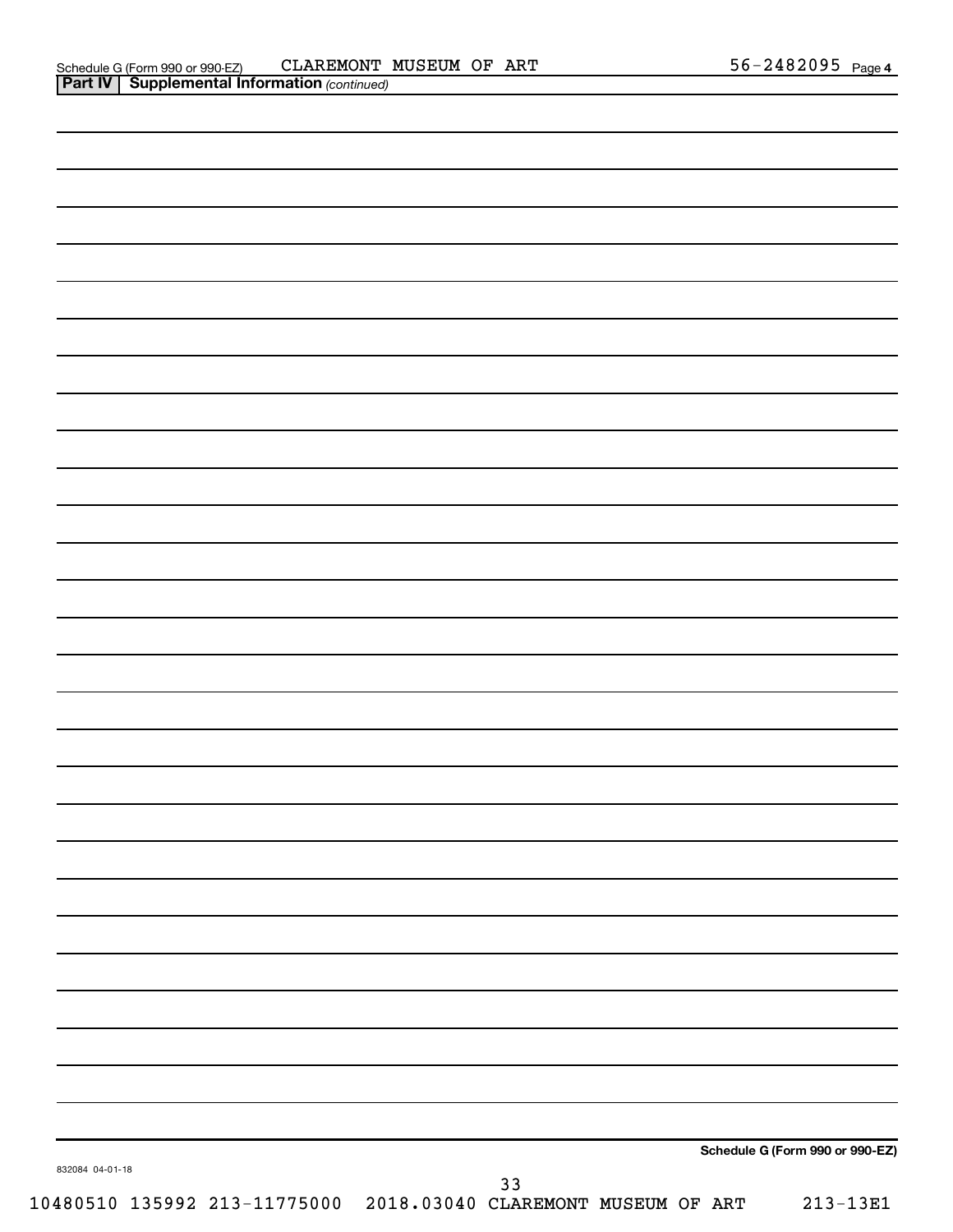**(Form 990 or 990-EZ)**

Department of the Treasury Internal Revenue Service Name of the organization

**Complete to provide information for responses to specific questions on Form 990 or 990-EZ or to provide any additional information. | Attach to Form 990 or 990-EZ. | Go to www.irs.gov/Form990 for the latest information.** SCHEDULE O **Supplemental Information to Form 990 or 990-EZ 2018**<br>(Form 990 or 990-EZ) Complete to provide information for responses to specific questions on

OMB No. 1545-0047 **Open to Public Inspection Employer identification number**

CLAREMONT MUSEUM OF ART  $\vert$  56-2482095

FORM 990, PART I, LINE 1, DESCRIPTION OF ORGANIZATION MISSION:

HERITAGE AND SUPPORTS THE CULTURAL VITALITY OF THE REGION. WE SEEK TO

INSPIRE, STIMULATE AND ENHANCE THE COMMUNITY THROUGH OUR COLLECTION,

EDUCATION PROGRAMS AND EXHIBITIONS.

FORM 990, PART VI, SECTION A, LINE 8B:

CMA DOES NOT HAVE ANY COMMITTEES WITH THE AUTHORITY TO ACT FOR THE BOARD.

FORM 990, PART VI, SECTION B, LINE 11B:

THE FINANCE COMMITTEE OF THE BOARD REVIEWS AND PROVIDES A RECOMMENDATION TO THE BOARD PRIOR TO SUBMISSION. COPIES OF THE 990 ARE MADE AVAILABLE TO THE BOARD AFTER SUBMISSION.

FORM 990, PART VI, SECTION C, LINE 19:

THE 990 TAX RETURN WILL BE POSTED ON THE CLAREMONT MUSEUM WEBSITE. IT WILL ALSO BE AVAILABLE UPON REQUEST. THE OTHER GOVERNING DOCUMENTS WILL BE MADE AVAILABLE UPON REQUEST.

FORM 990, PART IX, LINE 11G, OTHER FEES:

EVENTS:

832211 10-10-18

PROGRAM SERVICE EXPENSES 0.

MANAGEMENT AND GENERAL EXPENSES 623.

FUNDRAISING EXPENSES 0.

TOTAL EXPENSES 623.

PROFESSIONAL SERVICES:

LHA For Paperwork Reduction Act Notice, see the Instructions for Form 990 or 990-EZ. Schedule O (Form 990 or 990-EZ) (2018)

34